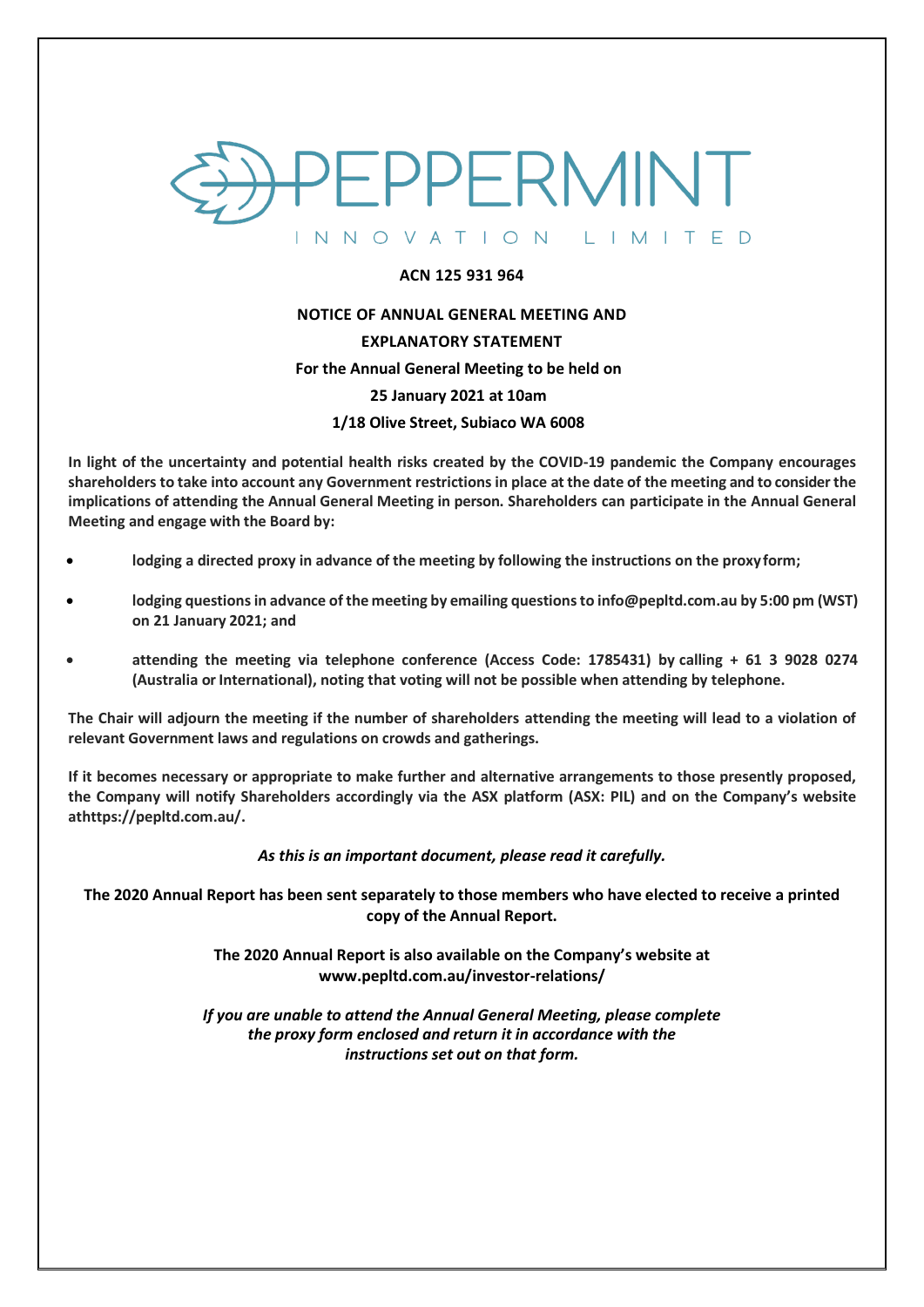#### **TIME AND PLACE OF MEETING AND HOW TO VOTE**

#### **Venue**

The Annual General Meeting of the Shareholders of Peppermint Innovation Limited ("**Peppermint Innovation"** or "**Company"**) will be held at:

# **1/18 Olive Street SUBIACO WA 6008 Commencing at 10:00 am (WST) on 25 January 2021**

#### **How to Vote**

You may vote by attending the Meeting in person, by proxy or corporate representative.

#### **Voting in Person**

To vote in person, attend the Meeting on the date and at the place set out above. The Meeting will commence at 10:00 am (WST).

#### **Voting by proxy**

To vote by proxy, please complete and sign the enclosed Proxy Form and return by the time and in accordance with the instructions set out on the Proxy Form.

In accordance with section 249L of the Corporations Act, Shareholders are advised that:

- each Shareholder has a right to appoint a proxy;
- the proxy need not be a Shareholder of the Company; and
- a Shareholder who is entitled to cast 2 or more votes may appoint 2 proxies and may specify the proportion or number of votes each proxy is appointed to exercise. If the member appoints 2 proxies and the appointment does not specify the proportion or number of the member's votes, then in accordance with section 249X(3) of the Corporations Act, each proxy may exercise one-half of the votes.

Shareholders and their proxies should be aware that changes to the Corporations Act made in 2011 mean that:

- if proxy holders vote, they must cast all directed proxies as directed; and
- any directed proxies which are not voted will automatically default to the Chair, who must vote the proxies as directed.

#### *Should you wish to discuss the matters in this Notice of Meeting please do not hesitate to contact the Company Secretary on +61 8 6255 5504.*

To be valid, your proxy form (and any power of attorney under which it is signed) must be received at an address given below by 10am on 23 January 2021. Any proxy form received after that time will not be valid for the scheduled meeting. To vote by proxy, please complete and sign the proxy form enclosed with this Notice of Annual General Meeting as soon as possible and either:

- **By mail** Share Registry Computershare Investor Services Pty Limited, GPO Box 242 MELBOURNE VIC 3001
- **By fax** 1800 783 447 (within Australia)

+61 3 9473 2555 (outside Australia)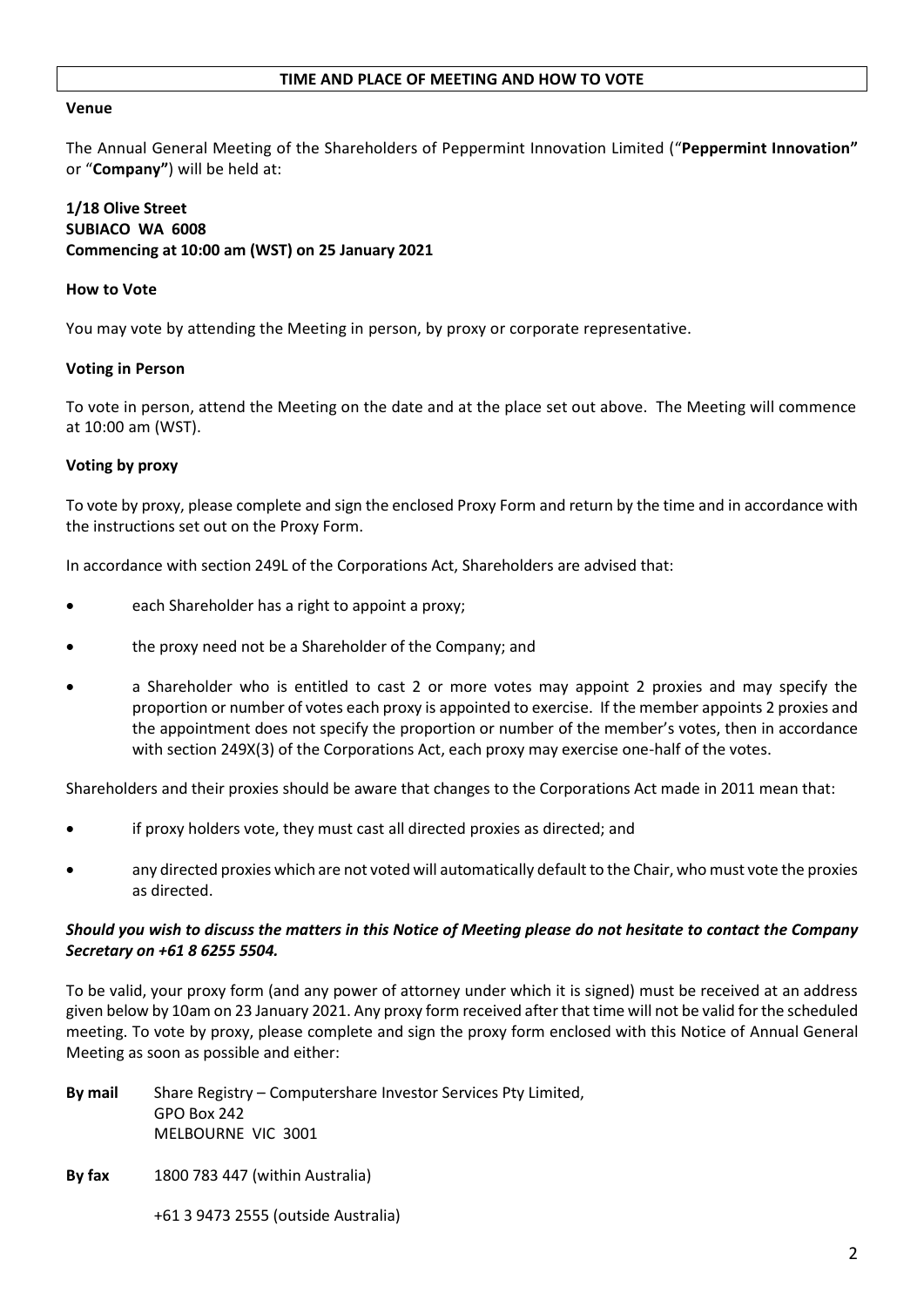- **Online** At [www.investorvote.com.au](http://www.investorvote.com.au/)
- **By mobile** Scan the QR Code on your proxy form and follow the prompts.
- **Custodian** For Intermediary Online subscribers only (custodians) please visit [www.intermediaryonline.com](http://www.intermediaryonline.com/) to
- **Voting** submit your voting intention so that it is received not less than 48 hours prior to commencement of the Meeting.

# **Questions from Shareholders**

At the Annual General Meeting the Chairman will allow a reasonable opportunity for Shareholders to ask questions or make comments on the management of the Company and the Remuneration Report.

Mr James Komninos of RSM Australia Partners, as the auditor responsible for preparing the auditor's report for the year ended 30 June 2020 (or his or her representative) will attend the Annual General Meeting. The Chairman will also allow a reasonable opportunity for Shareholders to ask the auditor questions about:

- the conduct of the audit;
- the preparation and content of the auditor's report;
- the accounting policies adopted by the Company in relation to the preparation of financial statements; and
- the independence of the auditor in relation to the conduct of the audit.

To assist the Board and the auditor of the Company in responding to questions please submit any questions you may have in writing no later than **5.00 pm (WST) on 21 January 2021:**

- In person: Level 2 East The Wentworth Building 300 Murray Street PERTH WA 6000
- By mail: Level 2 East The Wentworth Building 300 Murray Street Perth WA 6000

The Company will distribute a list setting out the questions directed to the auditor received in writing by 5.00 pm (WST) on 21 January 2021, being questions which the auditor considers relevant to the content of the auditor's report or the conduct of the audit of the financial report for the year ended 30 June 2020. The Chairman will allow reasonable opportunity to respond to the questions set out in this list.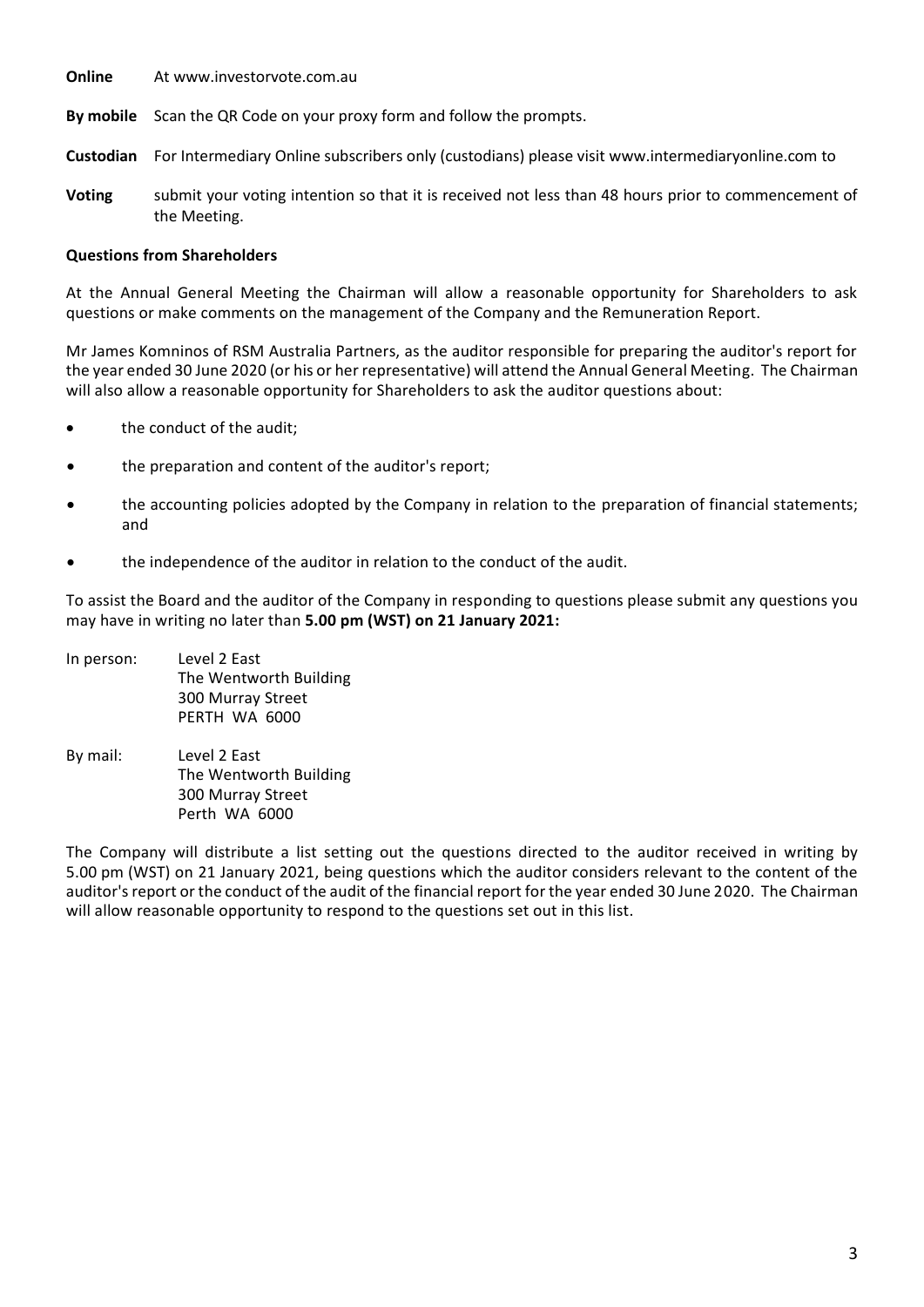# **PEPPERMINT INNOVATION LIMITED ACN 125 931 964**

#### **NOTICE OF ANNUAL GENERAL MEETING**

# **Notice is given that the Annual General Meeting of Shareholders of Peppermint Innovation Limited ("Peppermint Innovation" or the "Company") will be held at 1/18 Olive Street, Subiaco WA 6008, at 10am (WST) on 25 January 2021**

#### **BUSINESS OF THE MEETING**

#### **AGENDA**

# **Annual Accounts**

To receive and consider the financial report of the Company and the consolidated financial report of the Company for the year ended 30 June 2020 and the reports by the Directors and Independent Auditor.

# **Resolution 1: ADOPTION OF REMUNERATION REPORT**

To consider and if thought fit, to pass, with or without amendment, the following as a **non-binding resolution**:

"That, for the purposes of section 250R(2) of the Corporations Act and for all other purposes, approval is given *for the adoption of the Remuneration Report as contained in the Company's annual financial report for the financial year ended 30 June 2020."*

#### **Note: This resolution is advisory only and does not bind the Directors or the Company.**

#### **Voting Prohibition Statement:**

A vote on this Resolution must not be cast (in any capacity) by or on behalf of either of the following persons:

- (a) a member of the Key Management Personnel, details of whose remuneration are included in the Remuneration Report; or
- (b) a Closely Related Party of such a member.

However, a person (the voter) described above may cast a vote on this Resolution as a proxy if the vote is not cast on behalf of a person described above and either:

- (a) the voter is appointed as a proxy by writing that specifies the way the proxy is to vote on this Resolution; or
- (b) the voter is the Chair and the appointment of the Chair as proxy:
	- (i) does not specify the way the proxy is to vote on this Resolution; and
	- (ii) expressly authorises the Chair to exercise the proxy even though this Resolution is connected directly or indirectly with the remuneration of a member of the Key Management Personnel.

#### **Resolution 2: RE-ELECTION OF DIRECTOR - MR ANTHONY KAIN**

To consider and, if thought fit, to pass, with or without amendment, the following resolution as an **ordinary resolution:**

*"That, for the purposes of Listing Rule 14.4 and clause 14.2 of the Company's Constitution, Mr Anthony Kain, a Director of the Company, retires by rotation, and being eligible, is re-elected as a Director of the Company."*

#### **Resolution 3: ELECTION OF DIRECTOR – MR JOSEPH FEKETE**

To consider and, if thought fit, to pass, with or without amendment, the following resolution as an **ordinary resolution**:

*"That, for the purpose of clause 14.3 of the Company' Constitution and for all other purposes, Joseph Fekete is elected as a Director."*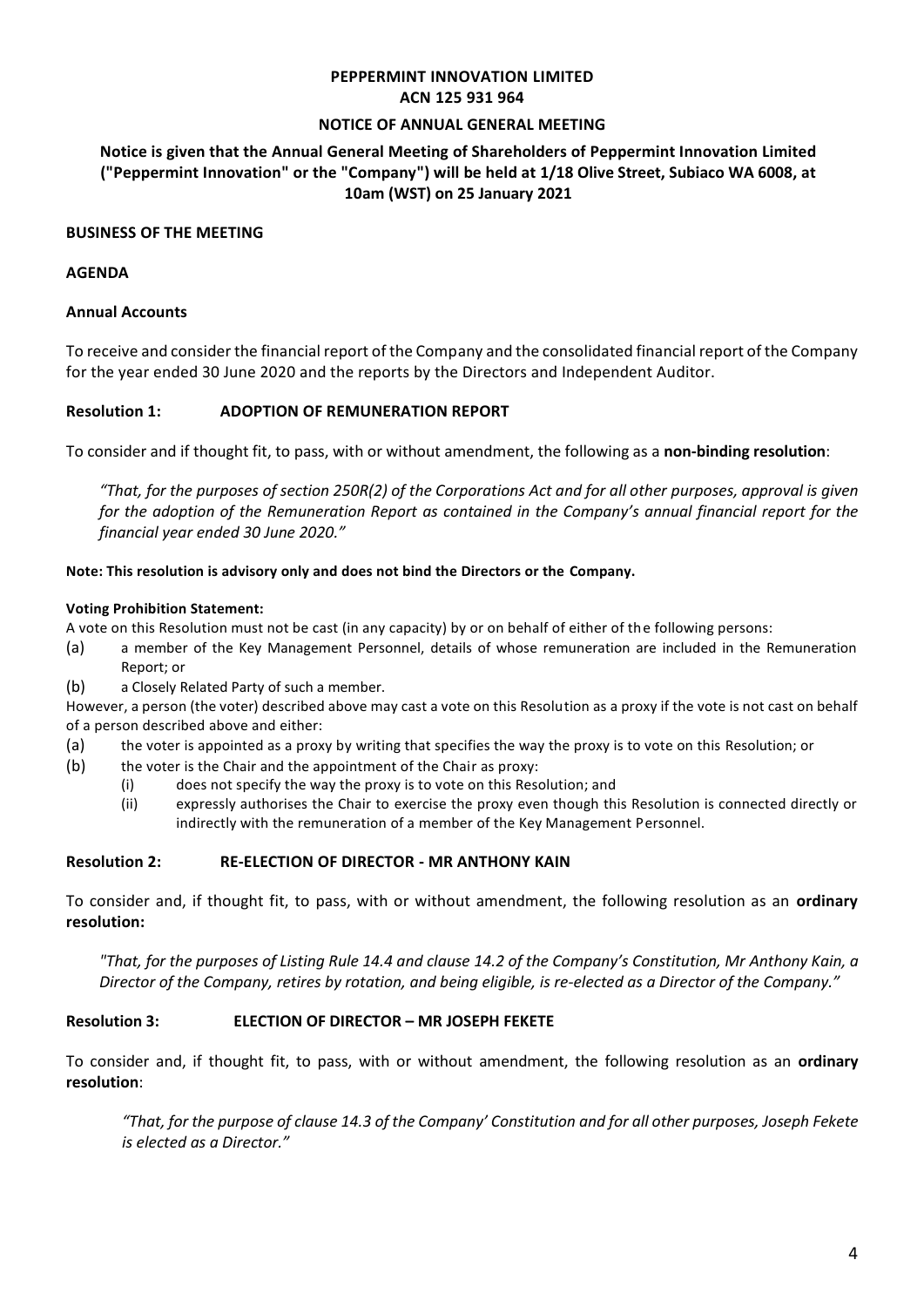# **Resolution 4: Ratification of the prior issue of 12,500,000 Shares (Placement)**

To consider and, if thought fit, to pass, with or without amendment, the following resolution as an **ordinary resolution**:

"*That, pursuant to ASX Listing Rule 7.4 the issue on 11 December 2019 of 12,500,000 ordinary shares in the Company under the placement capacity available under Listing Rule 7.1 be ratified."*

**Voting exclusion**: The Company will disregard any votes cast on this Resolution by or on behalf of a person who participated in the issue or is a counterparty to the agreement being approved (namely the Placement Participants) or an associate of that person or those persons. However, this does not apply to a vote cast in favour of this resolution by:

- (a) a person as proxy or attorney for a person who is entitled to vote on the resolution in accordance with directions given to the proxy or attorney to vote on the resolution in that way; or
- (b) the Chair of the Meeting as proxy or attorney for a person who is entitled to vote on the resolution in accordance with a direction given to the Chair to vote on the resolution as the Chair decides;
- (c) or a holder acting solely in a nominee, trustee, custodial or other fiduciary capacity on behalf of a beneficiary provided the following conditions are met:
	- (i) the beneficiary provides written confirmation to the holder that the beneficiary is not excluded from voting, and is not an associate of a person excluded from voting, on the resolution; and.
		- (ii) the holder votes on the resolution in accordance with directions given by the beneficiary to the holder to vote in that way.

# **Resolution 5: Ratification of the prior issue of 21,000,000 Shares (Placement)**

To consider and, if thought fit, to pass, with or without amendment, the following resolution as an **ordinary resolution**:

"*That, pursuant to ASX Listing Rule 7.4 the issue on 10 March 2020 of 21,000,000 ordinary shares in the Company under the placement capacity available under Listing Rule 7.1 be ratified."*

**Voting exclusion**: The Company will disregard any votes cast on this Resolution by or on behalf of a person who participated in the issue or is a counterparty to the agreement being approved (namely the Placement Participants) or an associate of that person or those persons. However, this does not apply to a vote cast in favour of this resolution by:

- (a) a person as proxy or attorney for a person who is entitled to vote on the resolution in accordance with directions given to the proxy or attorney to vote on the resolution in that way; or
- (b) the Chair of the Meeting as proxy or attorney for a person who is entitled to vote on the resolution in accordance with a direction given to the Chair to vote on the resolution as the Chair decides; or
- (c) a holder acting solely in a nominee, trustee, custodial or other fiduciary capacity on behalf of a beneficiary provided the following conditions are met:
	- (i) the beneficiary provides written confirmation to the holder that the beneficiary is not excluded from voting, and is not an associate of a person excluded from voting, on the resolution; and (ii) the holder votes on the resolution in accordance with directions given by the beneficiary to the holder to vote in that way.

#### **Resolution 6: Ratification of the prior issue of 5,500,000 Shares (Placement)**

To consider and, if thought fit, to pass, with or without amendment, the following resolution as an **ordinary resolution**:

"*That, pursuant to ASX Listing Rule 7.4 the issue on 12 June 2020 of 5,500,000 ordinary shares in the Company under the placement capacity available under Listing Rule 7.1 be ratified."*

**Voting exclusion**: The Company will disregard any votes cast on this Resolution by or on behalf of a person who participated in the issue or is a counterparty to the agreement being approved (namely the Placement Participants) or an associate of that person or those persons. However, this does not apply to a vote cast in favour of this resolution by:

(a) a person as proxy or attorney for a person who is entitled to vote on the resolution in accordance with directions given to the proxy or attorney to vote on the resolution in that way; or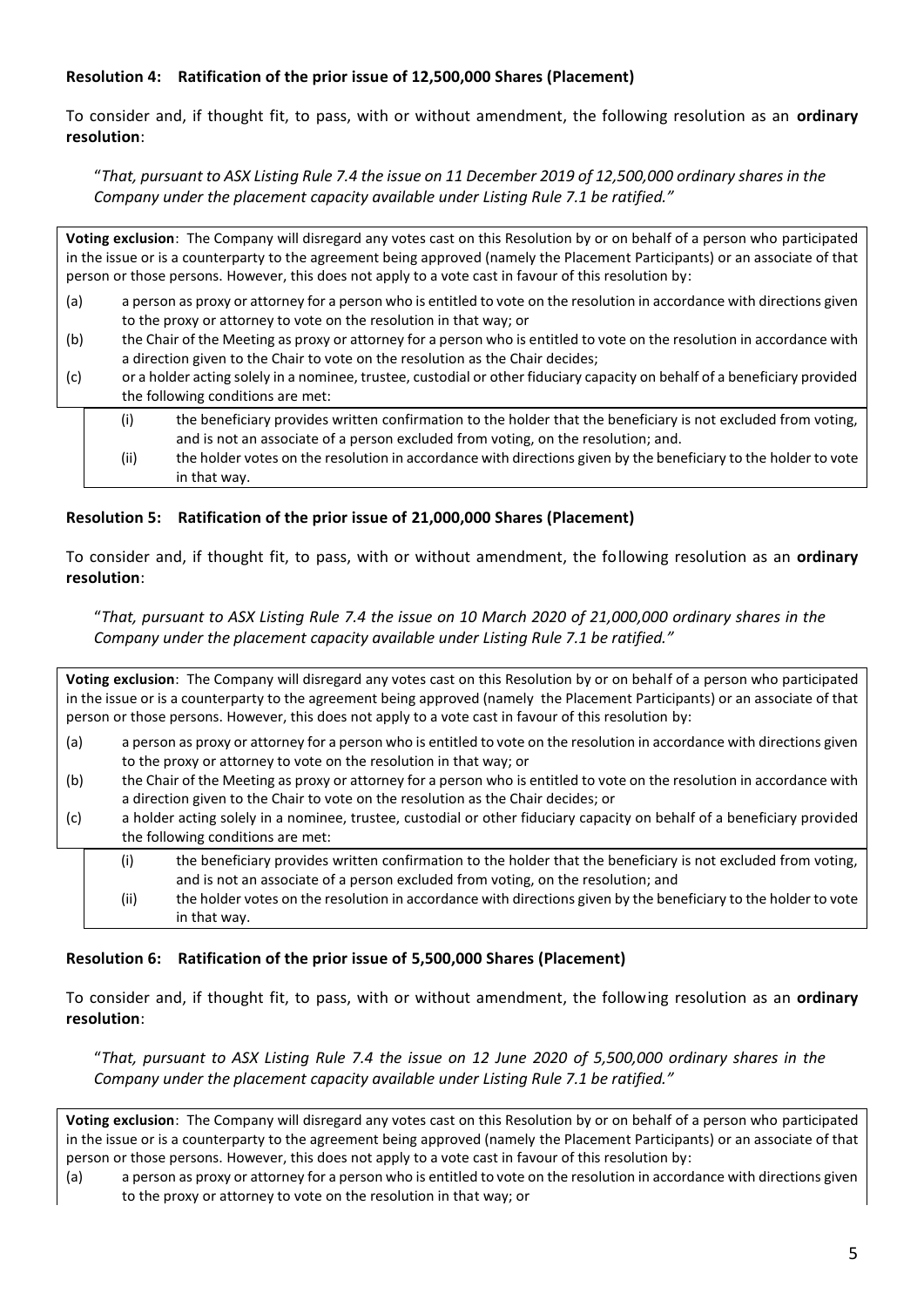- (b) the Chair of the Meeting as proxy or attorney for a person who is entitled to vote on the resolution in accordance with a direction given to the Chair to vote on the resolution as the Chair decides; or
- (c) or a holder acting solely in a nominee, trustee, custodial or other fiduciary capacity on behalf of a beneficiary provided the following conditions are met:

| (i)  | the beneficiary provides written confirmation to the holder that the beneficiary is not excluded from voting,   |
|------|-----------------------------------------------------------------------------------------------------------------|
|      | and is not an associate of a person excluded from voting, on the resolution; and.                               |
| (ii) | the holder votes on the resolution in accordance with directions given by the beneficiary to the holder to vote |
|      | in that way.                                                                                                    |

#### **Resolution 7: Ratification of the prior issue of 40,500,000 Shares (Placement)**

To consider and, if thought fit, to pass, with or without amendment, the following resolution as an **ordinary resolution**:

*"That, pursuant to ASX Listing Rule 7.4 the issue on 19 August 2020 of 40,500,000 ordinary shares in the Company under the placement capacity available under Listing Rule 7.1A be ratified."*

**Voting exclusion**: The Company will disregard any votes cast on this Resolution by or on behalf of a person who participated in the issue or is a counterparty to the agreement being approved (namely the Placement Participants) or an associate of that person or those persons. However, this does not apply to a vote cast in favour of this resolution by: (a) a person as proxy or attorney for a person who is entitled to vote on the resolution in accordance with directions given

- to the proxy or attorney to vote on the resolution in that way; or
- (b) the Chair of the Meeting as proxy or attorney for a person who is entitled to vote on the resolution in accordance with a direction given to the Chair to vote on the resolution as the Chair decides; or
- (c) a holder acting solely in a nominee, trustee, custodial or other fiduciary capacity on behalf of a beneficiary provided the following conditions are met:

| (i)  | the beneficiary provides written confirmation to the holder that the beneficiary is not excluded from voting,<br>and is not an associate of a person excluded from voting, on the resolution; and. |
|------|----------------------------------------------------------------------------------------------------------------------------------------------------------------------------------------------------|
| (ii) | the holder votes on the resolution in accordance with directions given by the beneficiary to the holder to vote<br>in that way.                                                                    |

#### **Resolution 8: Ratification of the issue of 39,000,000 Options**

To consider and, if thought fit, to pass the following resolution as an **ordinary resolution**:

"*That, pursuant to ASX Listing Rule 7.4 the issue on 12 June 2020 of 39,000,000 options to acquire fully paid ordinary shares in the Company under the placement capacity available under Listing Rule 7.1 be ratified."*

**Voting exclusion**: The Company will disregard any votes cast on this Resolution by or on behalf of a person who participated in the issue or is a counterparty to the agreement being approved (namely recipients of the Placement Options) or an associate of that person or those persons. However, this does not apply to a vote cast in favour of this resolution by:

- (a) a person as proxy or attorney for a person who is entitled to vote on the resolution in accordance with directions given to the proxy or attorney to vote on the resolution in that way; or
- (b) the Chair of the Meeting as proxy or attorney for a person who is entitled to vote on the resolution in accordance with a direction given to the Chair to vote on the resolution as the Chair decides; or
- (c) a holder acting solely in a nominee, trustee, custodial or other fiduciary capacity on behalf of a beneficiary provided the following conditions are met:
	- (i) the beneficiary provides written confirmation to the holder that the beneficiary is not excluded from voting, and is not an associate of a person excluded from voting, on the resolution; and.
	- (ii) the holder votes on the resolution in accordance with directions given by the beneficiary to the holder to vote in that way.

#### **Resolution 9: Approval of the restructuring of \$1,500,000 of convertible notes**

To consider and, if thought fit, to pass the following resolution as an **ordinary resolution**:

*"That, pursuant to Listing Rule 7.1 and for all other purposes, Shareholders approve the restructuring of convertible notes with a face value of \$1,500,000 to reduce the conversion price from 2.5 cents to 1 cent,*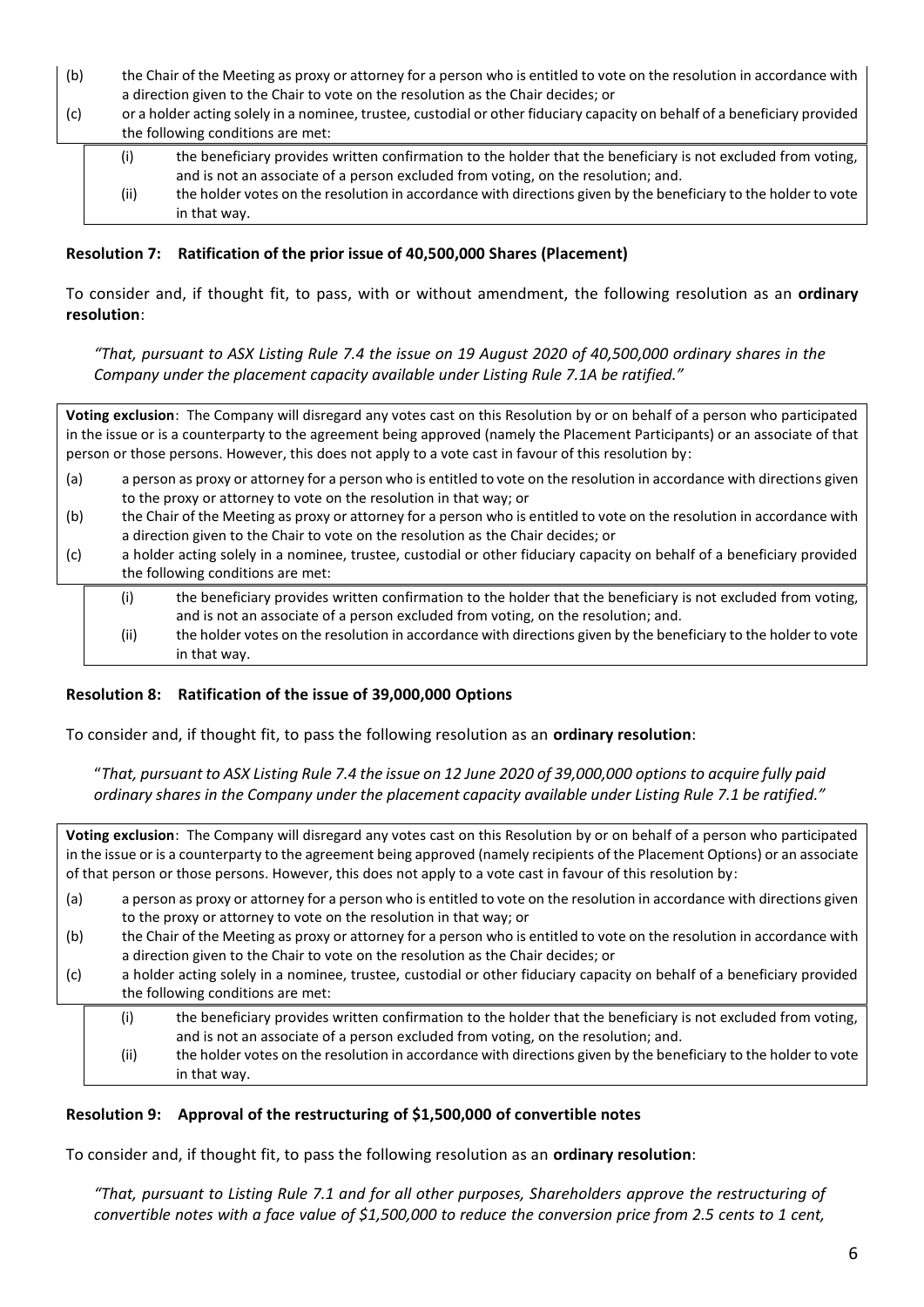*extend the maturity from 30 April 2021 to 30 April 2022, capitalise accrued interest and change the noteholders and on the terms set out in the Explanatory Statement."*

**Voting exclusion**: The Company will disregard any votes cast on this Resolution by or on behalf of a person who is expected to participate in the issue and a person who might obtain a benefit as a result of the proposed issue (except a benefit solely in the capacity of a holder of Shares if this Resolution is passed) (namely, each of the parties named and set out in Section 7.2 of this Notice) and any Associates of those persons. However, this does not apply to a vote cast in favour of this resolution by:

- (a) a person as proxy or attorney for a person who is entitled to vote on the resolution in accordance with directions given to the proxy or attorney to vote on the resolution in that way; or
- (b) the Chair of the Meeting as proxy or attorney for a person who is entitled to vote on the resolution in accordance with a direction given to the Chair to vote on the resolution as the Chair decides; or
- (c) a holder acting solely in a nominee, trustee, custodial or other fiduciary capacity on behalf of a beneficiary provided the following conditions are met:
	- (i) the beneficiary provides written confirmation to the holder that the beneficiary is not excluded from voting, and is not an associate of a person excluded from voting, on the resolution; and.
	- (ii) the holder votes on the resolution in accordance with directions given by the beneficiary to the holder to vote in that way.

# **Resolution 10: Approval of the issue of 40,500,000 options**

To consider and, if thought fit, to pass the following resolution as an **ordinary resolution**:

*"That, pursuant to Listing Rule 7.1 and for all other purposes, Shareholders approve the issue of 40,500,000 options to the participants of the issue on 19 August 2020 of 40,500,000 ordinary shares in the Company on the terms set out in the Explanatory Statement."*

**Voting exclusion**: The Company will disregard any votes cast on this Resolution by or on behalf of a person who is expected to participate in, or who will obtain a material benefit as a result of, the proposed issue except a benefit solely in the capacity of a holder of Shares). However, this does not apply to a vote cast in favour of this resolution by

- (a) a person as proxy or attorney for a person who is entitled to vote on the resolution in accordance with directions given to the proxy or attorney to vote on the resolution in that way; or
- (b) the Chair of the Meeting as proxy or attorney for a person who is entitled to vote on the resolution in accordance with a direction given to the Chair to vote on the resolution as the Chair decides; or
- (c) a holder acting solely in a nominee, trustee, custodial or other fiduciary capacity on behalf of a beneficiary provided the following conditions are met:
	- (i) the beneficiary provides written confirmation to the holder that the beneficiary is not excluded from voting, and is not an associate of a person excluded from voting, on the resolution; and
	- (ii) the holder votes on the resolution in accordance with directions given by the beneficiary to the holder to vote in that way.

#### **Resolution 11: Approval of the issue of 200,000,000 shares**

To consider and, if thought fit, to pass the following resolution as an **ordinary resolution**:

*"That, pursuant to Listing Rule 7.1 and for all other purposes, Shareholders approve the issue of 200,000,000 ordinary shares in the Company on the terms set out in the Explanatory Statement."*

**Voting exclusion**: The Company will disregard any votes cast in favour of the Resolution by or on behalf of a person who is expected to participate in, or who will obtain a material benefit as a result of, the proposed issue (except a benefit solely by reason of being a holder of ordinary securities in the Company) or an associate of that person (or those persons). However, this does not apply to a vote cast in favour of the Resolution by:

- (a) a person as a proxy or attorney for a person who is entitled to vote on the Resolution, in accordance with the directions given to the proxy or attorney to vote on the Resolution in that way; or
- (b) the Chair as proxy or attorney for a person who is entitled to vote on the Resolution, in accordance with a direction given to the Chair to vote on the Resolution as the Chair decides; or
- (c) a holder acting solely in a nominee, trustee, custodial or other fiduciary capacity on behalf of a beneficiary provided the following conditions are met:
	- (i) the beneficiary provides written confirmation to the holder that the beneficiary is not excluded from voting, and is not an associate of a person excluded from voting, on the Resolution; and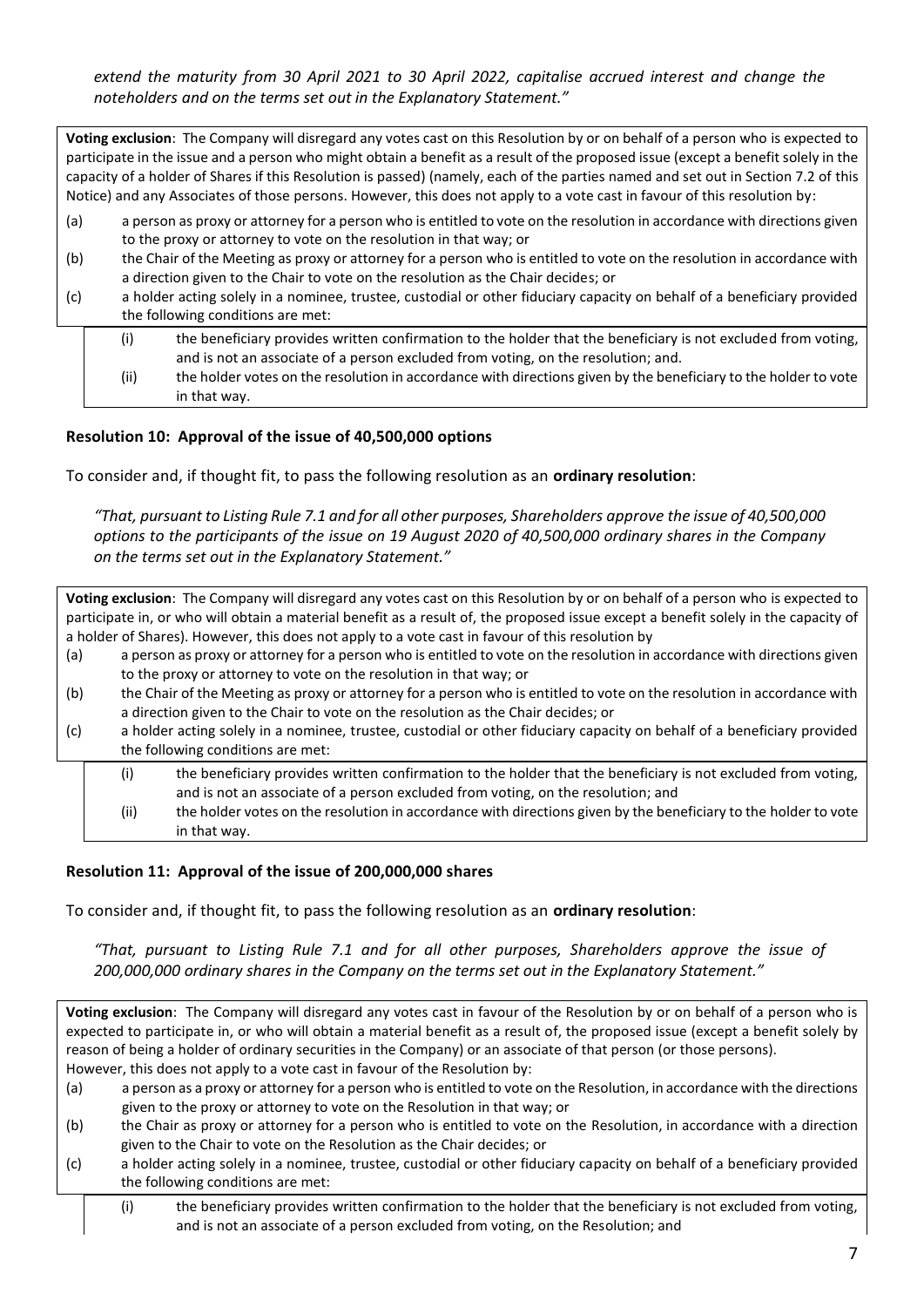(ii) the holder votes on the Resolution in accordance with directions given by the beneficiary to the holder to vote in that way.

# **Resolution 12: Approval of the issue of 40,000,000 Options**

To consider and, if thought fit, to pass the following resolution as an **ordinary resolution**:

*"That, pursuant to Listing Rule 7.1 and for all other purposes, Shareholders approve the issue of 40,000,000 options to acquire fully paid ordinary Options in the Company to Clee Capital on the terms set out in the Explanatory Statement."*

**Voting exclusion**: The Company will disregard any votes cast in favour of the Resolution by or on behalf of a person who is expected to participate in, or who will obtain a material benefit as a result of, the proposed issue (except a benefit solely by reason of being a holder of ordinary securities in the Company) (namely, Clee Capital) or an associate of that person (or those persons).

However, this does not apply to a vote cast in favour of the Resolution by:

- (a) a person as a proxy or attorney for a person who is entitled to vote on the Resolution, in accordance with the directions given to the proxy or attorney to vote on the Resolution in that way; or
- (b) the Chair as proxy or attorney for a person who is entitled to vote on the Resolution, in accordance with a direction given to the Chair to vote on the Resolution as the Chair decides; or
- (c) a holder acting solely in a nominee, trustee, custodial or other fiduciary capacity on behalf of a beneficiary provided the following conditions are met:
	- (i) the beneficiary provides written confirmation to the holder that the beneficiary is not excluded from voting, and is not an associate of a person excluded from voting, on the Resolution; and
	- (ii) the holder votes on the Resolution in accordance with directions given by the beneficiary to the holder to vote in that way.

#### **Resolution 13: Ratification of the prior issue of 50,000,000 Shares (Placement)**

To consider and, if thought fit, to pass, with or without amendment, the following resolution as an **ordinary resolution**:

*"That, pursuant to ASX Listing Rule 7.4 the issue on 14 December 2020 of 50,000,000 ordinary shares in the Company under the placement capacity available under Listing Rule 7.1A be ratified."*

**Voting exclusion**: The Company will disregard any votes cast on this Resolution by or on behalf of a person who participated in the issue or is a counterparty to the agreement being approved (namely the Placement Participants) or an associate of that person or those persons. However, this does not apply to a vote cast in favour of this resolution by

- (a) a person as proxy or attorney for a person who is entitled to vote on the resolution in accordance with directions given to the proxy or attorney to vote on the resolution in that way; or
- (b) the Chair of the Meeting as proxy or attorney for a person who is entitled to vote on the resolution in accordance with a direction given to the Chair to vote on the resolution as the Chair decides; or
- (c) a holder acting solely in a nominee, trustee, custodial or other fiduciary capacity on behalf of a beneficiary provided the following conditions are met:
	- (i) the beneficiary provides written confirmation to the holder that the beneficiary is not excluded from voting, and is not an associate of a person excluded from voting, on the resolution; and. (ii) the holder votes on the resolution in accordance with directions given by the beneficiary to the holder to vote

# in that way.

# **Resolution 14: Ratification of the prior issue of 35,000,000 Options**

To consider and, if thought fit, to pass the following resolution as an **ordinary resolution**:

*"That, pursuant to ASX Listing Rule 7.4 the issue on 14 December 2020 of 35,000,000 options to acquire fully paid ordinary shares in the Company under the placement capacity available under Listing Rule 7.1 be ratified."*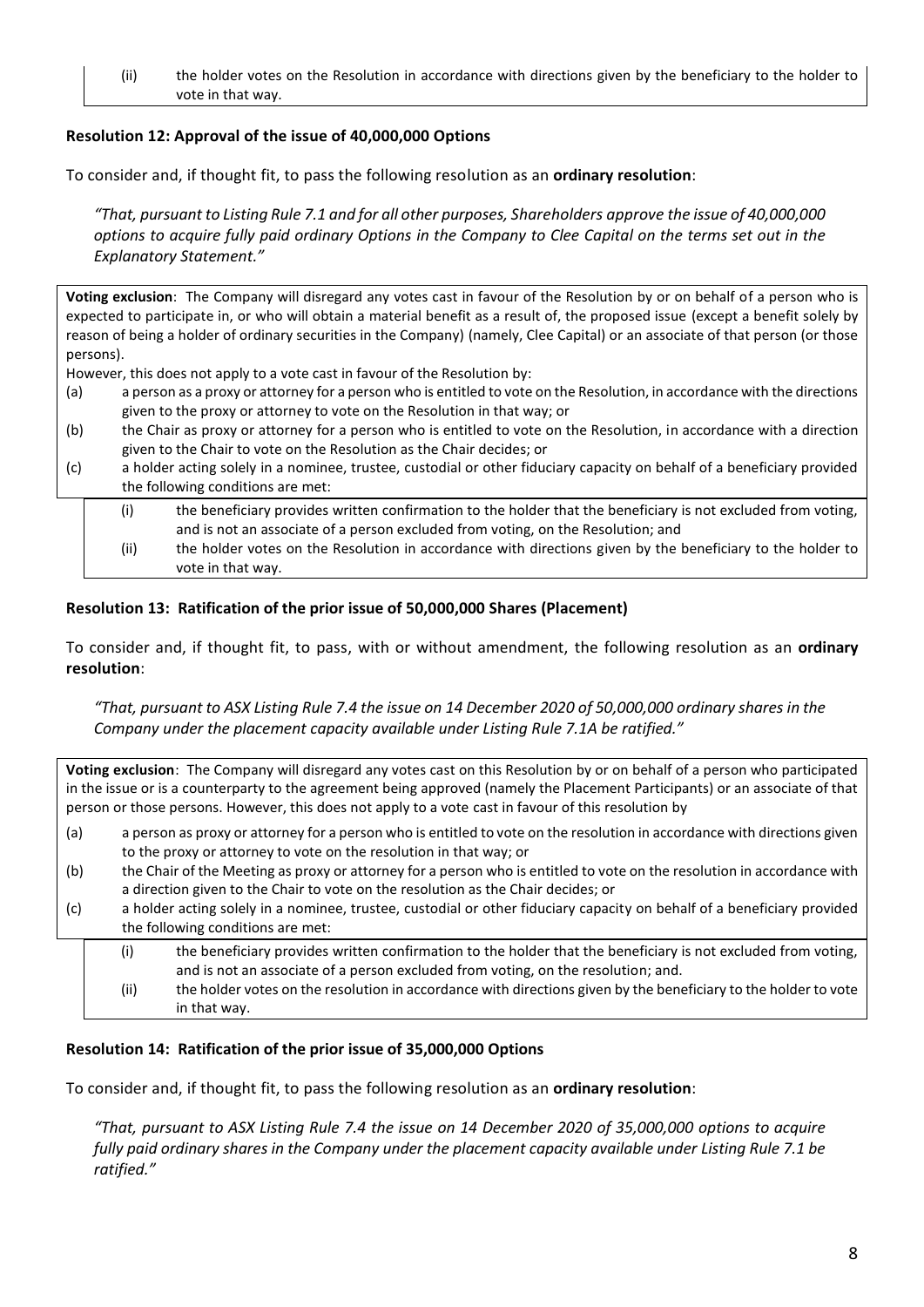**Voting exclusion**: The Company will disregard any votes cast on this Resolution by or on behalf of a person who participated in the issue or is a counterparty to the agreement being approved (namely the Placement Participants) or an associate of that person or those persons. However, this does not apply to a vote cast in favour of this resolution by

- (a) a person as proxy or attorney for a person who is entitled to vote on the resolution in accordance with directions given to the proxy or attorney to vote on the resolution in that way; or
- (b) the Chair of the Meeting as proxy or attorney for a person who is entitled to vote on the resolution in accordance with a direction given to the Chair to vote on the resolution as the Chair decides; or
- (c) a holder acting solely in a nominee, trustee, custodial or other fiduciary capacity on behalf of a beneficiary provided the following conditions are met:
	- (i) the beneficiary provides written confirmation to the holder that the beneficiary is not excluded from voting, and is not an associate of a person excluded from voting, on the resolution; and.
	- (ii) the holder votes on the resolution in accordance with directions given by the beneficiary to the holder to vote in that way.

# **Resolution 15: Approval of the issue of 15,000,000 options**

To consider and, if thought fit, to pass the following resolution as an **ordinary resolution**:

*"That, pursuant to Listing Rule 7.1 and for all other purposes, Shareholders approve the issue of 15,000,000 options to acquire Shares in the Company on the terms set out in the Explanatory Statement."*

**Voting exclusion**: The Company will disregard any votes cast on this Resolution by or on behalf of a person who is expected to participate in, or who will obtain a material benefit as a result of, the proposed issue except a benefit solely in the capacity of a holder of Shares). However, this does not apply to a vote cast in favour of this resolution by

- (a) a person as proxy or attorney for a person who is entitled to vote on the resolution in accordance with directions given to the proxy or attorney to vote on the resolution in that way; or
- (b) the Chair of the Meeting as proxy or attorney for a person who is entitled to vote on the resolution in accordance with a direction given to the Chair to vote on the resolution as the Chair decides; or
- (c) a holder acting solely in a nominee, trustee, custodial or other fiduciary capacity on behalf of a beneficiary provided the following conditions are met:
	- (i) the beneficiary provides written confirmation to the holder that the beneficiary is not excluded from voting, and is not an associate of a person excluded from voting, on the resolution; and (ii) the holder votes on the resolution in accordance with directions given by the beneficiary to the holder to vote in that way.

# **SPECIAL BUSINESS**

# **Resolution 16: Approval of 10% Placement Facility**

To consider and, if thought fit, to pass, the following resolution as a **special resolution**:

*"That, pursuant to ASX Listing Rule 7.1A, approval be given to issue Equity Securities up to 10% of the issued capital of the Company (at the time of issue) calculated in accordance with the formula prescribed in Listing Rule 7.1A.2 and on the terms and conditions set out in the Explanatory Statement."*

**Voting exclusion**: The Company will disregard any votes cast on this Resolution by or on behalf of a person who is expected to participate in, or who will obtain a material benefit as a result of, the proposed issue except a benefit solely in the capacity of a holder of Shares). However, this does not apply to a vote cast in favour of this resolution by

- (d) a person as proxy or attorney for a person who is entitled to vote on the resolution in accordance with directions given to the proxy or attorney to vote on the resolution in that way; or
- (e) the Chair of the Meeting as proxy or attorney for a person who is entitled to vote on the resolution in accordance with a direction given to the Chair to vote on the resolution as the Chair decides; or
- (f) a holder acting solely in a nominee, trustee, custodial or other fiduciary capacity on behalf of a beneficiary provided the following conditions are met:
	- (iii) the beneficiary provides written confirmation to the holder that the beneficiary is not excluded from voting, and is not an associate of a person excluded from voting, on the resolution; and
	- (iv) the holder votes on the resolution in accordance with directions given by the beneficiary to the holder to vote in that way.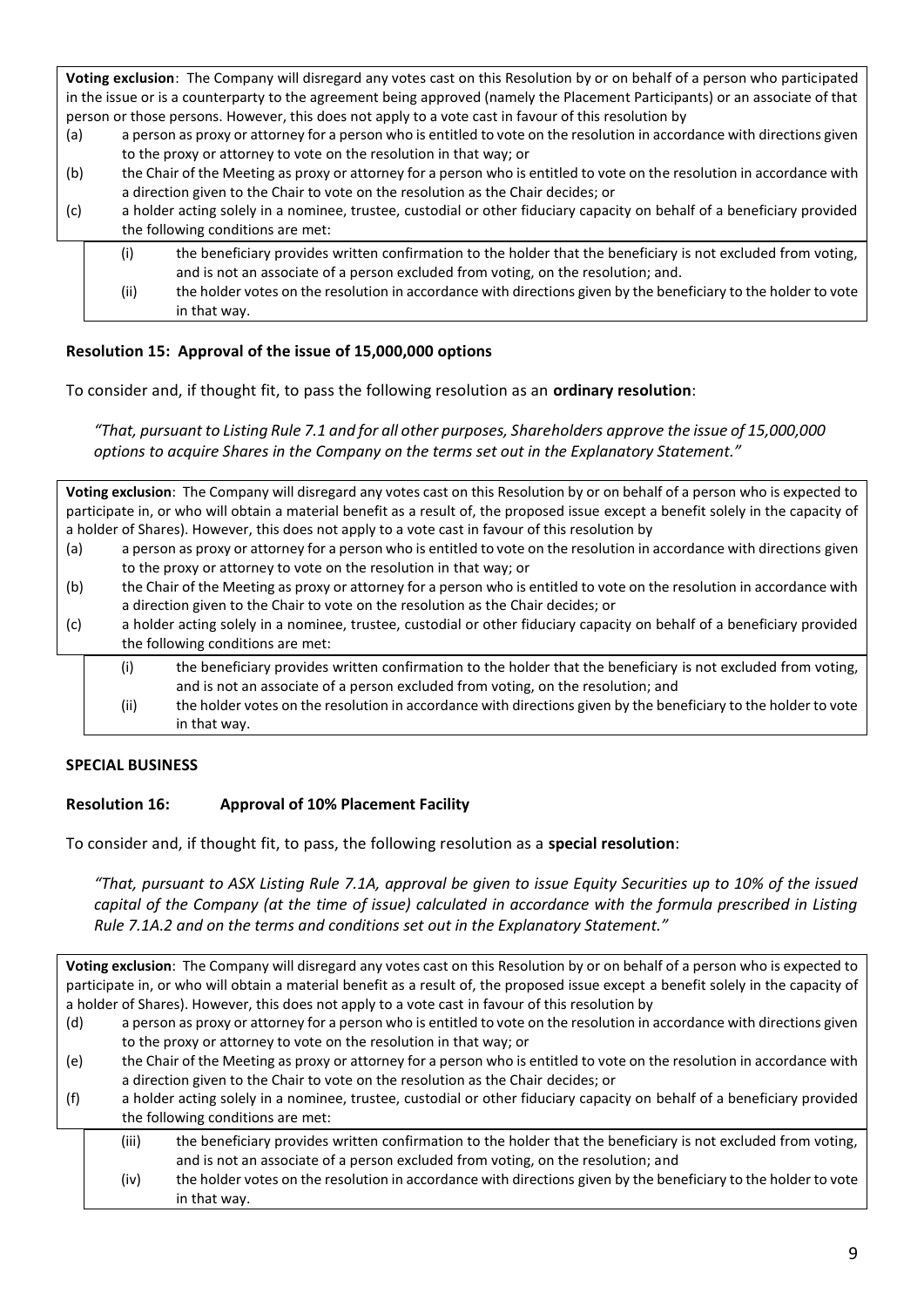# **Resolution 17: Replacement of Constitution**

To consider and, if thought fit, to pass the following resolution as a **special resolution**:

*"That, for the purposes of section 136(2) of the Corporations Act and for all other purposes, approval is given for the Company to repeal its existing Constitution and adopt a new constitution in its place in the form as signed by the chairman of the Meeting for identification purposes."*

#### **Snapshot Date**

The Directors have determined that for the purposes of regulation 7.11.37 of the *Corporations Regulations 2001* (Cth), the persons eligible to attend and vote at the Meeting are those persons who were Shareholders at **10.00 am (WST) on 23 January 2021**.

#### **Incorporation of Explanatory Statement**

The Explanatory Statement attached to this Notice of Meeting, is hereby incorporated into and forms part of this Notice of Meeting.

#### **DATED THIS 23rd DAY OF DECEMBER 2020**

**BY ORDER OF THE BOARD**

July, VR

**Mr Anthony Kain** Chairman and Company Secretary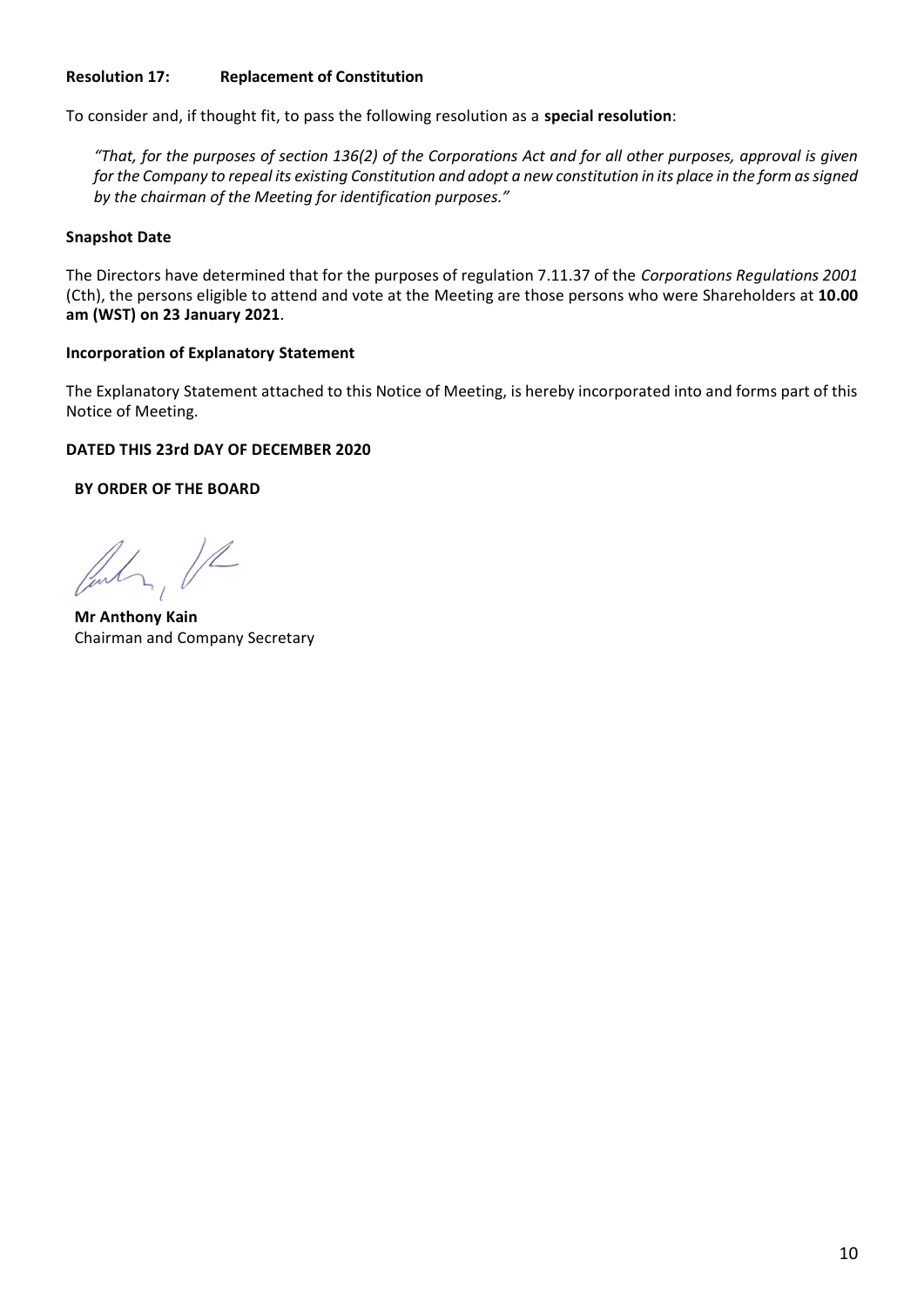#### **EXPLANATORY STATEMENT**

This Explanatory Statement and all attachments are important documents. They should be read carefully.

If you have any questions regarding the matters set out in this Explanatory Statement or the preceding Notice, please contact the Company, your stockbroker or other professional adviser.

Certain abbreviations and other defined terms are used throughout this Explanatory Statement. Defined terms are generally identifiable by the use of an upper case first letter. Details of the definitions and abbreviations used are set out in the Glossary contained in this Explanatory Statement.

This Explanatory Statement has been prepared for the Shareholders of Peppermint Innovation Limited in connection with the Annual General Meeting of the Company to be held at 10am at 1/18 Olive Street, Subiaco WA 6008 (WST) on 25 January 2021.

#### **1. ANNUAL ACCOUNTS**

The Corporations Act requires that the Annual Report (which includes the financial report, directors' report and auditors' report) be tabled at the Annual General Meeting.

In accordance with the Constitution, the business of the Meeting will include receipt and consideration of the annual financial report of the Company for the financial year ended 30 June 2020 together with the declaration of the directors, the directors' report, the Remuneration Report and the auditor's report.

The Company will not provide a hard copy of the Company's annual financial report to Shareholders unless specifically requested to do so. The Company's annual financial report is available on its website at **www.pepltd.com.au.** 

Shareholders will be given an opportunity to ask questions and make comments about the Annual Report of the Company generally, but there will be no formal resolution submitted in respect of the Annual Report.

#### **2. RESOLUTION 1 – ADOPTION OF REMUNERATION REPORT**

#### **2.1. General**

The Remuneration Report is set out in the Directors' Report in the Company's 2020 Annual Report.

The Corporations Act requires the Company to put a resolution to Shareholders that the Remuneration Report be adopted. In accordance with section 250R(3) of the Corporations Act, the vote on the Resolution is advisory only and does not bind the Directors or the Company.

The remuneration report sets out the Company's remuneration arrangements for the directors and senior management of the Company. The remuneration report is part of the directors' report contained in the annual financial report of the Company for a financial year.

The chair of the meeting must allow a reasonable opportunity for its shareholders to ask questions about or make comments on the remuneration report at the annual general meeting.

#### **2.2. Voting Consequences**

A company is required to put to its shareholders a resolution proposing the calling of another meeting of shareholders to consider the appointment of directors of the company (Spill Resolution) if, at consecutive annual general meetings, at least 25% of the votes cast on a remuneration report resolution are voted against adoption of the remuneration report and at the first of those annual general meetings a Spill Resolution was not put to vote. If required, the Spill Resolution must be put to vote at the second of those annual general meetings.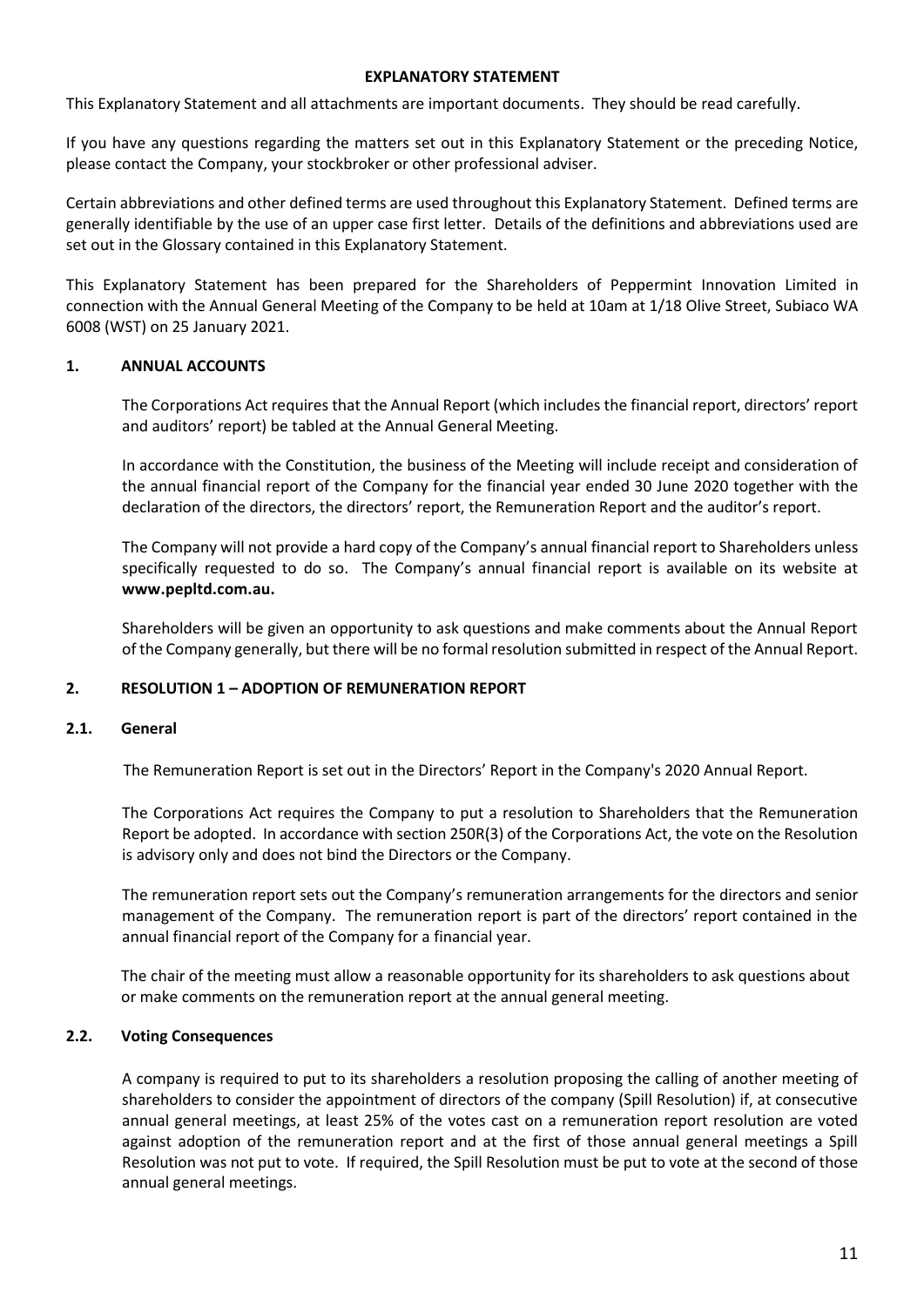If more than 50% of votes cast are in favour of the Spill Resolution, the company must convene a shareholder meeting (**Spill Meeting**) within 90 days of the second annual general meeting.

All of the directors of the company who were in office when the directors' report (as included in the company's annual financial report for the most recent financial year) was approved, other than the managing director of the company, will cease to hold office immediately before the end of the Spill Meeting but may stand for re-election at the Spill Meeting.

Following the Spill Meeting those persons whose election or re-election as directors of the company is approved will be the directors of the company.

#### **2.3. Previous voting results**

It is noted that at the Company's 2019 annual general meeting the votes cast against the remuneration report represented less than 25% of the total votes cast and accordingly, a spill resolution will not under any circumstances be required for the Annual General Meeting.

A voting exclusion applies to Resolution 1 in the terms set out in the Notice of Meeting. Key Management Personnel and their closely related parties may not vote on this Resolution and may not cast a vote as proxy, unless the proxy appointment gives a direction on how to vote or the proxy is given to the Chairman and expressly authorises the Chairman to exercise the proxy. The Chairman will use any such proxies to vote in favour of Resolution 1.

# **3. RESOLUTION 2 – RE-ELECTION OF A DIRECTOR - MR ANTHONY KAIN**

# **3.1. General**

Resolution 2 seeks approval for the re-election of Mr Anthony Kain as a Director.

In accordance with Listing Rule 14.4 and clause 14.2 of the Constitution, at every Annual General Meeting, one third of the Directors for the time being must retire from office by rotation and are eligible for reelection. The Directors to retire are those who have been in office for 3 years since their appointment or last re-appointment or who have been longest in office since their appointment or last re-appointment or, if the Directors have been in office for an equal length of time, by agreement.

Mr Kain retires by rotation at this Annual General Meeting and, being eligible, offers himself for re-election.

# **3.2. Qualifications and other material directorships**

Mr Kain has over 20 years' experience working in Australian capital markets. He has played a key role in the formation of numerous privately owned and publicly listed companies and has an in-depth understanding of intellectual property and its commercialisation. Mr Kain also has considerable experience as a director and has held managing director and director roles with Australian Stock Exchange listed companies operating foreign assets.

Mr Kain has held advisory roles in capital raising, joint ventures and mergers and acquisitions through his exposure to a diverse range of international and national development opportunities working with technical teams primarily in the energy, motor vehicle and resources sectors.

Mr Kain has, in the previous 3 years, not held any other directorships.

# **3.3. Independence**

If elected the board considers Mr Kain will be an executive director and not considered to be independent.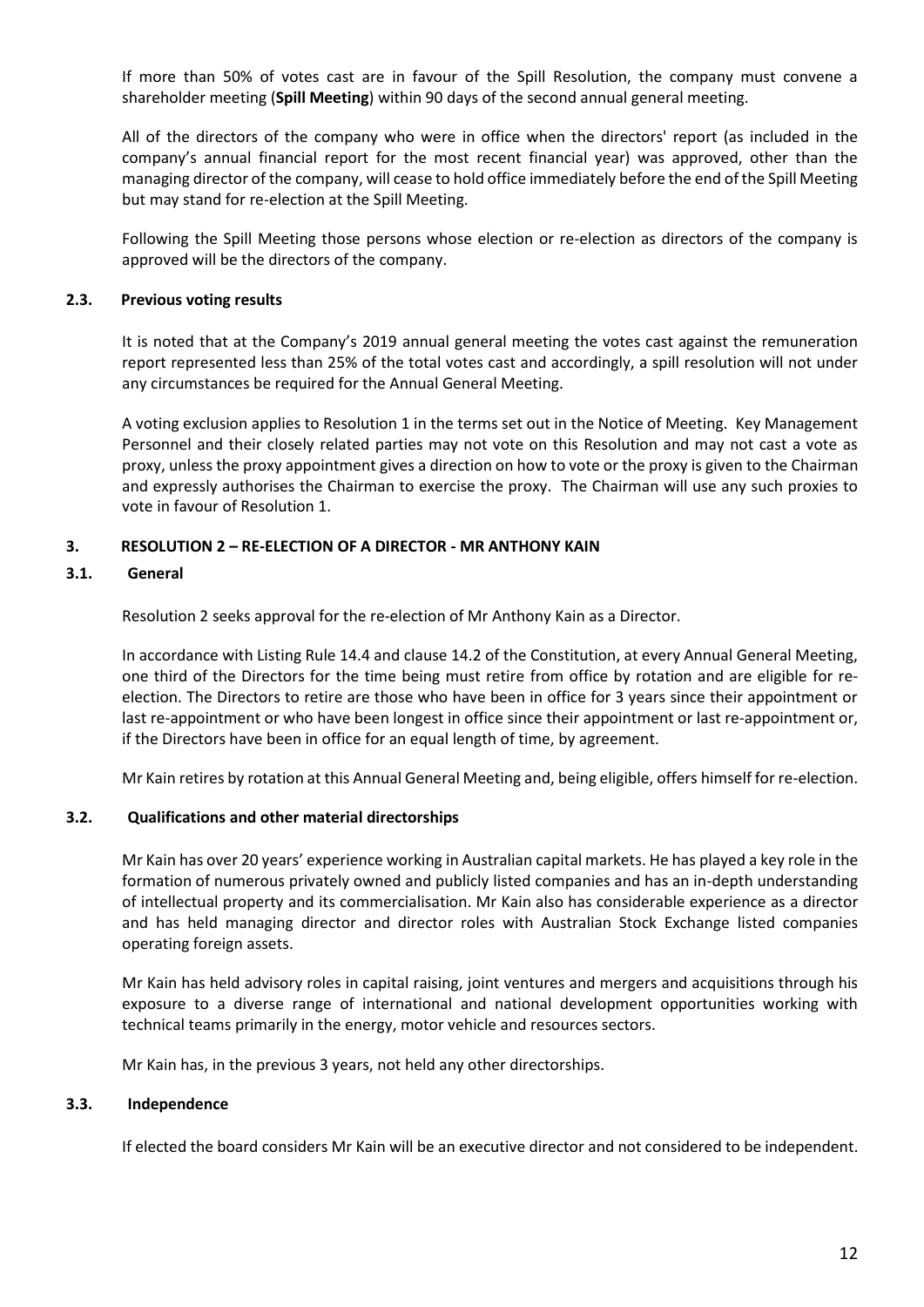# **3.4. Directors' Recommendation**

The Board supports the re-election of Mr Kain and recommends that Shareholders vote in favour of Resolution 2.

# **4. RESOLUTION 3 – ELECTION OF A DIRECTOR - MR JOSEPH FEKETE**

#### **4.1. General**

The Constitution allows the Company to elect a person as a director by resolution passed in general meeting, but only where the total number of Directors does not at any time exceed the maximum number specified by the Constitution. A Director elected at a general meeting is taken to have been elected with effect immediately after the end of that general meeting, unless the resolution by which the Director is appointed specifies a different time.

Mr Fekete, having provided his nomination and consent to act as a director to the Board in accordance with section 201D of the Corporations Act and clause 14.3 of the Constitution, and being eligible for election as a Director, seeks election from Shareholders to the Board of the Company.

# **4.2. Qualifications and other material directorships**

Mr Fekete holds a Bachelor of Business in Accounting and is a registered Company Secretary. He is a fellow of both CPA Australia and the Chartered Institute of Secretaries.

His business management and accounting experience spans over 20 years in various industries including Advertising, Travel, Wholesale Retail distribution, Mining, Construction, and Public Practice.

#### **4.3. Independence**

If elected the board considers Mr Fekete will be a non-executive director and the board considers that he will be independent.

#### **4.4. Directors' Recommendation**

The Board does not offer a recommendation on the election of Mr Fekete.

# **5. RESOLUTIONS 4 TO 7 – RATIFICATION OF PRIOR ISSUES OF PLACEMENT SHARES**

#### **5.1. General**

As set out in the table below, the Company has issued a total of 79,500,000 Shares (**Placement Shares**) at an issue price of \$0.01 per Share to raise \$795,000 (**Placement**).

| <b>Resolution</b>   | <b>Issue Date</b> | <b>Number of Shares Issued</b> | <b>Issue Price</b> | <b>Amount raised</b> |
|---------------------|-------------------|--------------------------------|--------------------|----------------------|
| <b>Resolution 4</b> | 11 December 2019  | 12,500,000                     | \$0.01             | \$125,000            |
| <b>Resolution 5</b> | 10 March 2020     | 21,000,000                     | \$0.01             | \$210,000            |
| <b>Resolution 6</b> | 12 June 2020      | 5,500,000                      | \$0.01             | \$55,000             |
| <b>Resolution 7</b> | 19 August 2020    | 40,500,000                     | \$0.01             | \$405,000            |
| Total               |                   | 79,500,000                     |                    | \$795,000            |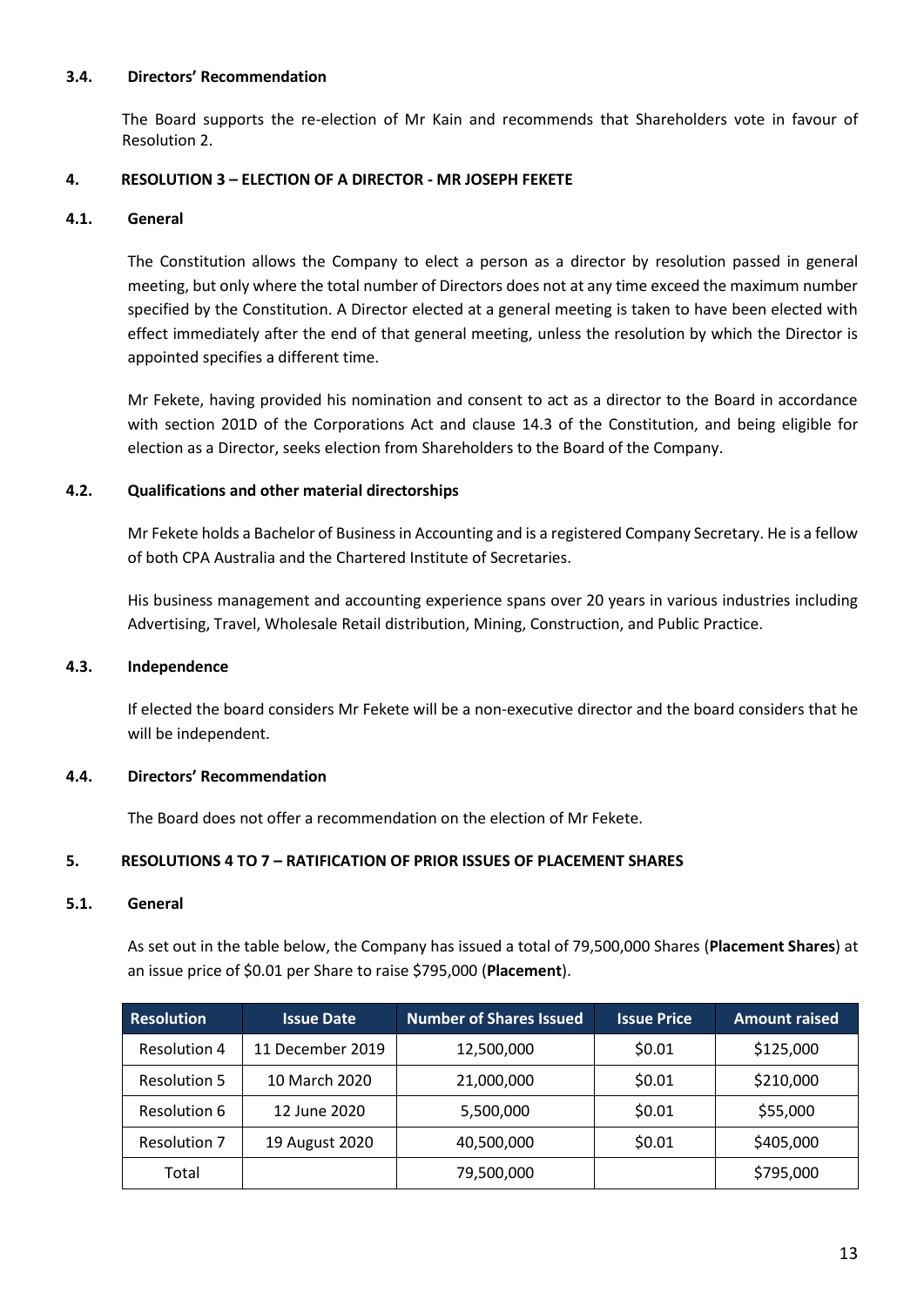Further details in respect of the Placement are contained in announcements made on the Company's ASX Platform on 11 December 2019 ("ASX Funding Update") and 12 June 2020 ("Placement").

ASX Listing Rule 7.1 provides that a company must not, subject to specified exceptions, issue or agree to issue more equity securities during any 12 month period than that amount which represents 15% of the number of fully paid ordinary securities on issue at the commencement of that 12 month period.

Under Listing Rule 7.1A, an eligible entity can seek approval from its members, by way of a special resolution passed at its annual general meeting, to increase this 15% limit by an extra 10% to 25%. The Company obtained approval to increase its limit to 25% at the annual general meeting held on 29 November 2019.

ASX Listing Rule 7.4 sets out an exception to ASX Listing Rule 7.1. It provides that where a company in general meeting ratifies the previous issue of securities made pursuant to ASX Listing Rule 7.1 (and provided that the previous issue did not breach ASX Listing Rule 7.1) those securities will be deemed to have been made with shareholder approval for the purpose of ASX Listing Rule 7.1.

By ratifying each of the issues detailed in Resolutions 4 to 7 above, the Company will retain the flexibility to issue equity securities in the future up to the 15% annual placement capacity set out in ASX Listing Rule 7.1 without the requirement to obtain prior Shareholder approval.

Resolutions 4 to 7 above seek Shareholder ratification pursuant to Listing Rule 7.4 for the issue of the Placement Shares.

On 8 December 2020, the Company lodged a cleansing prospectus (**Cleansing Prospectus**) with ASIC (which is available on the Company's ASX Platform), pursuant to which the following offers were made:

- (a) an offer for up to 200,000,000 Shares at \$0.01 per Share (being the subject of Resolution 11 of this Notice) (**Cleansing Prospectus Share Offer**);
- (b) an offer for up to 40,500,000 free attaching Options (being the subject of Resolution 10 of this Notice) (**New Options Offer**); and
- (c) an offer for 40,000,000 Options to Clee Capital Pty Ltd (being the subject of Resolution 12 of this Notice) (**Broker Offer**).

The Shares offered under Resolutions 4 to 7 are in the same class of securities as the Shares offered under the Cleansing Prospectus Share Offer. Accordingly, the Shares the subject of Resolutions 4 to 7 were cleansed in accordance with the Corporations Act pursuant to the Cleansing Prospectus.

# **5.2. Technical Information required by Listing Rule 14.1A**

If Resolutions 4 to 7 are passed, the Shares will be excluded in calculating the Company's combined 25% limit in Listing Rules 7.1 and 7.1A, effectively increasing the number of equity securities the Company can issue with Shareholder approval over the 12 month period following the date of issue of the Shares.

If Resolutions 4 to 7 are not passed, the Shares will be included in calculating the Company's combined 25% limit in Listing Rules 7.1 and 7.1A, effectively decreasing the number of equity securities that the Company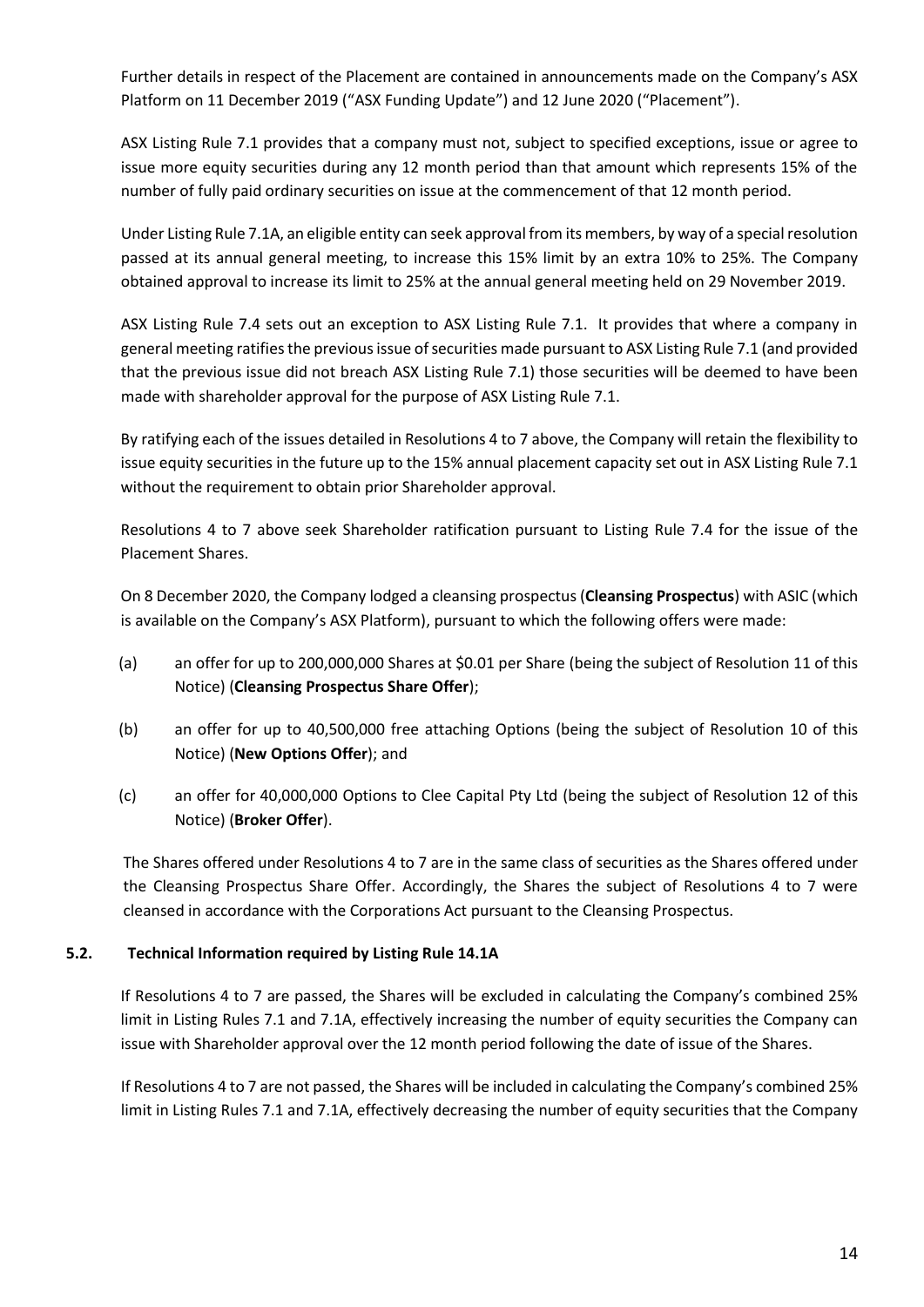can issue without Shareholder approval over the 12 month period following the date of issue of the Shares and the Company may not be able to implement its business plan.

# **5.3. Technical information required by ASX Listing Rule 7.4**

Pursuant to and in accordance with ASX Listing Rule 7.5, the following information is provided in relation to Resolutions 4 to 7:

- (a) the Shares were issued to sophisticated and professional investors qualifying as such under section 708(8) of the Corporations Act, being investors who were identified by the Directors. The recipients were identified by a process whereby the Company's executive management team introduced the investors to the Company. None of the recipients of the Placement Shares are related parties of the Company; in accordance with paragraph 7.4 of ASX Guidance Note 21, the Company confirms that none of the recipients were:
	- (i) related parties of the Company, members of the Company's Key Management Personnel, substantial holders of the Company, advisers of the Company or an associate of any of these parties; and
	- (ii) issued more than 1% of the issued capital of the Company,
- (b) the Shares issued were all fully paid ordinary shares in the capital of the Company and rank equally with other fully paid ordinary shares in the Company on issue;
- (c) a total of 79,500,000 Shares were issued on the following dates:
	- (i) 12,500,000 Shares were issued on 11 December 2019;
	- (ii) 21,000,000 Shares were issued on 10 March 2020;
	- (iii) 5,500,000 Shares were issued on 12 June 2020; and
	- (iv) 40,500,000 Shares were issued on 19 August 2020.
- (d) the issue price of the Shares was \$0.01 each. The Company has not and will not receive any other consideration for the issue of the Shares;
- (e) the purpose of the issue was to raise \$795,000, which will be applied as follows:
	- (i) approximately 60% (being \$477,000) towards staff costs; and
	- (ii) the remaining 40% (being \$318,000) towards the costs incurred in the day to day running of the Company.
- (f) the Placement Shares were not issued under an agreement;
- (g) the Placement Shares were not issued under, or to fund, a reverse takeover; and
- (h) voting exclusion statements are included in Resolutions 4 to 7 of the Notice of Meeting.

The Directors recommend that the Shareholders vote in favour of this Resolution.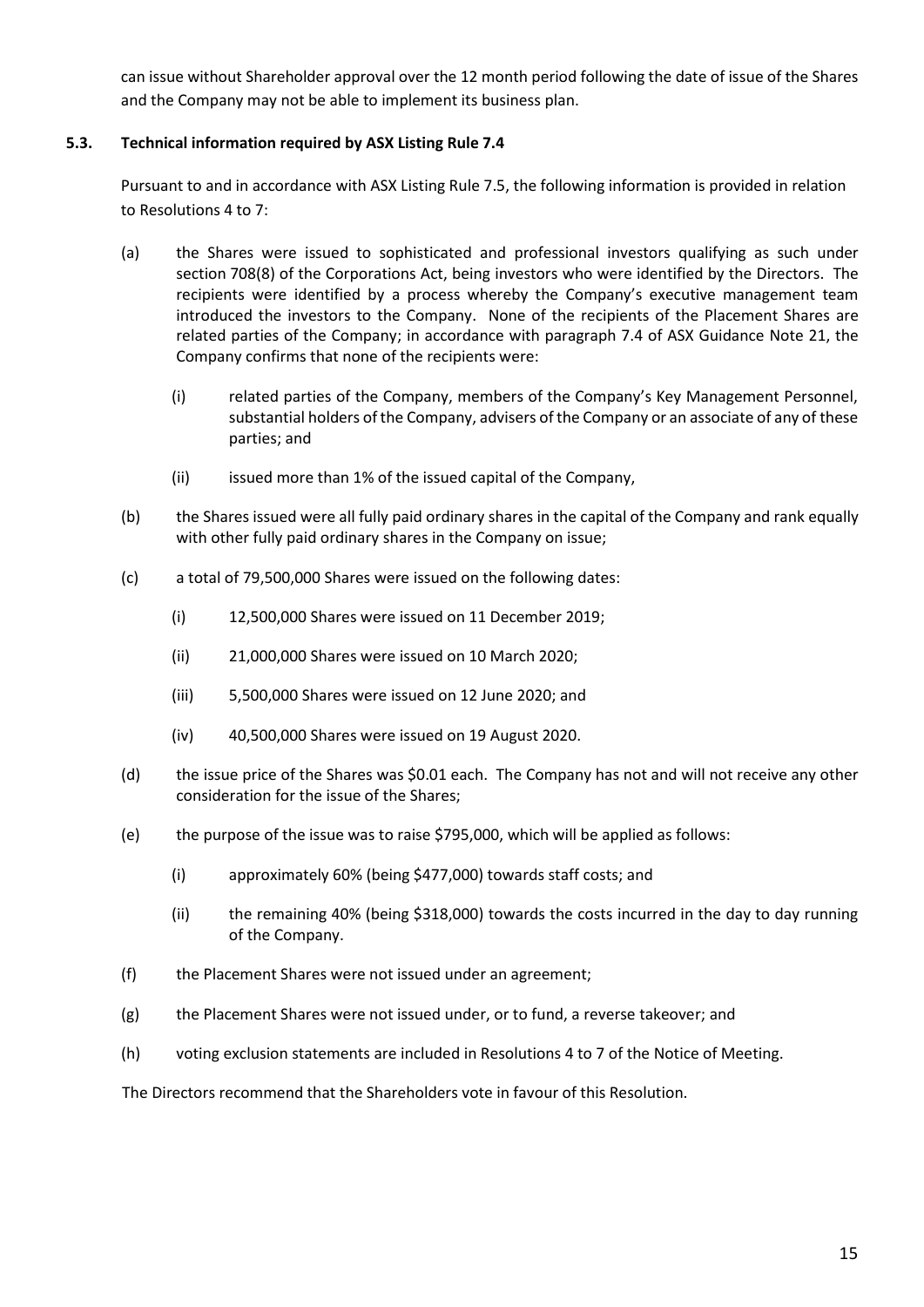# **6. RESOLUTIONS 8 – RATIFICATION OF PRIOR ISSUES OF OPTIONS**

# **6.1. General**

# **Resolution 8**

As set out in the table below at Section 6.2, the Company issued a total of 39,000,000 Options on 12 June 2020. These were issued as free attaching Options to participants in the Placement (**Placement Participants**) detailed in section 5.1 above and are the subject of Resolution 8.

The reason that the Options the subject of Resolution 8 were split into two separate issues was that the terms of the Options were consented to at varying points in time (between the Option holders and the Company) and the funds in respect of the Placement were received incrementally by the Company. There were no changes to the terms of these Options the issues of which are reflected in Appendix 3Bs released on the ASX.

# **General**

Resolution 8 seeks ratification pursuant to ASX Listing Rule 7.4 for the issue of the Options. Refer to the table below in Section 6.2 for the details of the issues of the Options. The Company advises that the reason the Options set out above were not issued on the same date as the Shares was due to administrative delays and to achieve parity with other Shareholders and supporters around that time (i.e. at the same price).

As summarised in Section 5.1 above, Listing Rule 7.1 limits the amount of equity securities that a listed company can issue without the approval of its shareholders over any 12 month period to 15% of the fully paid ordinary securities it had on issue at the start of that 12 month period.

ASX Listing Rule 7.4 sets out an exception to ASX Listing Rule 7.1. It provides that where a company in general meeting ratifies the previous issue of securities made pursuant to ASX Listing Rule 7.1 (and provided that the previous issue did not breach ASX Listing Rule 7.1) those securities will be deemed to have been made with shareholder approval for the purpose of ASX Listing Rule 7.1.

By ratifying the issue detailed in Resolution 8 above, the Company will retain the flexibility to issue equity securities in the future up to the 15% annual placement capacity set out in ASX Listing Rule 7.1 without the requirement to obtain prior Shareholder approval.

The Options the subject of Resolution 8 are in the same class of securities as the Options offered under the New Options Offer in the Cleansing Prospectus (as detailed above in Section 5.1) and were accordingly cleansed by virtue of lodgement of the Cleansing Prospectus on 8 December 2020.

#### **6.2. Options**

The table below sets out the details of the Options issued by the Company which the Directors recommend be ratified.

| <b>Resolution</b>   | <b>Issue Date</b> | Number of<br><b>Options</b><br><b>Issued</b> | <b>Amount</b><br>raised | Maximum Number<br>of Shares to be<br>issued on exercise | <b>Expiry Date</b> | <b>Exercise</b><br><b>Price</b> |
|---------------------|-------------------|----------------------------------------------|-------------------------|---------------------------------------------------------|--------------------|---------------------------------|
| <b>Resolution 8</b> | 12 June 2020      | 39,000,000                                   | Nil                     | 39,000,000                                              | 31 March 2021      | \$0.01                          |
|                     |                   |                                              |                         |                                                         |                    |                                 |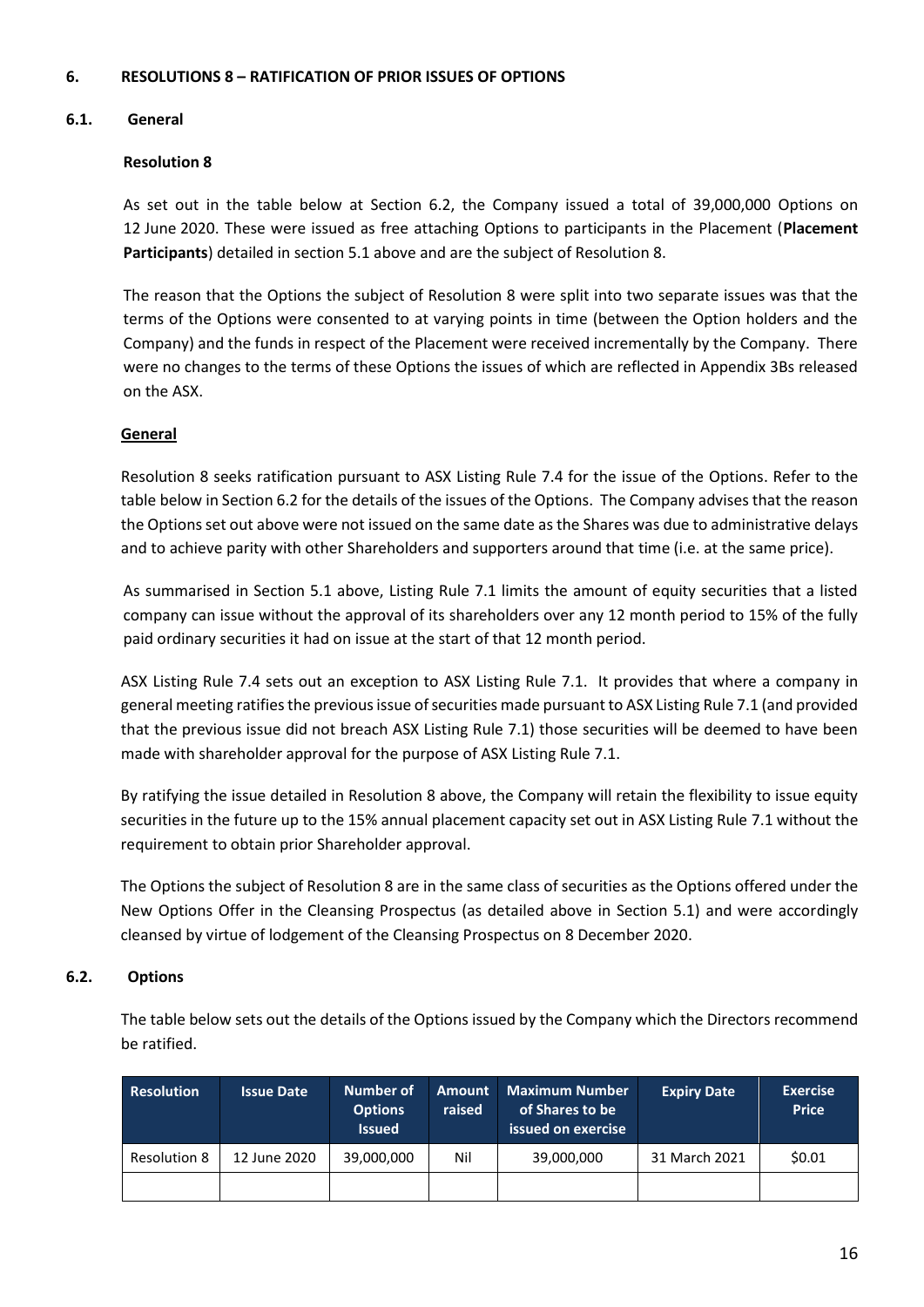# **6.3. Technical information required by ASX Listing Rule 14.1A**

If Resolutions 8 is passed, the Options will be excluded in calculating the Company's combined 25% limit in Listing Rules 7.1 and 7.1A, effectively increasing the number of equity securities the Company can issue with Shareholder approval over the 12 month period following the date of issue of the Options.

If Resolutions 8 is not passed, the Options will be included in calculating the Company's combined 25% limit in Listing Rules 7.1 and 7.1A, effectively decreasing the number of equity securities that the Company can issue without Shareholder approval over the 12 month period following the date of issue of the Options.

# **6.4. Technical Information required by Listing Rule 7.5**

Pursuant to and in accordance with ASX Listing Rule 7.5, the following information is provided in relation to Resolution 8:

- (a) the Options were issued to:
	- (i) in respect of the Options the subject of Resolution 8, to participants in the Placement, who are sophisticated and professional investors qualifying as such under section 708(8) of the Corporations Act, being investors who were identified by the Directors. The recipients were identified by a process whereby the Company's executive management team introduced the investors to the Company, none of whom are related parties of the Company; and
- (b) in accordance with paragraph 7.4 of ASX Guidance Note 21, the Company confirms that none of the recipients were:
	- (i) related parties of the Company, members of the Company's Key Management Personnel, substantial holders of the Company, advisers of the Company or an associate of any of these parties; and
	- (ii) issued more than 1% of the issued capital of the Company,
- (c) a total of 39,000,000 Options were issued free attaching to Placement Shares as follows:
	- (i) 5,500,000 Options free attaching to Placement Shares issued on 12 June 2020;
	- (ii) 12,500,000 Options free attaching to Placement Shares issued on 11 December 2019;
	- (iii) 21,000,000 Options free attaching to Placement Shares issued on 10 March 2020;

(the above three issues being the subject of Resolution 8); and

- (d) the Options were issued on the terms and conditions set out in Schedule A;
- (e) the Options were issued on:
	- (i) 12 June 2020 (in respect of the Options the subject of Resolution 8); and
- (f) the Options were issued for nil cash consideration. The Company has not and will not receive any other consideration for the issue of the Options (other than in respect of funds received on exercise of the Options);
- (g) the purpose of the issue of the Options was to provide participants in the Placement detailed in section 5.1 above with free attaching Options, as incentive and reward for their participation in the Placement;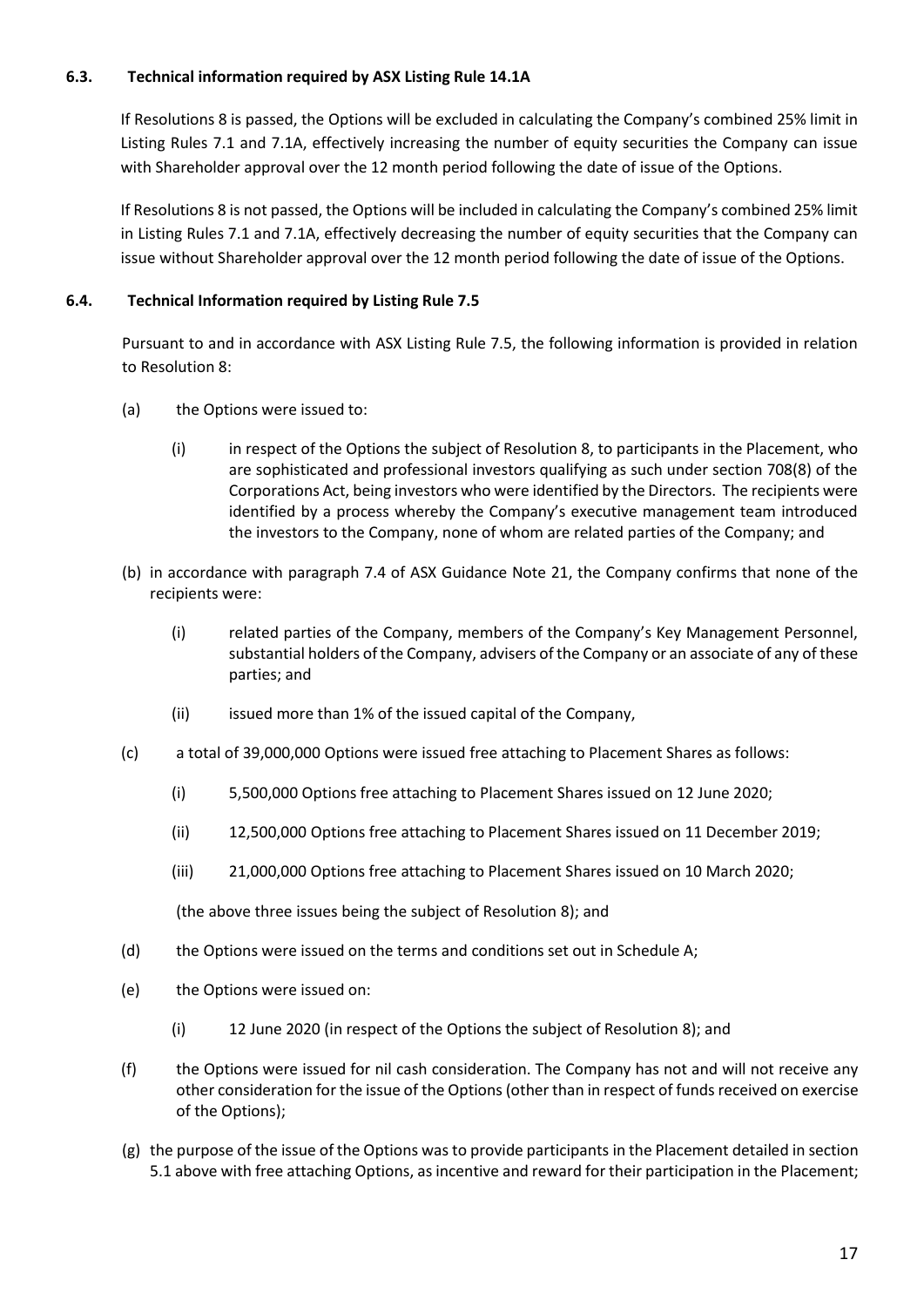(h) the Options which are the subject of Resolution 8 were not issued under an agreement; voting exclusion statements are included in Resolution 8 of the Notice.

The Directors recommend that the Shareholders vote in favour of Resolution 8.

# **7. RESOLUTION 9 – APPROVAL OF RESTRUCTURING OF CAASON CONVERTIBLE NOTE**

# **7.1. General**

As set out in the table in Section 7.2 below, the Company is seeking approval to change the conversion price, extend the maturity date, capitalise interest accrued to 30 April 2020 and change the noteholder of \$1,500,000 worth of previously issued convertible notes. These changes are proposed to be made to restructure existing convertible notes and defer repayments under the existing convertible note to remove imminent debt obligations and encourage the conversion of that debt to equity in the Company. A summary of the changes made to the Convertible Notes are set out in the table below.

|                         | <b>Original Convertible Notes</b> | <b>New Convertible Notes</b>                                         |
|-------------------------|-----------------------------------|----------------------------------------------------------------------|
| <b>Maturity</b>         | 30 April 2021                     | 30 April 2022                                                        |
| <b>Conversion Price</b> | \$0.025                           | \$0.01                                                               |
| <b>Interest Rate</b>    | 12%, paid annually in arrears     | 12, accruing % from 30 April<br>2020, payable annually in<br>arrears |

Resolution 9 seeks Shareholder approval to change the conversion price, extended the maturity date, capitalise interest accrued to 30 April 2020 and change the noteholder.

**7.2.** A summary of ASX Listing Rules 7.1 and 7.4 is set out in Section 5.1 above. **Convertible Notes** 

On 10 November 2019, the Company entered into a convertible note deed with Zambian Copper Pty Ltd (ACN 148 197 004) (**Zambian**) and Caason Investments Pty Ltd (ACN 089 590 858) (**Caason**) (**Original Convertible Note Deed**) with respect to the acquisition of convertible notes from the Company by Caason for \$1,500,000. A summary of the material terms of the Original Convertible Note Deed are set out in Schedule B to this Notice.

The Original Convertible Note Deed was announced on the Company's ASX platform on 18 October 2019 (see announcement titled "Funding Update").

The table below details the convertible notes originally issued to Caason Investments Pty Ltd under the Original Convertible Note Deed, along with accrued interest to 30 April 2020:

| Date Convertible Note was Issued | Face Value (\$) | Accrued Interest to 30 April 2020<br>(5) |
|----------------------------------|-----------------|------------------------------------------|
| 28-May-19                        | 380,000         | 56,032                                   |
| 18-Jun-19                        | 180,000         | 18,506                                   |
| 26-Jun-19                        | 87,500          | 9,937                                    |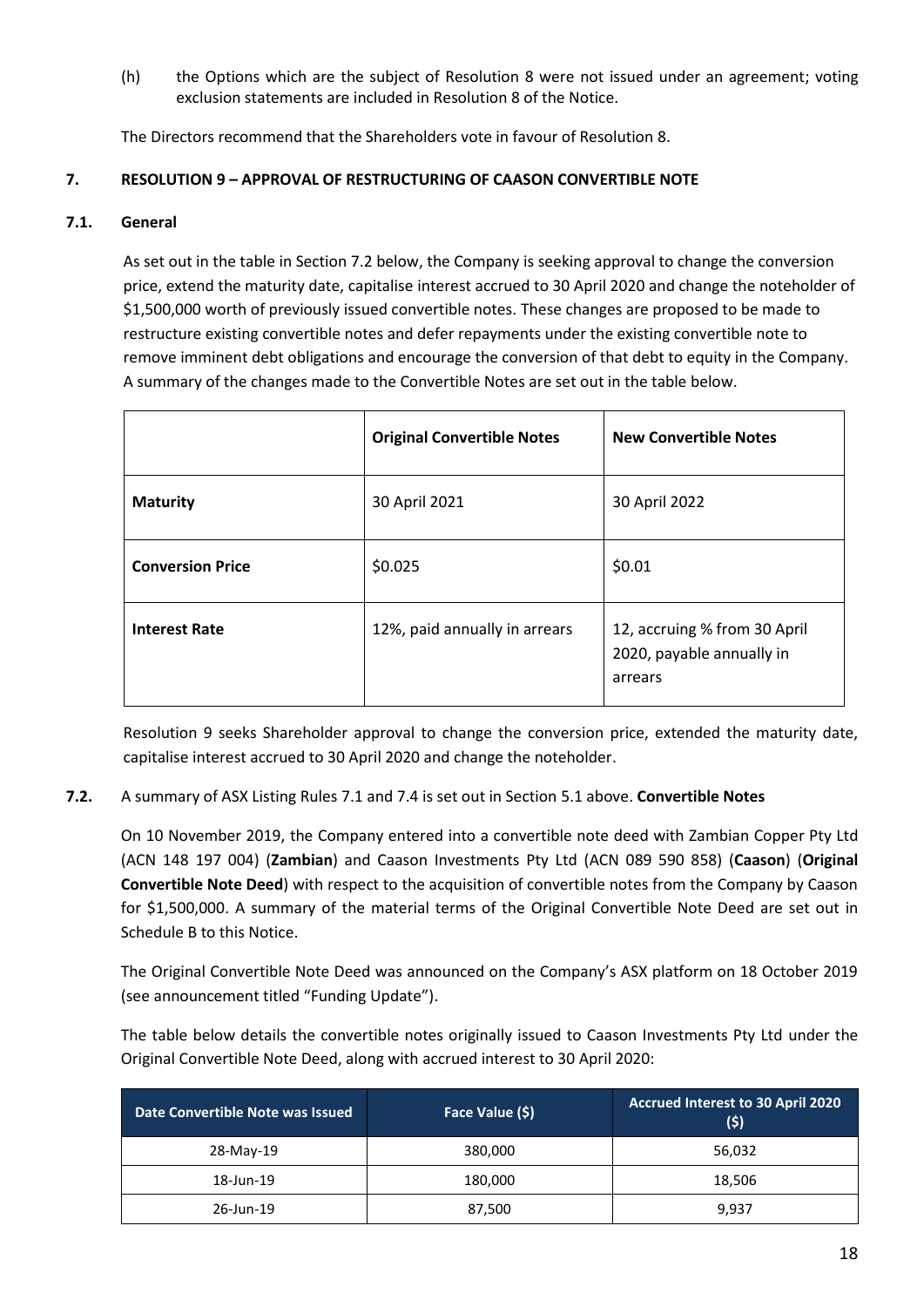| 29-Jul-19 | 180,000   | 16,882  |
|-----------|-----------|---------|
| 30-Aug-19 | 185,000   | 15,312  |
| 17-Oct-19 | 487,500   | 33,213  |
|           | 1,500,000 | 149,882 |

The Caason Investment Pty Ltd convertible notes have a maturity date of 30 April 2021 and bear interest of 12% per annum, to be paid annually in arrears.

The table below sets out the convertible note holders and face value of the new convertible notes if this Resolution if passed:

| <b>Convertible Note Holder</b>                                                      | New Face Value (\$) | <b>Prospective Number</b><br>of PIL Shares |
|-------------------------------------------------------------------------------------|---------------------|--------------------------------------------|
| <b>Albert Kim Barnes</b>                                                            | 50,000              | 5,000,000                                  |
| Beveles Investment & Services Pty Ltd                                               | 100,000             | 10,000,000                                 |
| Cordery Consulting Service Pty Ltd                                                  | 30,000              | 3,000,000                                  |
| Dennerstein Superannuation Fund                                                     | 26,636              | 2,663,562                                  |
| Desai Consulting Pty Ltd                                                            | 50,000              | 5,000,000                                  |
| Kotdes ATF Ravish                                                                   | 53,271              | 5,327,123                                  |
| NSW Property Investment & Services Pty Ltd                                          | 25,000              | 2,500,000                                  |
| Phed Pty Ltd                                                                        | 79,932              | 7,993,151                                  |
| Andker Pty Ltd as trustee for the JIREH Superannuation fund                         | 23,248              | 2,324,822                                  |
| Photo Range Australia Pty Ltd ATF Photofit Pty Ltd<br><b>Superannuation Fund</b>    | 57,019              | 5,701,918                                  |
| Jon and Michelle Woodworth ATF Woodworth Superfund                                  | 56,592              | 5,659,178                                  |
| SDUT - Legal Toolbox Pty Ltd as trustee for the Smidge Digital<br><b>Unit Trust</b> | 121,589             | 12,158,904                                 |
| WRS Associates PTY LTD ATF WRS Family Trust                                         | 175,989             | 17,598,904                                 |
| Anex Industrial Corporation PTY Ltd ATF Anex Mgmnt Super<br>fund                    | 33,205              | 3,320,548                                  |
| Hugo Driemeyer & Tracy Driemeyer as trustee for Driem<br><b>Superannuation Fund</b> | 110,586             | 11,058,630                                 |
| Chosun Superannuation Fund                                                          | 110,586             | 11,058,630                                 |
| Vertex Design Pty Ltd                                                               | 218,510             | 21,850,959                                 |
| Jonmeg Pty Ltd                                                                      | 324,395             | 32,439,452                                 |
| Davan Nominees Pty Ltd                                                              | 26,800              | 2,680,000                                  |
| <b>TOTAL</b>                                                                        | 1,673,358           | 167,335,782                                |

The new convertible notes will have a maturity of 30 April 2022, conversion price of \$0.01 and interest rate of 12% per annum paid annually in arrears reset to accumulate from 30 April 2020. In the event the original convertible notes under the Original Convertible Note Deed were converted to shares the Company would have issued 65,995,280 ordinary shares. In the event the new convertible notes are converted to shares the Company will issue 167,335,782 ordinary shares. In the circumstances the Company was in (suspended and trying to raise capital for re-quotation), the Board decided the exchange of the original convertible notes for the new convertible notes was the right course of action.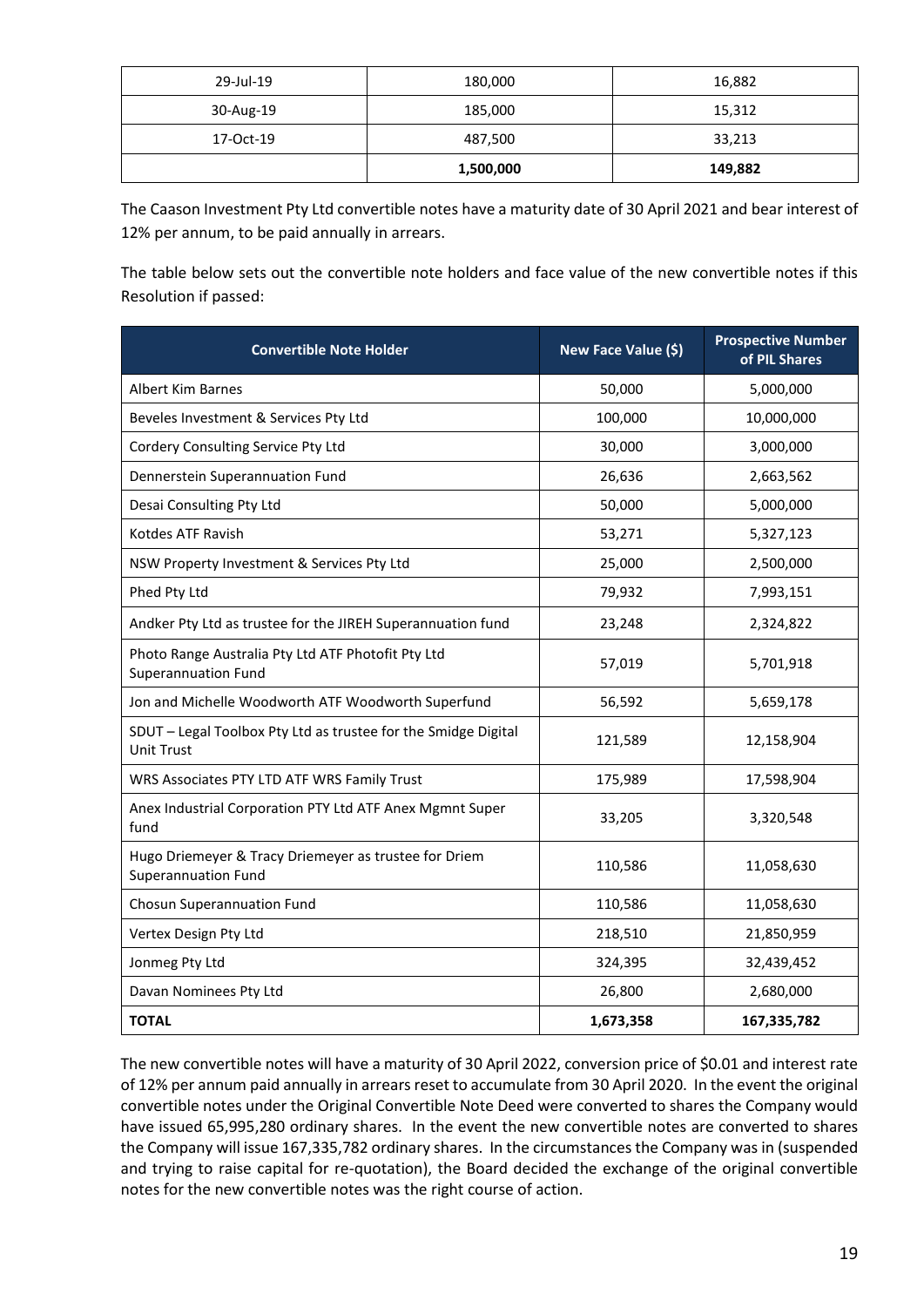On 21 May 2020, the Company entered into a varied option deed, pursuant to which the terms of the Original Convertible Note Deed were varied (**Varied Convertible Note Deed**). A summary of the terms and conditions of the Varied Convertible Note Deed is contained in Schedule C.

The Shares to be issued on conversion of the New Convertible Notes are securities in the same class as the Shares issued under the Cleansing Prospectus Share Offer (as detailed above in Section 5.1) and are accordingly cleansed by virtue of lodgement of the Cleansing Prospectus on 8 December 2020.

# **7.3. Technical information required by ASX Listing Rule 7.1**

Pursuant to and in accordance with ASX Listing Rule 7.3, the following information is provided in relation to Resolution 9:

- (a) the convertible notes were issued to the parties (and on the dates) set out in the table in section 7.2 above, none of whom are related parties of the Company;
- (b) the number of convertible notes issued is set out in the table in Section 7.2 above;
- (c) the convertible notes were issued on the terms and conditions set out in Schedule B to this Notice and the new convertible notes will be issued on the terms and conditions set out in Schedule C to this Notice;
- (d) the new convertible notes will be issued no later than 3 months after the date of the Meeting (or such later date to the extent permitted by any ASX waiver or modification of the Listing Rules) and it is intended that the issue of the new convertible notes will occur progressively; the funds raised from each of the previous convertible note issues as set out in the table in Section and the funds raised from the issue of the new convertible notes will also be applied as follows:
	- (i) approximately 60% towards staff costs; and
	- (ii) the remaining 40% towards the costs incurred in the day to day running of the Company.
- (e) the convertible notes were issued on the terms of the Original Convertible Note Deed, which is summarised in Schedule B and the new convertible notes will be issued on the terms of the Varied Convertible Note Deed, which is summarised in Schedule C; and
- (f) a voting exclusion statement is included in Resolution 10 of this Notice.

The Directors recommend that the Shareholders vote in favour of this Resolution.

#### **7.4. Technical Information Required by Listing Rule 14.1A**

Resolution 9 seeks the required shareholder approval restructure the part of an existing convertible note under Listing Rule 7.1.

If Resolution 9 is passed, the Company will be able to proceed with the restructuring of the convertible notes and the Company's liquidity position will improve.

If Resolution 9 is not passed, the Company will not be able to proceed with the restructuring of the convertible notes and will be required to immediately pay interest and the terms of the convertible notes will remain those of the Original Convertible Note Deed i.e. maturity of the convertible notes with a face value of \$1,500,000 until 30 April 2021, meaning that the Company will be required to pay a total interest payment of \$329,882.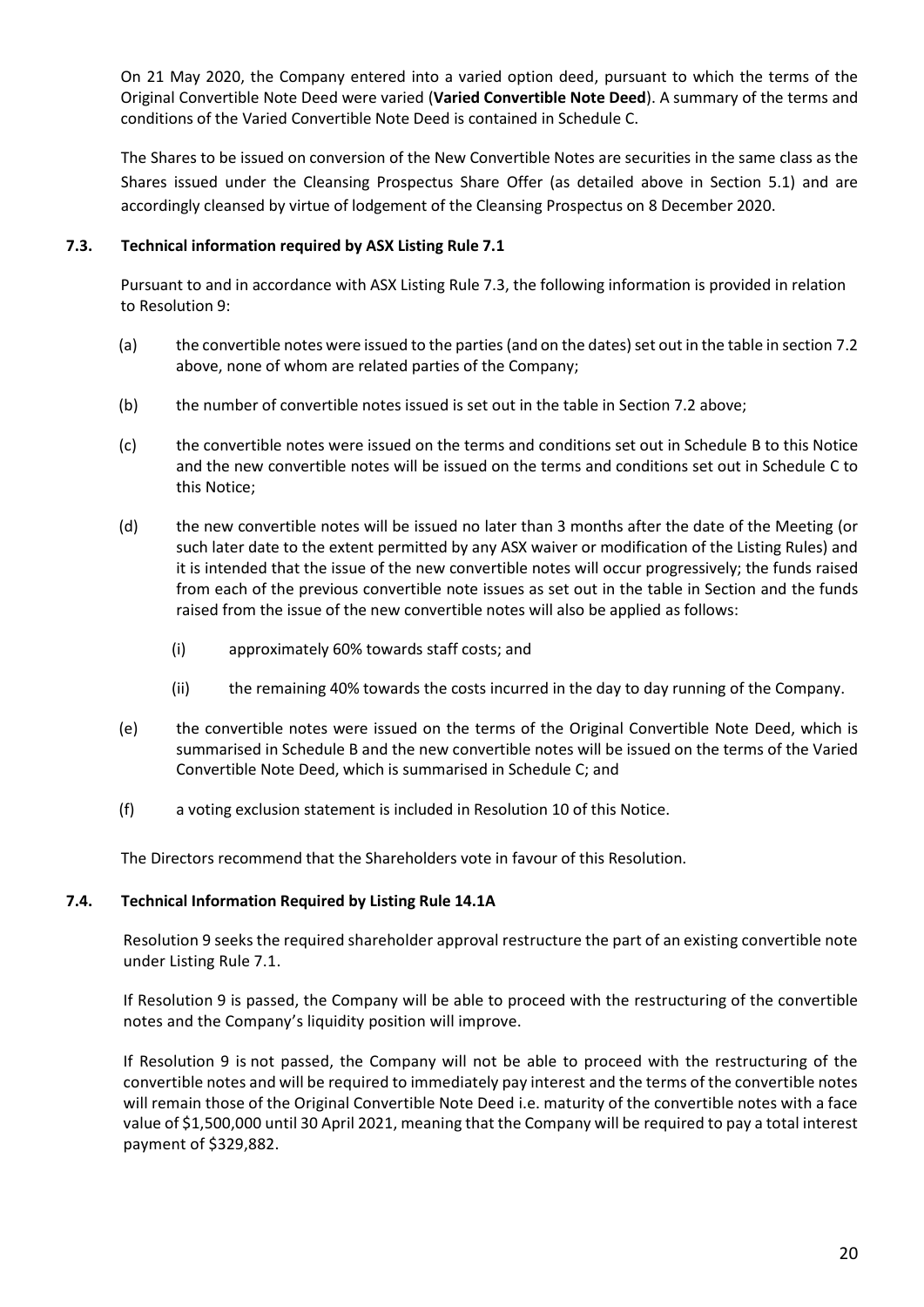# **8. RESOLUTION 10 – APPROVAL OF THE ISSUE OF OPTIONS**

#### **8.1. General**

The Company is seeking approval to issue 40,500,000 options as free attaching Options to participants in the share placements detailed in section 5.1 above.

Listing Rule 7.1 and 7.4 are summarised above in Section 5.1.

The proposed issue of the Options does not fit within any of these exceptions. While the issue does not exceed the 15% limit in Listing Rule 7.1 and can therefore be made without breaching that rule, the Company wishes to retain as much flexibility as possible to issue additional equity securities in the future without having to obtain Shareholder approval under Listing Rule 7.1. Accordingly, the Company is seeking Shareholder approval pursuant to Listing Rule 7.1 so that it does not use up any of its 15% placement capacity under Listing Rule 7.1.

The Options the subject of this Resolution 10 were the subject of the New Options Offer made under the Cleansing Prospectus detailed in Section 5.1 and were accordingly cleansed by virtue of lodgement of the Cleansing Prospectus on 8 December 2020.

# **8.2. Technical Information required by Listing Rule 14.1A**

If Resolution 10 is passed, the Company will be able to proceed with the issue of the Options. In addition, the issue of the Options will be excluded from the calculation of the number of equity securities that the Company can issue without Shareholder approval under Listing Rule 7.1.

If Resolution 10 is not passed, the issue of the Options can still proceed but it will reduce, to that extent, the Company's capacity to issue equity securities without Shareholder approval under Listing Rule 7.1 for 12 months following the issue.

Resolution 10 seeks Shareholder approval for the purposes of Listing Rule 7.1 for the issue of the Options.

# **8.3. Technical Information required by Listing Rule 7.1**

Pursuant to and in accordance with ASX Listing Rule 7.3, the following information is provided in relation to Resolution 10:

- (a) the Options will be issued to the Placement Participants, who will be professional and sophisticated investors who will be identified by the Directors. The recipients will be identified through a process whereby the executive management team will introduce the investors to the Company. None of the participants will be related parties of the Company;
- (b) in accordance with paragraph 7.4 of ASX Guidance Note 21, the Company confirms that none of the recipients will be:
	- (i) related parties of the Company, members of the Company's Key Management Personnel, substantial holders of the Company, advisers of the Company or an associate of any of these parties; and
	- (ii) issued more than 1% of the issued capital of the Company,
- (c) the maximum number of Options to be issued is 40,500,000, as the Options will be issued free attaching with the Shares issued on 19 August 2020 on a 1:1 basis;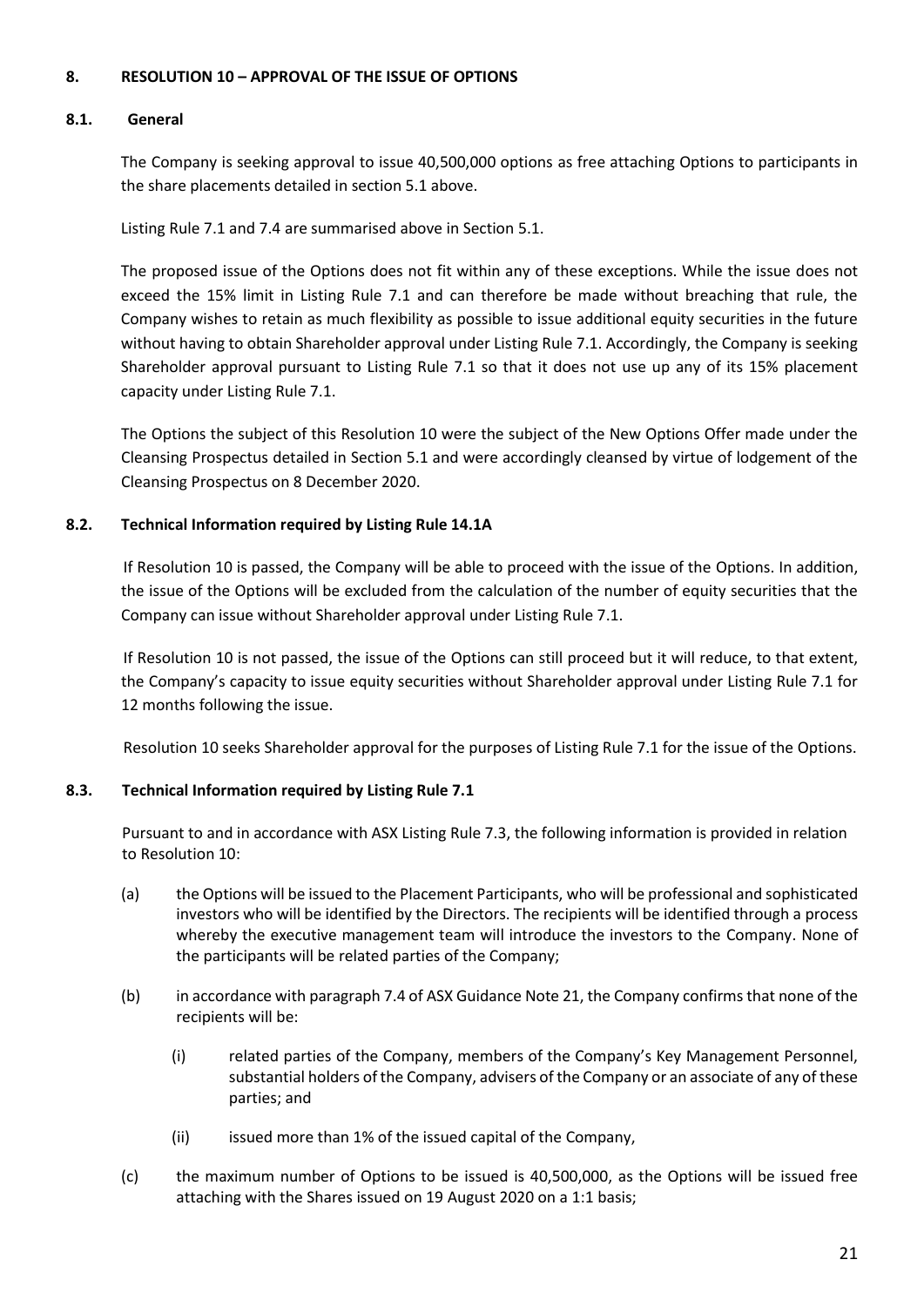- (d) the Options will be issued on the terms and conditions set out in Schedule A;
- (e) the Options will be issued no later than 3 months after the date of the Meeting (or such later date to the extent permitted by any ASX waiver or modification of the Listing Rules) and it is intended that issue of the Options will occur on the same date;
- (f) the issue price will be nil as the Options will be issued free attaching to the shares on a 1:1 basis. The Company will not receive any other consideration for the issue of the Shares and Options (other than in respect of funds received on exercise of the Options);
- (g) the purpose of the issue of the Options is to reward participants under the Placement. There will be no funds raised from the issue of the Options;
- (h) the Options are not being issued under, or to fund, a reverse takeover;
- (i) the options are not being issued under an agreement; and
- (j) a voting exclusion statement is included in Resolution 11 of this Notice.

# **9. RESOLUTION 11 – APPROVAL OF THE ISSUE OF SHARES**

#### **9.1. General**

The Company is proposing to issue up to 200,000,000 Shares at an issue price of \$0.01 per Share to raise up to \$2,000,000.

Listing Rule 7.1 and 7.4 are summarised above in Section 5.1.

The proposed issue of the Shares does not fit within any of these exceptions. While the issue does not exceed the 15% limit in Listing Rule 7.1 and can therefore be made without breaching that rule, the Company wishes to retain as much flexibility as possible to issue additional equity securities in the future without having to obtain Shareholder approval under Listing Rule 7.1. Accordingly, the Company is seeking Shareholder approval pursuant to Listing Rule 7.1 so that it does not use up any of its 15% placement capacity under Listing Rule 7.1.

The Shares the subject of this Resolution 11 were the subject of the Cleansing Prospectus Share Offer made under the Cleansing Prospectus detailed in Section 5.1 and were accordingly cleansed by virtue of lodgement of the Cleansing Prospectus on 8 December 2020.

# **9.2. Technical Information required by Listing Rule 14.1A**

If Resolution 11 is passed, the Company will be able to proceed with the issue of the Shares. In addition, the issue of the Options will be excluded from the calculation of the number of equity securities that the Company can issue without Shareholder approval under Listing Rule 7.1.

If Resolution 11 is not passed, the issue of the Shares can still proceed but it will reduce, to that extent, the Company's capacity to issue equity securities without Shareholder approval under Listing Rule 7.1 for 12 months following the issue.

Resolution 11 seeks Shareholder approval for the purposes of Listing Rule 7.1 for the issue of the Shares.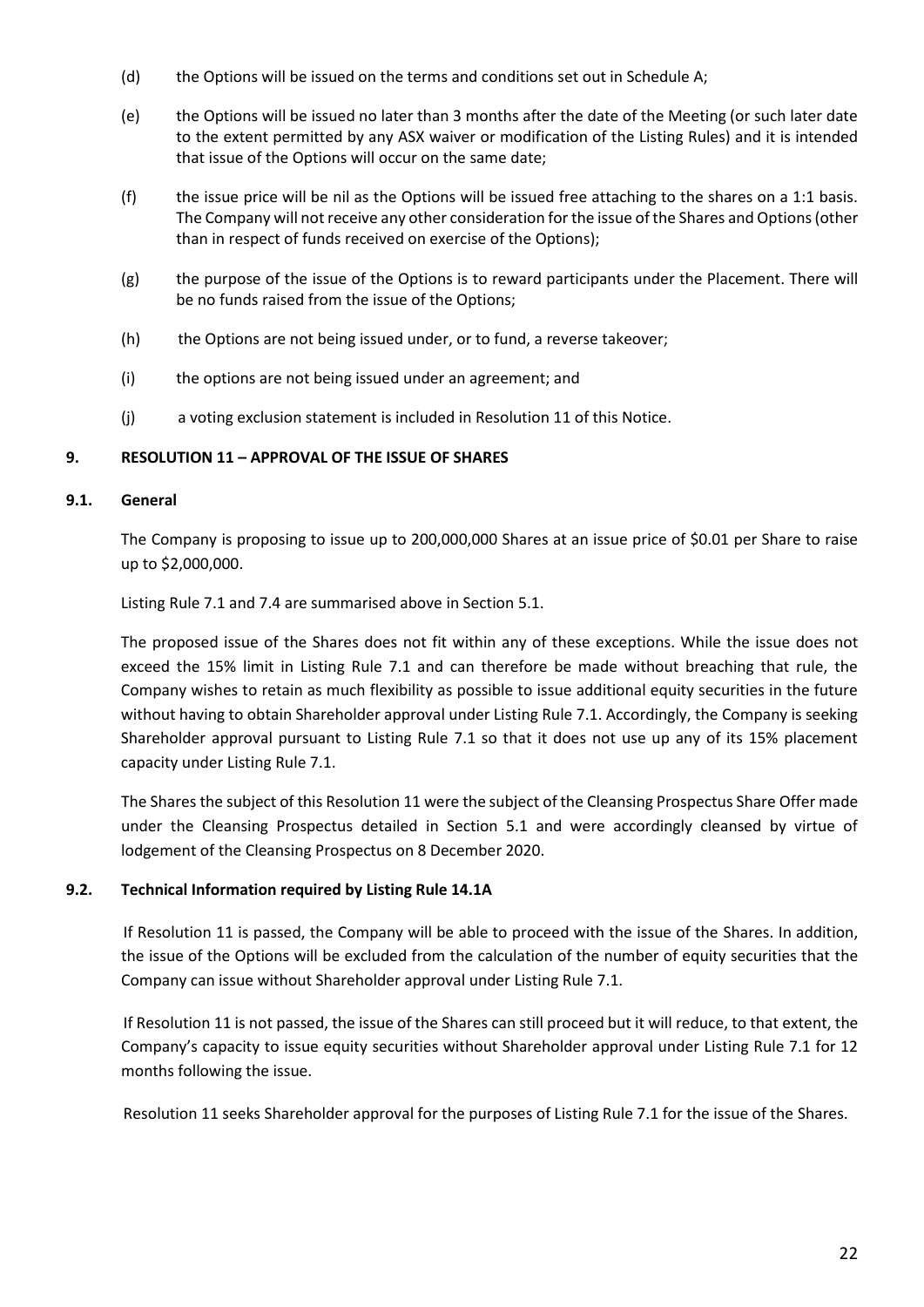# **9.3. Technical Information required by Listing Rule 7.1**

Pursuant to and in accordance with ASX Listing Rule 7.3, the following information is provided in relation to Resolution 11:

- (a) the Shares will be issued to professional and sophisticated investors who will be identified by the Directors. The recipients will be identified through a process whereby the executive management team will introduce the investors to the Company. None of the participants will be related parties of the Company;
- (b) in accordance with paragraph 7.4 of ASX Guidance Note 21, the Company confirms that none of the recipients will be:
	- (i) related parties of the Company, members of the Company's Key Management Personnel, substantial holders of the Company, advisers of the Company or an associate of any of these parties; and
	- (ii) issued more than 1% of the issued capital of the Company,
- (c) the maximum number of Shares to be issued is 200,000,000;
- (d) the Shares will be fully paid ordinary shares in the capital of the Company issued on the same terms as the Company's existing Shares;
- (e) the Shares will be issued no later than 3 months after the date of the Meeting (or such later date to the extent permitted by any ASX waiver or modification of the Listing Rules) and it is intended that issue of the Shares will occur on the same date;
- (f) the issue price of the Shares will be \$0.01 per Share. The Company will not receive any other consideration for the issue of the Shares;
- (g) the purpose of the issue of the Shares is to raise \$2,000,000, which will be as follows:

| <b>Item</b>                                                | <b>Amount</b> |
|------------------------------------------------------------|---------------|
| Bizmoto Platform roll out and working capital              | \$680,000     |
| Bizmoto Platform sales and marketing<br>campaign           | 350,000       |
| Bank deposit to underwrite services offered<br>on Platform | \$350,000     |
| bizmoPay Loan Book                                         | \$500,000     |
| Costs of the offer                                         | \$120,000     |
| <b>TOTAL</b>                                               | \$2,000,000   |

- (h) the Shares are not being issued under, or to fund, a reverse takeover;
- (i) the Shares are not being issued under an agreement; and
- (j) a voting exclusion statement is included in Resolution 11 of this Notice.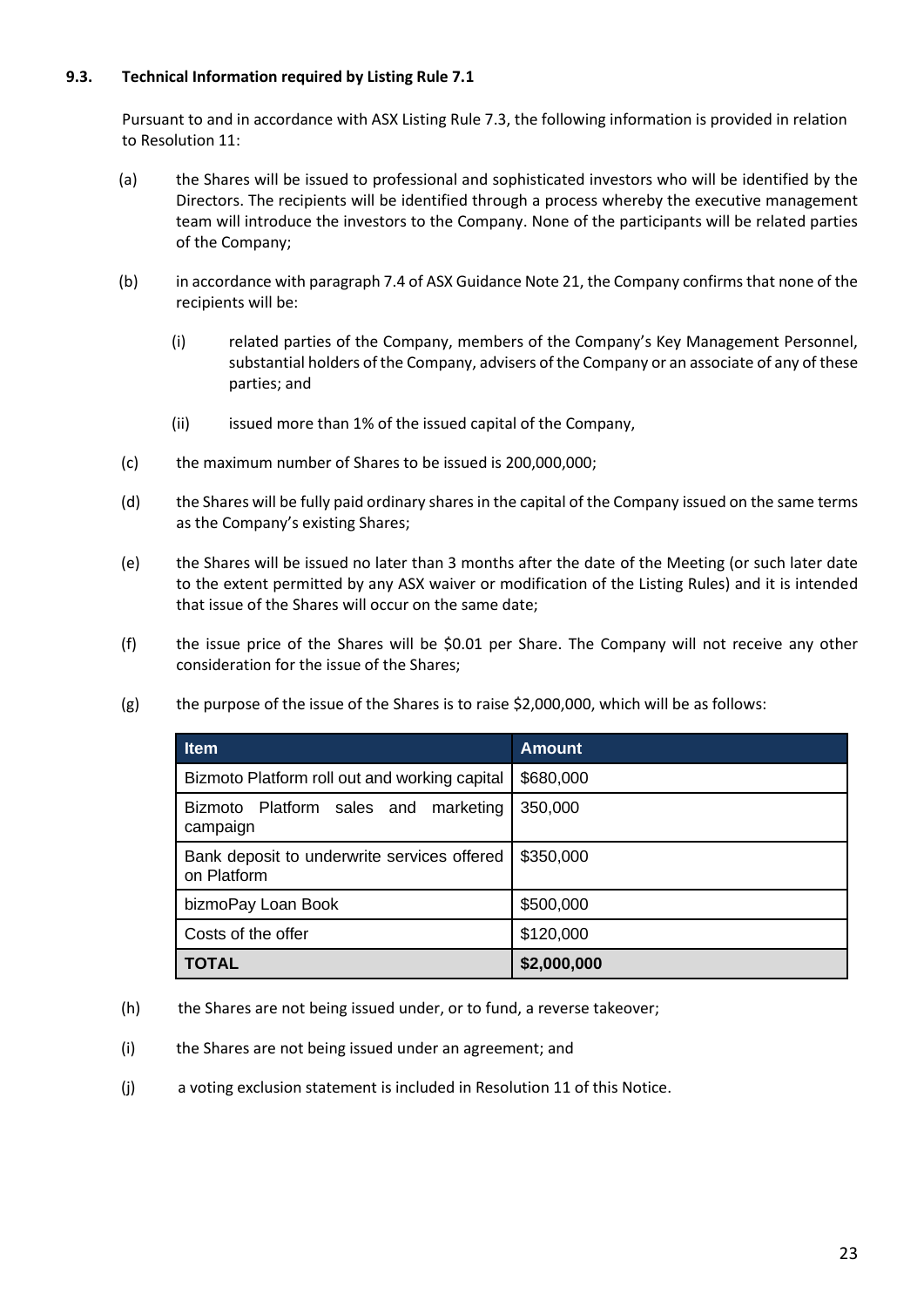# **10. RESOLUTION 12 – APPROVAL OF THE ISSUE OF OPTIONS**

#### **10.1. General**

On 8 October 2020, the Company entered into an engagement letter with Clee Capital Pty Ltd (ACN 637 619 937) (**Clee Capital**) (**Engagement Letter**). Pursuant to the Engagement Letter, the Company engaged Clee Capital to act as the Company's exclusive corporate advisor in connection with the placement of Shares for which the Company is seeking approval under Resolution 11. The material terms of the Engagement Letter are as follows:

- (a) Engagement: Clee Capital agreed to act as the exclusive corporate advisor to the Company in respect of the placement the subject of Resolution 11 (the issue of 200,000,000 shares at 1 cent per share);
- (b) Conditions for Proposed Transaction: The parties acknowledged that, as at the date of entering into the Engagement Letter, the Company is currently suspended from trading on the ASX. The parties agreed that the funds subscribed for under the placement will be released to the Company on the condition the Company resumes trading on the ASX. The parties also agreed that the Company must be relisted on the ASX within 12 weeks of the date funds are deposited into the trust account;
- (c) Team: Clee Capital's team will be led by Terence Clee, with the remainder of the team to be determined in the sole discretion of Clee Capital as it sees fit;
- (d) Fee: In consideration for the provision of corporate advisory services, the Company agreed to pay/issue to Clee Capital:
	- (i) A monthly retainer fee of \$5000 per month (exclusive of GST);
	- (ii) A management fee of 2% of the gross proceeds (exclusive of GST) (being \$40,000);
	- (iii) A capital raising fee of 4% of the gross proceeds (exclusive of GST) (being \$80,000);
	- (iv) 40,000,000 options to acquire Shares, comprising:
		- 1. 20,000,000 options exercisable at \$0.015 per option, on or before the date which is 3 years from their date of issue; and
		- 2. 20,000,000 options exercisable at \$0.025 per option, on or before the date which is 3 years from their date of issue.

The Engagement Letter contains terms and conditions otherwise considered standard for an agreement of this nature.

Under Resolution 12, the Company is seeking approval to issue 40,000,000 options to Clee Capital as the corporate advisor to the placement detailed in section 10.1 above. As set out in the summary of the Engagement Letter above, these options represent part consideration agreed to be paid by the Company to Clee Capital under the Engagement Letter.

The Options the subject of this Resolution 12 were the subject of the Broker Offer made under the Cleansing Prospectus detailed in Section 5.1 and were accordingly cleansed by virtue of lodgement of the Cleansing Prospectus on 8 December 2020.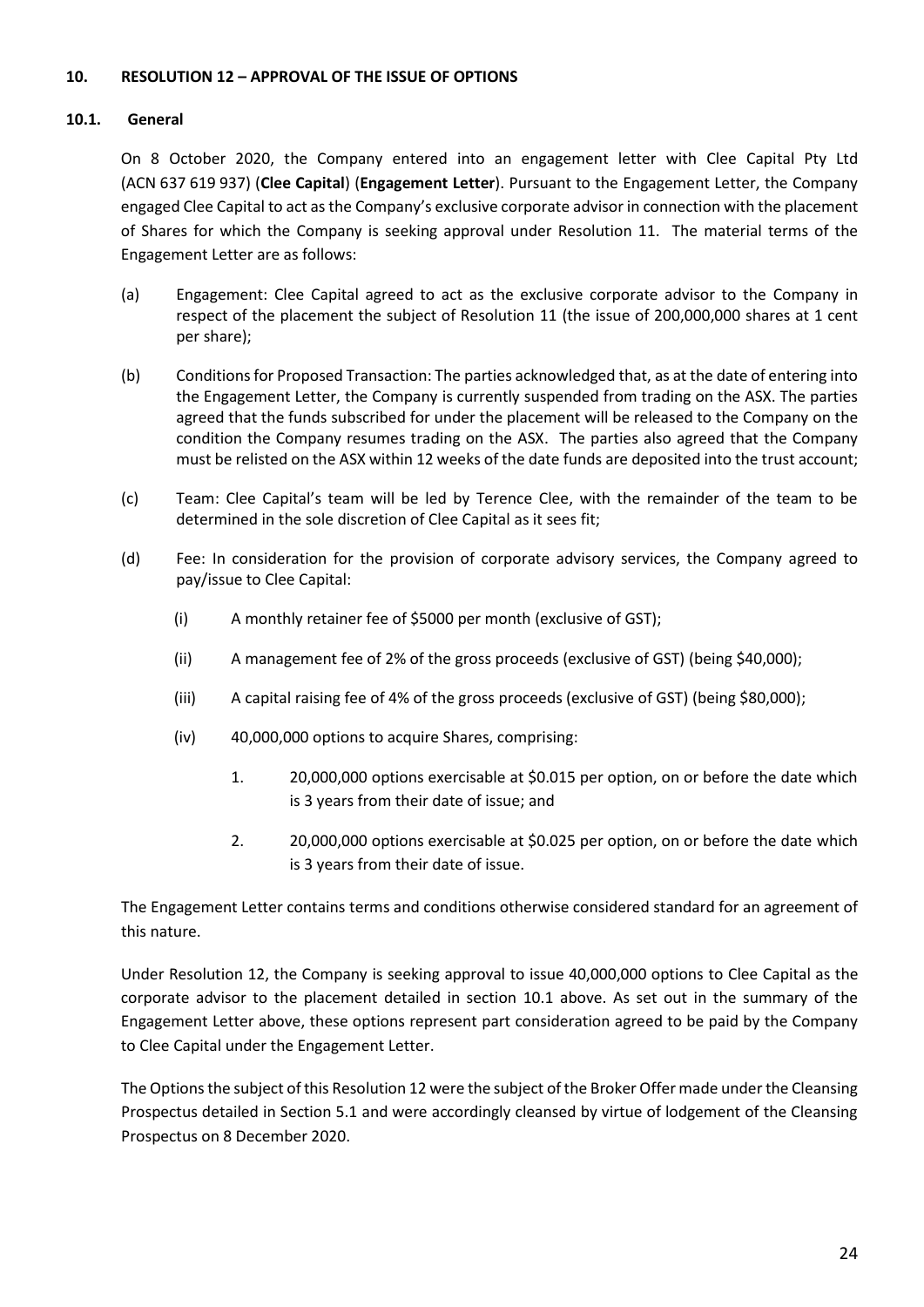#### **10.2. Listing Rule 7.1 and 7.4**

Listing Rule 7.1 and 7.4 are summarised above in Section 5.1.

The proposed issue of the Options does not fit within any of these exceptions. While the issue does not exceed the 15% limit in Listing Rule 7.1 and can therefore be made without breaching that rule, the Company wishes to retain as much flexibility as possible to issue additional equity securities in the future without having to obtain Shareholder approval under Listing Rule 7.1. Accordingly, the Company is seeking Shareholder approval pursuant to Listing Rule 7.1 so that it does not use up any of its 15% placement capacity under Listing Rule 7.1.

# **10.3. Technical Information required by Listing Rule 14.1A**

If Resolution 12 is passed, the Company will be able to proceed with the issue of the Optionsto Clee Capital. In addition, the issue of the Options will be excluded from the calculation of the number of equity securities that the Company can issue without Shareholder approval under Listing Rule 7.1.

If Resolution 12 is not passed, the issue of the Options to Clee Capital can still proceed but it will reduce, to that extent, the Company's capacity to issue equity securities without Shareholder approval under Listing Rule 7.1 for 12 months following the issue.

Resolution 12 seeks Shareholder approval for the purposes of Listing Rule 7.1 for the issue of the Options to Clee Capital.

# **10.4. Technical Information required by Listing Rule 7.1**

Pursuant to and in accordance with ASX Listing Rule 7.3, the following information is provided in relation to Resolution 12:

- (a) the Options will be issued to Clee Capital, who is not a related party of the Company;
- (b) the maximum number of Options to be issued is 40,000,000;
- (c) the Options will be issued on the terms and conditions set out in Schedules F and G;
- (d) the Options will be issued no later than 3 months after the date of the Meeting (or such later date to the extent permitted by any ASX waiver or modification of the Listing Rules) and it is intended that issue of the Options will occur on the same date;
- (e) the issue price of the Options will be nil. The Company will not receive any other consideration for the issue of the Shares and Options (other than in respect of funds received on exercise of the Options);
- (f) the purpose of the issue of the Options is to satisfy the Company's obligations under the Engagement Letter. There will be no funds raised from the issue of the Options;
- (g) the Options are being issued pursuant to the Engagement Letter;
- (h) the Options are not being issued under, or to fund, a reverse takeover; and
- (i) a voting exclusion statement is included in Resolution 13 of this Notice.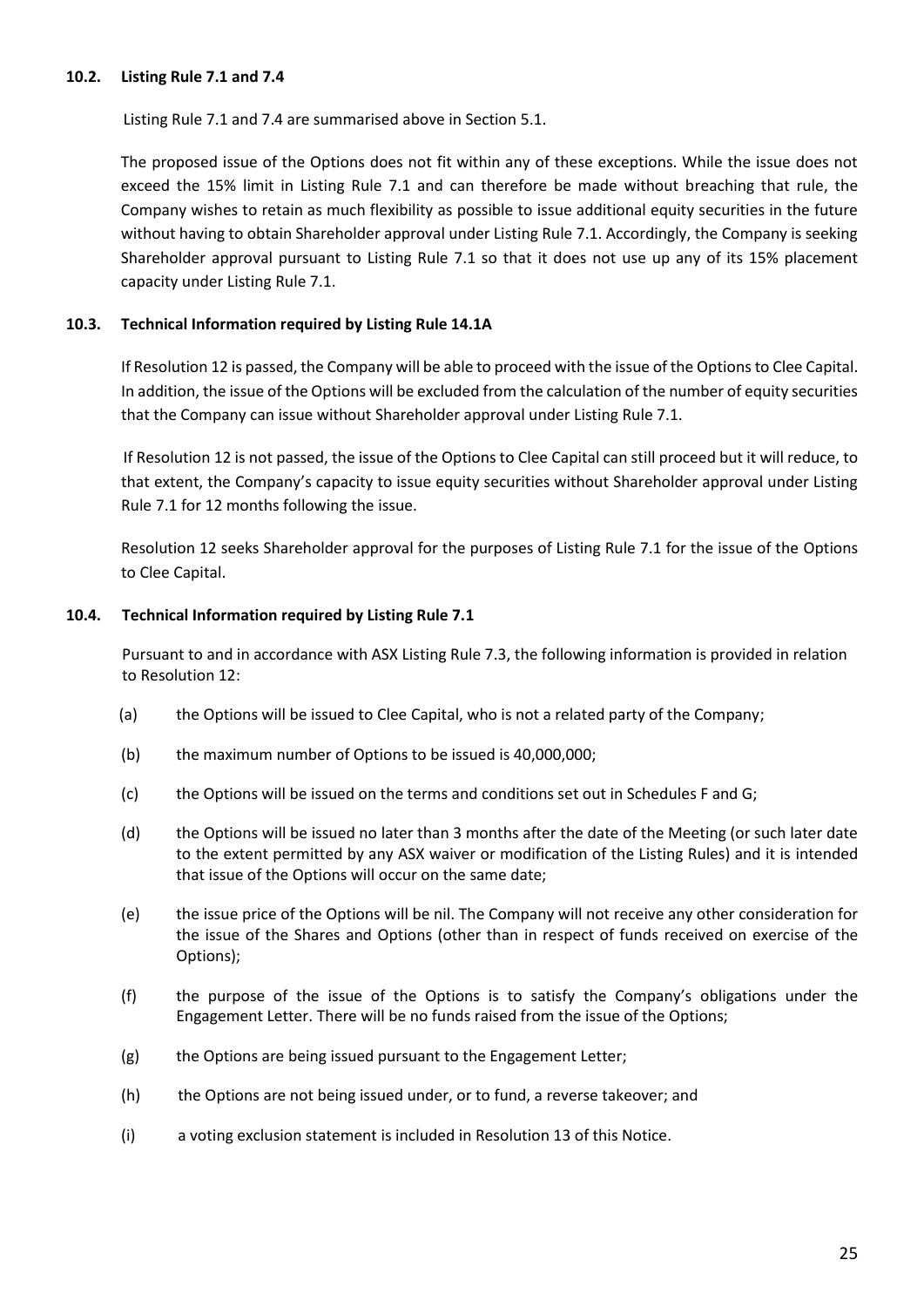# **11. RESOLUTIONS 13 AND 14 – RATIFICATION OF PRIOR ISSUE OF 50,000,000 SHARES AND 35,000,000 FREE ATTACHING OPTIONS**

# **11.1. Placement**

As announced on 19 November 2020, the Company has secured commitments from sophisticated and professional investors for a placement comprising:

- (a) 50,000,000 Shares, which were issued pursuant to the Company's existing placement capacity under Listing Rule 7.1A, at an issue price of \$0.01 per Share to raise up to \$500,000 (being the Shares for which the Company is seeking ratification for under Resolution 13), together with
- (b) 50,000,000 unquoted options free attaching on a 1:1 basis to the above Shares (**Free Attaching Placement Options**), comprising:
	- (i) 35,000,000 options, which were issued under the Company's existing placement capacity under Listing Rule 7.1, for which ratification is sought under Resolution 14; and
	- (ii) 15,000,000 options, which the Company intends to issue, subject to Shareholder approval, under Listing Rule 7.1 (being the options the subject of Resolution 15),

(considered together, the **November Placement**).

The Shares the subject of Resolution 13 are in the same class of securities as those issued under the Cleansing Prospectus Share Offer as detailed in Section 5.1. Accordingly, the Shares were cleansed by virtue of lodgement of the Cleansing Prospectus on 8 December 2020.

The Options the subject of Resolution 14 and are in the same class of securities as those issued under the New Options Offer made pursuant to the Cleansing Prospectus detailed in Section 5.1. Accordingly, the Options were cleansed by virtue of lodgement of the Cleansing Prospectus on 8 December 2020.

#### **11.2. Proposed Use of Funds**

The Company intends to apply the funds raised from the November Placement as follows:

| <b>Item</b>                                                 | <b>Amount</b> |
|-------------------------------------------------------------|---------------|
| Staff costs                                                 | \$300,000     |
| The costs incurred in the day to day running of the Company | \$200,000     |
| <b>TOTAL</b>                                                | \$500,000     |

#### **11.3. General**

#### **Listing Rules 7.1 and 7.1A**

Listing Rule 7.1 and 7.4 are summarised above in Section 5.1.

As summarised in Section 1.1, Listing Rule 7.1 limits the amount of equity securities that a listed company can issue without the approval of its shareholders over any 12 month period to 15% of the fully paid ordinary securities it had on issue at the start of that 12 month period.

Under Listing Rule 7.1A however, an eligible entity can seek approval from its members, by way of a special resolution passed at its annual general meeting, to increase this 15% limit by an extra 10% to 25%.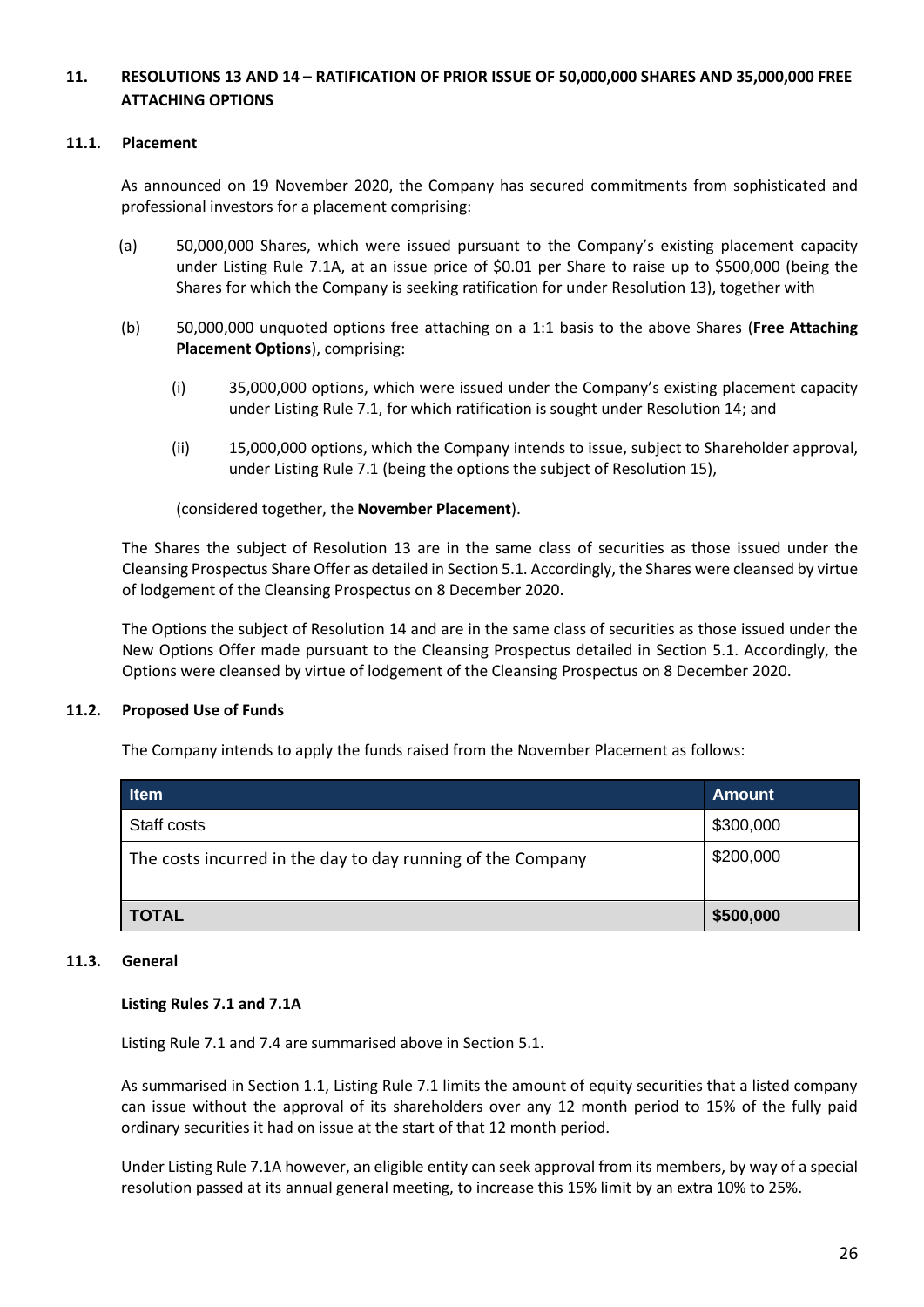The Company obtained approval to increase its limit to 25% at the annual general meeting held on 29 November 2019.

The issue of the Shares and Free Attaching Placement Options does not fit within any of the exceptions set out in Listing Rule 7.2 and, as it has not yet been approved by Shareholders, it effectively uses up part of the 25% limit in Listing Rules 7.1 and 7.1A, reducing the Company's capacity to issue further equity securities without Shareholder approval under Listing Rule 7.1 and 7.1A for the 12 month period following the date of issue of the Shares and Free Attaching Options.

# **Listing Rule 7.4**

Listing Rule 7.4 allows the shareholders of a listed company to approve an issue of equity securities after it has been made or agreed to be made. If they do, the issue is taken to have been approved under Listing Rule 7.1 and so does not reduce the company's capacity to issue further equity securities without shareholder approval under that rule.

The Company wishes to retain as much flexibility as possible to issue additional equity securities in the future without having to obtain Shareholder approval for such issues under Listing Rule 7.1. Accordingly, the Company is seeking Shareholder ratification pursuant to Listing Rule 7.4 for the issue of the 50,000,000 Shares and the 35,000,000 Free Attaching Options.

Resolutions 13 and 14 seek Shareholder ratification pursuant to Listing Rule 7.4 for the issue of the 50,000,000 Shares and the 35,000,000 Free Attaching Placement Options.

#### **Technical information required by Listing Rule 14.1A**

If Resolutions 13 and 14 are passed, the 50,000,000 Shares and 35,000,000 Free Attaching Placement Options will be excluded in calculating the Company's combined 25% limit in Listing Rules 7.1 and 7.1A, effectively increasing the number of equity securities the Company can issue without Shareholder approval over the 12 month period following the date of issue of the 50,000,000 Shares and 35,000,000 Free Attaching Placement Options.

If Resolutions 13 and 14 are not passed, the 50,000,000 Shares and 35,000,000 Free Attaching Placement Options will be included in calculating the Company's combined 25% limit in Listing Rules 7.1 and 7.1A, effectively decreasing the number of equity securities the Company can issue without Shareholder approval over the 12 month period following the date of issue of the 50,000,000 Shares and 35,000,000 Free Attaching Placement Options.

#### **Technical information required by Listing Rule 7.5**

Pursuant to and in accordance with Listing Rule 7.5, the following information is provided in relation to Resolutions 13 and 14:

- (a) the 50,000,000 Shares and 35,000,000 Free Attaching Placement Options were issued to professional and sophisticated investors. The recipients were identified by a process whereby the Company's executive management team introduced the investors to the Company. None of the recipients of the Placement Shares are related parties of the Company;
- (b) in accordance with paragraph 7.4 of ASX Guidance Note 21, the Company confirms that none of the recipients were:
	- (i) related parties of the Company, members of the Company's Key Management Personnel, substantial holders of the Company, advisers of the Company or an associate of any of these parties; and
	- (ii) issued more than 1% of the issued capital of the Company;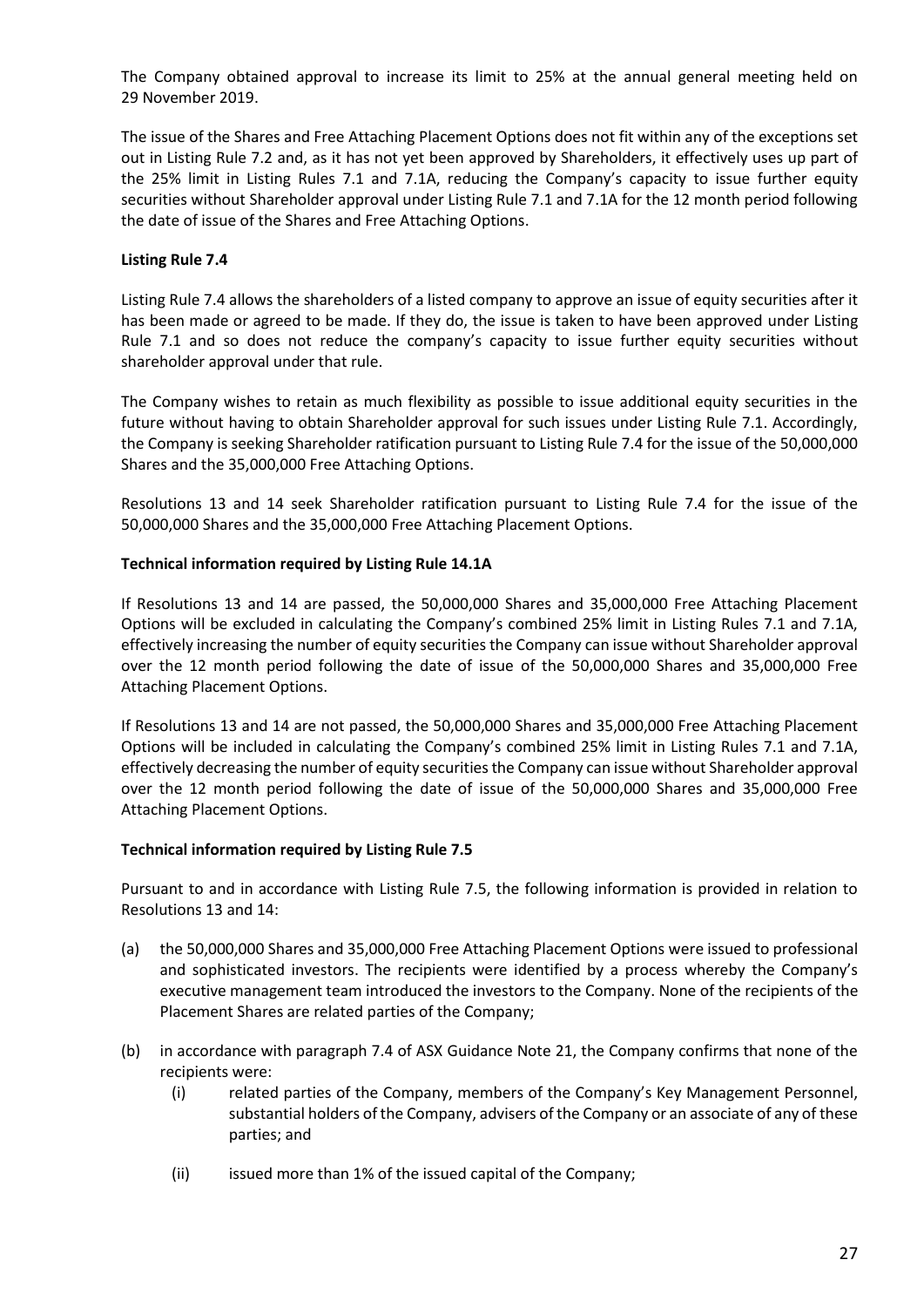- (c) 50,000,000 Shares and 35,000,000 Free Attaching Placement Options were issued on the following basis:
	- (i) 50,000,000 Shares issued pursuant to Listing Rule 7.1A (being the Shares the subject of Resolution 13); and
	- (ii) 35,000,000 Free Attaching Placement Options issued pursuant to Listing Rule 7.1 (being the Free Attaching Options the subject of Resolution 14);
- (d) the 50,000,000 Shares issued were all fully paid ordinary shares in the capital of the Company issued on the same terms and conditions as the Company's existing Shares;
- (e) the Free Attaching Placement Options were issued on the terms and conditions set out in Schedule H to this Notice;
- (f) the 50,000,000 Shares and 35,000,000 Free Attaching Placement Options were issued on 14 December 2020;
- (g) the issue price was \$0.01 per Share and the issue price of the Free Attaching Placement Options was nil. The Company has not and will not receive any other consideration for the issue of the 50,000,000 Shares and the 35,000,000 Free Attaching Placement Options;
- (h) the purpose of the issue of the 50,000,000 Shares and 35,000,000 Free Attaching Placement Options was to raise \$500,000, which will be applied towards the purposes as set out in the table above in Section 11.2:

and

(i) the 50,000,000 Shares and 35,000,000 Free Attaching Placement Options were not issued under an agreement.

#### **12. RESOLUTION** 15**– APPROVAL TO ISSUE 15,000,000 FREE ATTACHING OPTIONS**

#### **12.1. General**

The background to the November Placement is set out above.

As summarised in Section 1.1 above, Listing Rule 7.1 limits the amount of equity securities that a listed company can issue without the approval of its shareholders over any 12 month period to 15% of the fully paid ordinary shares it had on issue at the start of that period.

The proposed issue of the 15,000,000 Free Attaching Placement Options exceeds the Company's available placement capacity under Listing Rule 7.1.

The proposed issue of the 15,000,000 Free Attaching Placement Options does not fall within any of the exceptions set out in Listing Rule 7.2 and exceeds the 15% limit in Listing Rule 7.1. It therefore requires the approval of Shareholders under Listing Rule 7.1.

The Options the subject of Resolution 16 and are in the same class of securities as those issued under the New Options Offer made pursuant to the Cleansing Prospectus detailed in Section 5.1. Accordingly, the Options were cleansed by virtue of lodgement of the Cleansing Prospectus on 8 December 2020.

#### **12.2. Technical information required by Listing Rule 14.1A**

If Resolution 15 is passed, the Company will be able to proceed with the issue of the 15,000,000 Free Attaching Placement Options. In addition, the issue of the 15,000,000 Free Attaching Placement Options will be excluded from the calculation of the number of equity securities that the Company can issue without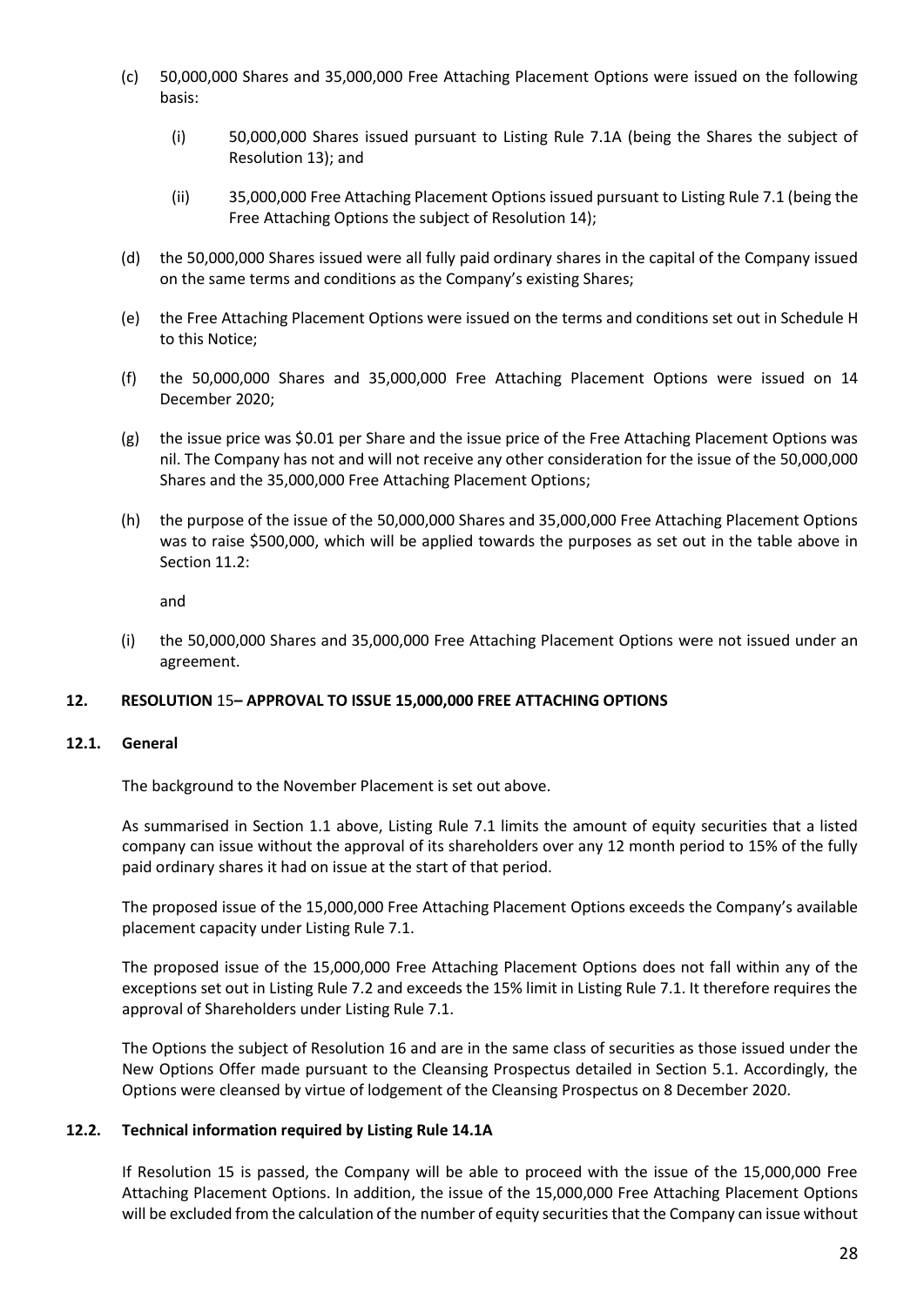Shareholder approval under Listing Rule 7.1.If Resolution 16 is not passed, the Company will not be able to proceed with the issue of the 15,000,000 Free Attaching Placement Options to the participants in the November Placement and will decide and agree upon alternative forms of reward for their participation in the November Placement.

Resolution 15 seeks Shareholder approval for the purposes of Listing Rule 7.1 for the issue of the 15,000,000 Free Attaching Placement Options.

# **12.3. Technical information required by Listing Rule 7.3**

Pursuant to and in accordance with Listing Rule 7.3, the following information is provided in relation to Resolution 15:

- (a) the 15,000,000 Free Attaching Placement Options will be issued to professional and sophisticated investors who were participants in the Placement (a summary of which is provided above in Section 9.1). The recipients were identified by a process whereby the Company's executive management team introduced the investors to the Company. None of the recipients of the Placement Shares are related parties of the Company;
- (b) in accordance with paragraph 7.2 of ASX Guidance Note 21, the Company confirms that none of the recipients will be:
	- (i) related parties of the Company, members of the Company's Key Management Personnel, substantial holders of the Company, advisers of the Company or an associate of any of these parties; and
	- (ii) issued more than 1% of the issued capital of the Company;
- (c) the maximum number of Free Attaching Placement Options to be issued is 15,000,000. The terms and conditions of the 15,000,000 Free Attaching Options are set out in Schedule H ;
- (d) the 15,000,000 Free Attaching Placement Options will be issued no later than 3 months after the date of the Meeting (or such later date to the extent permitted by any ASX waiver or modification of the Listing Rules) and it is intended that issue of the 15,000,000 Free Attaching Options will occur on the same date;
- (e) the issue price will be nil per Free Attaching Placement Option. The Company will not receive any other consideration for the issue of the Free Attaching Placement Options;
- (f) the purpose of the issue of the 15,000,000 Free Attaching Placement Options is to reward participants under the Placement, which is being conducted to raise money for the purposes set out above in Section 11.2;
- (g) the 15,000,000 Free Attaching Placement Options are not being issued under an agreement; and
- (h) the 15,000,000 Free Attaching Placement Options are not being issued under, or to fund, a reverse takeover.

# **13. RESOLUTION 16 - APPROVAL OF 10% PLACEMENT FACILITY**

# **13.1. General**

Broadly speaking, and subject to a number of exceptions, Listing Rule 7.1 limits the amount of Equity Securities that a listed company can issue without the approval of its shareholders over any 12 month period to 15% of the fully paid ordinary securities it had on issue at the start of that period.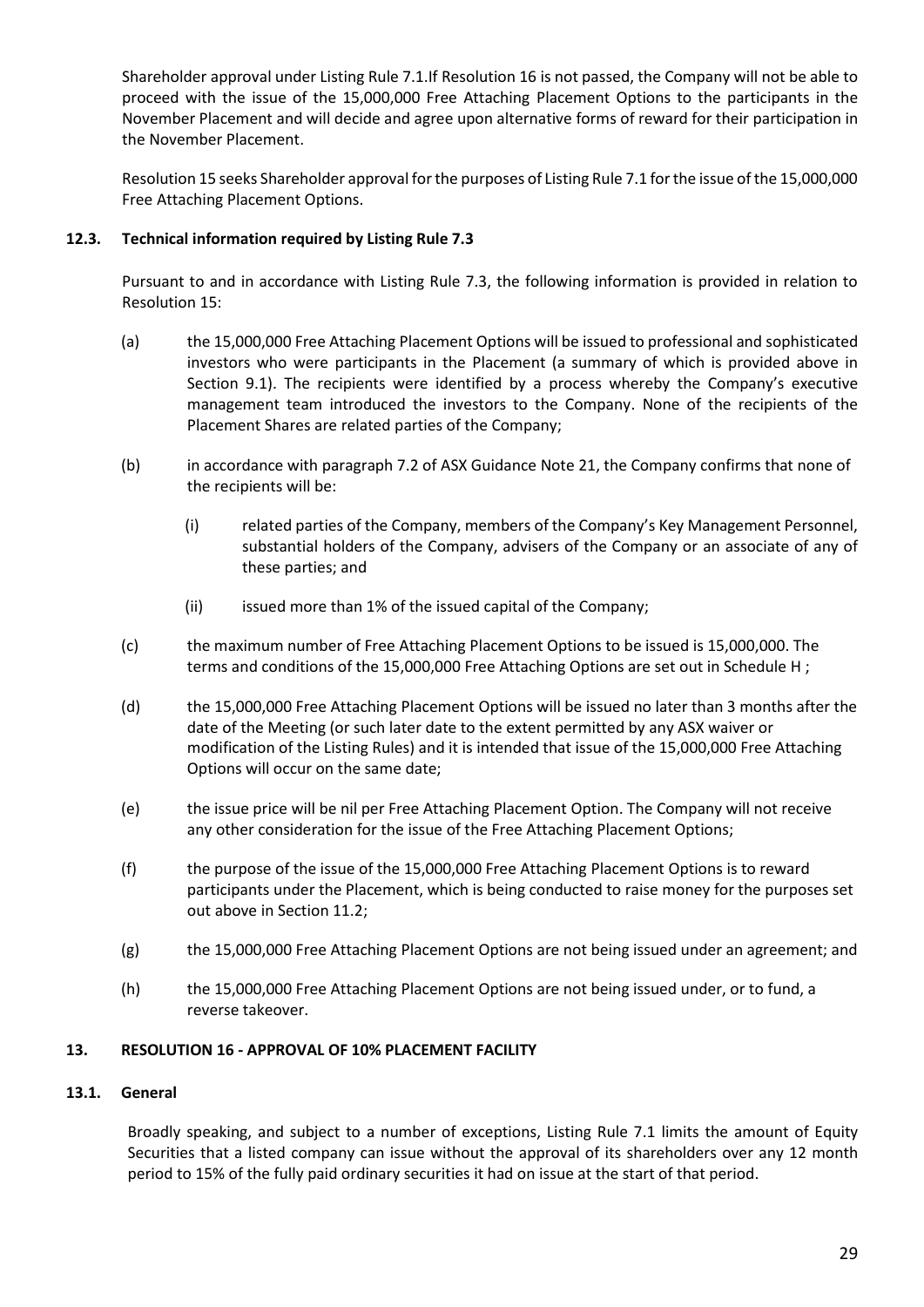ASX Listing Rule 7.1A enables eligible entities to obtain shareholder approval to issue Equity Securities up to 10% of their issued capital over a 12 month period after the Annual General Meeting ("**10% Placement Facility**"). The 10% Placement Facility is in addition to the Company's 15% placement capacity under Listing Rule 7.1.

An eligible entity for the purposes of Listing Rule 7.1A is an entity that is not included in the S&P/ASX 300 Index and has a market capitalisation of \$300 million or less.

As at the date of this Notice, the Company is an eligible entity as it is not included in the S&P/ASX 300 Index and has a current market capitalisation of \$20.70m (based on the number of Shares on issue and the closing price of Shares on the ASX on 23 December 2020 and excluding any restricted securities that may be on issue).

Resolution 16 seeks Shareholder approval by way of special resolution for the Company to have the additional 10% placement capacity provided for in Listing Rule 7.1A to issue Equity Securities without Shareholder approval.

If Resolution 16 is passed, the Company will be able to issue Equity Securities up to the combined 25% limit in Listing Rules 7.1 and 7.1A without any further Shareholder approval.

If Resolution 16 is not passed, the Company will not be able to access the additional 10% capacity to issue Equity Securities without Shareholder approval under Listing Rule 7.1A and will remain subject to the 15% limit on issuing Equity Securities without Shareholder approval set out in Listing Rule 7.1.

# **13.2. Technical Information Required by Listing Rule 7.1A**

Pursuant to and in accordance with Listing Rule 7.3A, the information below is provided in relation to Resolution 16:

#### (c) **Equity Security**

Any Equity Securities issued under the 10% Placement Facility must be in the same class as an existing quoted class of Equity Securities of the Company.

As at the date of this Notice of Meeting, the Company has one quoted class of Equity Securities, being Shares, and the number of Shares currently on issue is up to 1,083,504,463 Shares.

#### (d) **Formula for calculating 10% Placement Facility**

Listing Rule 7.1A.2 provides that eligible entities which have obtained shareholder approval at an Annual General Meeting may issue or agree to issue, during the 12 month period after the date of the Annual General Meeting, a number of Equity Securities calculated in accordance with the following formula:

#### $(A \times D) - E$

**A** is the number of fully paid ordinary shares on issue 12 months before the date of issue or agreement:

- (i) plus the number of fully paid ordinary shares issued in the 12 months under an exception in Listing Rule 7.2;
- (ii) plus the number of partly paid shares that became fully paid in the 12 months;
- (iii) plus the number of fully paid ordinary shares issued in the 12 months with approval of holders of shares under Listing Rule 7.1 and 7.4. This does not include an issue of fully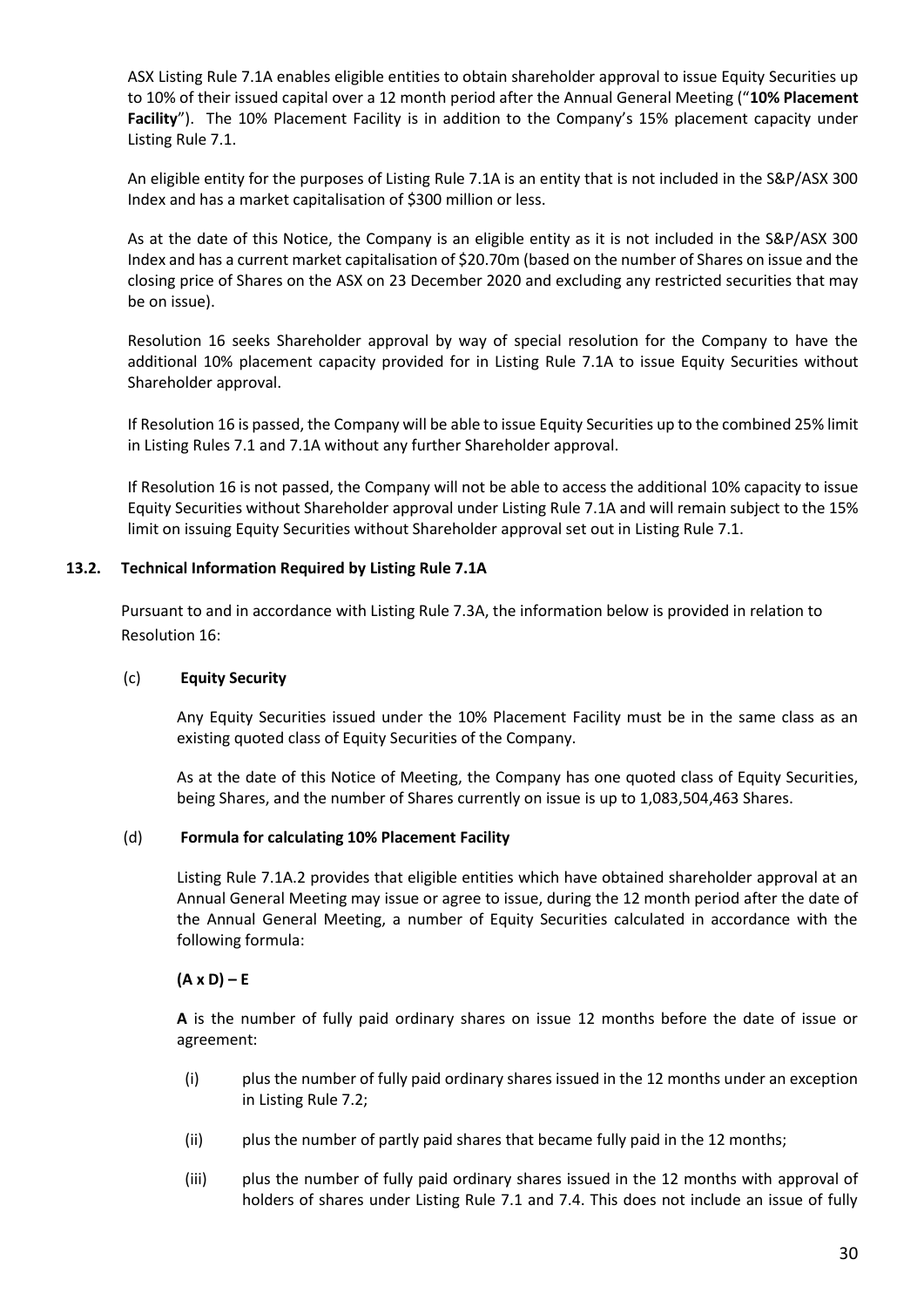paid ordinary shares under the entity's 15% placement capacity without shareholder approval; and

(iv) less the number of fully paid shares cancelled in the 12 months.

Note that A has the same meaning in Listing Rule 7.1 when calculating an entity's 15% placement capacity.

**D** is 10%.

**E** is the number of Equity Securities issued or agreed to be issued under Listing Rule 7.1A.2 in the 12 months before the date of the issue or agreement to issue that are not issued with the approval of shareholders under Listing Rule 7.4.

# (e) **Listing Rule 7.1 and Listing Rule 7.1A**

The ability of an entity to issue Equity Securities under Listing Rule 7.1A is in addition to the entity's 15% placement capacity under Listing Rule 7.1.

The actual number of Equity Securities that the Company will have capacity to issue under Listing Rule 7.1A will be calculated at the date of issue of the Equity Securities in accordance with the formula set out above.

# (f) **Minimum Issue Price**

Any Equity Securities issued under the 7.1A Mandate must be in an existing quoted class of Equity Securities and be issued at a minimum price of 75% of the volume weighted average price of Equity Securities in that class, calculated over the 15 trading days on which trades in that class were recorded immediately before:

- (i) the date on which the price at which the Equity Securities are to be issued is agreed by the entity and the recipient of the Equity Securities; or
- (ii) if the Equity Securities are not issued within 10 trading days of the date in Section 7.2(b)(i), the date on which the Equity Securities are issued.

#### (g) **Use of Funds under the 7.1A Mandate**

(h) The Company intends to use funds raised from issues of Equity Securities under the 7.1A mandate for development of its existing projects and/or for general working capital. In addition, the Company may use the cash consideration for the acquisition of new assets and investments. **Risk of Economic and Voting Dilution**

If Resolution 15 is approved by Shareholders and the Company issues Equity Securities under the 10% Placement Facility, the existing Shareholders' voting power in the Company will be diluted as shown in the below table. There is a risk that:

- (i) the market price for the Company's Equity Securities may be significantly lower on the date of the issue of the Equity Securities than on the date of the Annual General Meeting; and
- (ii) the Equity Securities may be issued at a price that is at a discount to the market price for the Company's Equity Securities on the issue date or the Equity Securities are issued as part of the consideration for the acquisition of a new asset;
- (iii) which may have an effect on the amount of funds raised by the issue of the Equity Securities.

The below table shows the dilution of existing Shareholders on the basis of the current market price of Shares and the current number of ordinary securities for variable 'A' calculated in accordance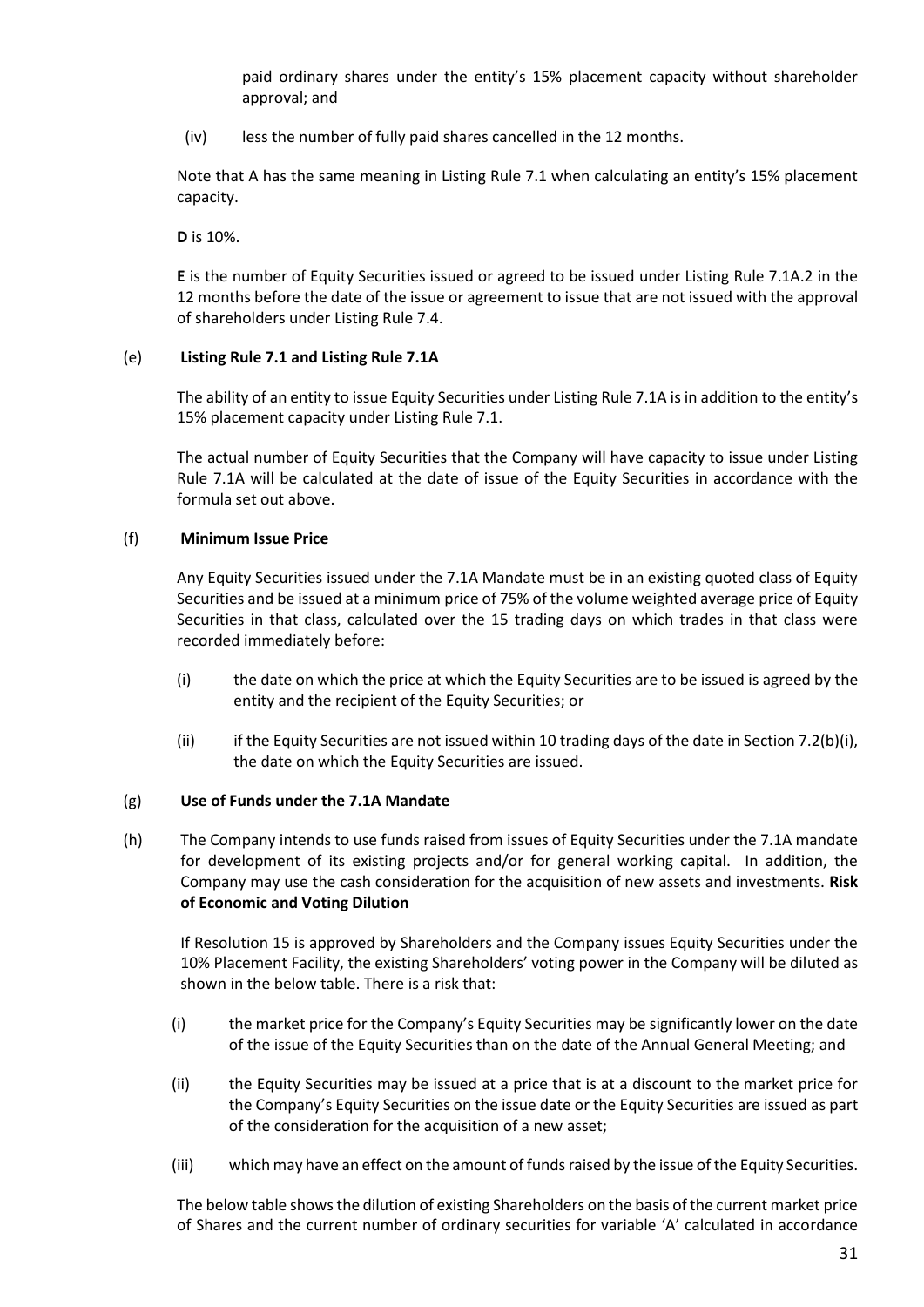with the formula in Listing Rule 7.1A(2) as at the date of this Notice of Meeting. The formula in Listing Rule 7.1A(2) is outlined above.

The table also shows:

- (i) Two examples where variable 'A' has increased, by 50% and 100%. Variable 'A' is based on the number of Shares the Company has on issue. The number of Shares on issue may increase as a result of issues of ordinary securities that do not require Shareholder approval (for example, a pro rata entitlements issue or scrip issued under a takeover offer) or future specific placements under Listing Rule 7.1 or approved at a Shareholders' meeting; and
- (ii) Two examples of where the issue price of Shares has decreased by 50% and increased by 50% as against the current market price.

|                                           |                                         | <b>Dilution</b>                       |                    |                                       |  |
|-------------------------------------------|-----------------------------------------|---------------------------------------|--------------------|---------------------------------------|--|
| Variable 'A' in<br><b>Listing Rule</b>    |                                         | \$0.0055                              | \$0.011            | \$0.0165                              |  |
| 7.1A2                                     |                                         | 50% decrease in<br><b>Issue Price</b> | <b>Issue Price</b> | 50% increase in<br><b>Issue Price</b> |  |
| <b>Current</b><br><b>Variable A</b>       | 10%<br><b>Voting</b><br><b>Dilution</b> | 113,350,446                           | 113,350,446        | 113,350,446                           |  |
| 1,133,504,463<br><b>Shares</b>            | <b>Funds</b><br><b>Raised</b>           | \$623,427                             | \$1,246,855        | \$1,870,282                           |  |
| 50% increase in<br>current<br>Variable A  | 10%<br><b>Voting</b><br><b>Dilution</b> | 170,025,669                           | 170,025,669        | 170,025,669                           |  |
| 1,700,256,694<br><b>Shares</b>            | <b>Funds</b><br><b>Raised</b>           | \$935,141                             | \$1,870,282        | \$2,805,424                           |  |
| 100% increase<br>in current<br>Variable A | 10%<br><b>Voting</b><br><b>Dilution</b> | 226,700,893                           | 226,700,893        | 226,700,893                           |  |
| 2,267,008,926<br><b>Shares</b>            | <b>Funds</b><br><b>Raised</b>           | \$1,246,855                           | \$2,493,710        | \$3,740,565                           |  |

The table has been prepared on the following assumptions:

(iii) The Company issues the maximum number of Equity Securities available under the 10% Placement Facility.

The 10% voting dilution reflects the aggregate percentage dilution against the issued share capital at the time of issue. This is why the voting dilution is shown in each example as 10%.

The table does not show an example of dilution that may be caused to a particular Shareholder by reason of placements under the 10% Placement Facility, based on that Shareholder's holding at the date of the Annual General Meeting.

The table shows only the effect of issue of Equity Securities under Listing Rule 7.1A, not under the 15% placement capacity under Listing Rule 7.1 or other issues of Equity Securities.

The issue of Equity Securities under the 10% Placement Facility consists only of Shares.

The issue price set out above is the closing price of the Shares on the ASX on 10 October 2019, being the last traded price before the Company's shares were suspended from trading on the ASX.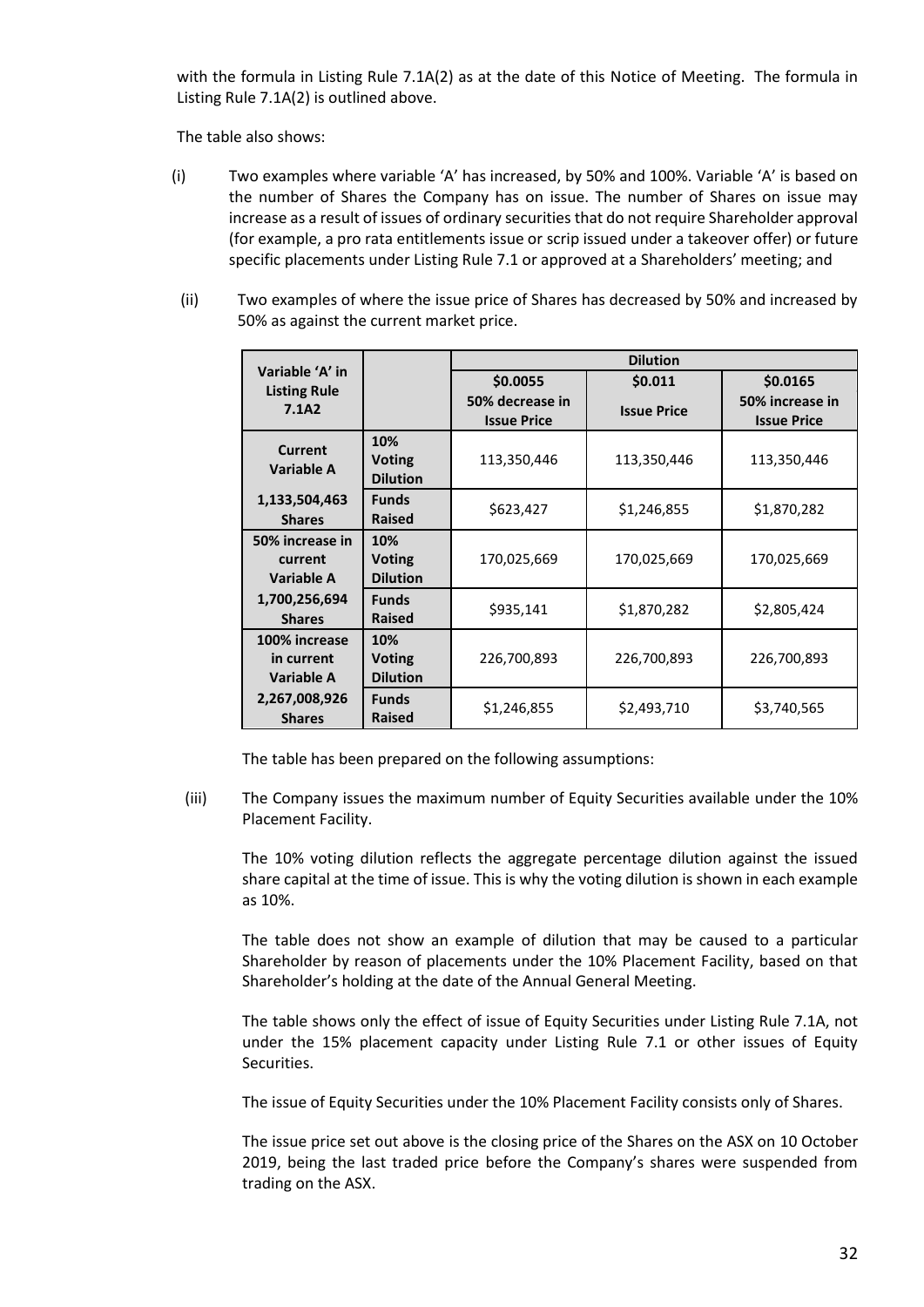# (i) **Allocation Policy under the 7.1A Mandate**

The Company's allocation policy is dependent on the prevailing market conditions at the time of any proposed issue pursuant to the 10% Placement Facility. The identity of the allottees of Equity Securities will be determined on a case-by-case basis having regard to the factors including but not limited to the following:

(i) the methods of raising funds that are available to the Company, including but not limited to, rights issues or other issues in which existing security holders can participate;

- (ii) the effect of the issue of the Equity Securities on the control of the Company;
- (iii) the financial situation and solvency of the Company; and
- (iv) advice from corporate, financial and broking advisors (if applicable).

The allottees under the 10% Placement Facility have not been determined as at the date of this Notice of Meeting but may include existing Shareholders and/or new Shareholders who are not Related Parties or Associates of a Related Party of the Company.

#### (j) **Previous approval under Listing Rule 7.1A**

The Company previously obtained approval from its Shareholders pursuant to Listing Rule 7.1A at its annual general meeting held on 29 November 2019 (**Previous Approval**).

During the 12-month period preceding the date of the Meeting, being on and from 25 January 2020, the Company issued 90,500,000 Shares pursuant to the Previous Approval which represent approximately 9.16% of the total diluted number of Equity Securities on issue in the Company on 29 November 2020, which was 987,582,463.

For further details in respect of the above issues of securities made pursuant to Listing Rule 7.1A.2 during the 12-month period preceding the date of the Meeting are set out in Schedule D to this Notice.

#### (k) **10% Placement Period**

The 10% Placement Facility will commence on the date of the Meeting and expire on the first to occur of the following:

- (i) the date that is 12 months after the date of this Meeting;
- (ii) the time and date of the Company's next annual general meeting; and
- (iii) the time and date of approval by Shareholders of any transaction under Listing Rule 11.1.2 (a significant change in the nature or scale of activities) or Listing Rule 11.2 (disposal of the main undertaking).

#### **(iv) Voting Exclusion Statement**

A voting exclusion statement is included in the Notice of Meeting. At the date of the Notice of Meeting, the Company has not approached any particular existing Shareholder or security holder or an identifiable class or existing security holder to participate in an issue of Equity Securities pursuant to the Resolution. No existing Shareholder's votes will therefore be excluded under the voting exclusion in this Notice of Meeting.

The Directors recommend that the Shareholders vote in favour of this Resolution.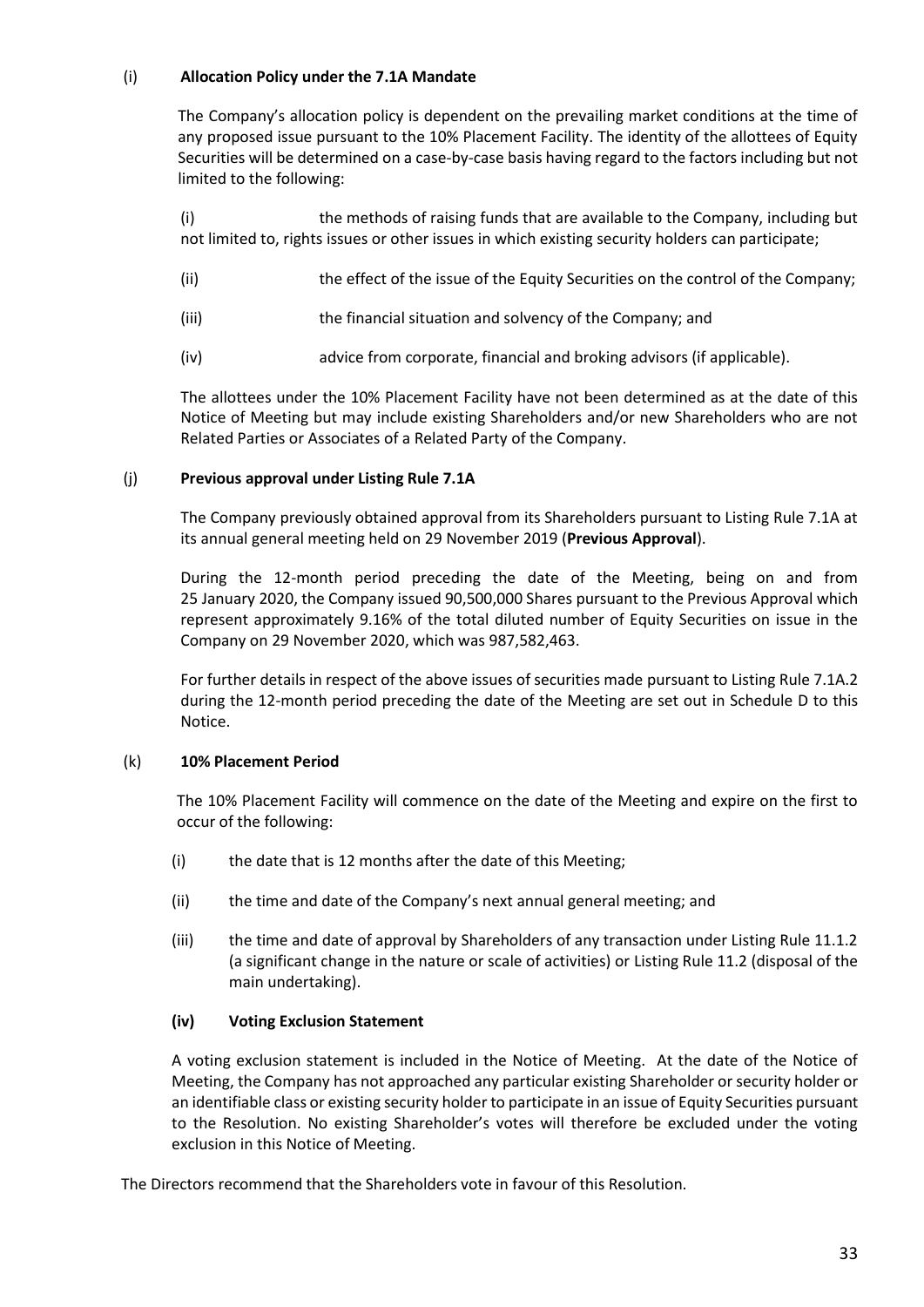# **14. RESOLUTION 17 – REPLACEMENT OF CONSTITUTION**

#### **14.1. General**

A company may modify or repeal its constitution or a provision of its constitution by special resolution of Shareholders.

Resolution 17 is a special resolution which will enable the Company to adopt a new constitution of which is of the type updated to ensure it reflects the current provisions of the Corporations Act and Listing Rules (**Proposed Constitution**).

This will incorporate amendments to the Corporations Act and Listing Rules since the current Constitution was adopted on 2 October 2015.

The Proposed Constitution is broadly consistent with the provisions of the existing Constitution. The Directors believe these amendments are not material nor will they have any significant impact on Shareholders. It is not practicable to list all of the changes to the Constitution in detail in this Explanatory Statement, however, a summary of the proposed material changes is set out below.

A copy of the Proposed Constitution is available for review by Shareholders at the Company's website [www.pepltd.com.](http://www.pepltd.com/)au and at the office of the Company. Shareholders are invited to contact the Company if they have any queries or concerns.

#### **14.2. Summary of material proposed changes**

#### **Restricted Securities (clause 2.12 of the Proposed Constitution)**

The Proposed Constitution complies with the recent changes to Listing Rule 15.12 which took effect from 1 December 2019. As a result of these changes, ASX will require certain more significant holders of restricted securities and their controllers (such as related parties, promoters, substantial holders, service providers and their associates) to execute a formal escrow agreement in the form Appendix 9A, as is currently the case. However, for less significant holdings (such as non-related parties and non-promoters), ASX will permit the Company to issue restriction notices to holders of restricted securities in the form of the new Appendix 9C advising them of the restriction rather than requiring signed restriction agreements.

#### **Minimum Shareholding (clause 3 of the Proposed Constitution)**

Clause 3 of the Constitution outlines how the Company can manage shareholdings which represent an "unmarketable parcel" of shares, being a shareholding that is less than \$500 based on the closing price of the Company's Shares on ASX as at the relevant time.

The Proposed Constitution is in line with the requirements for dealing with "unmarketable parcels" outlined in the Corporations Act such that where the Company elects to undertake a sale of unmarketable parcels, the Company is only required to give one notice to holders of an unmarketable parcel to elect to retain their shareholding before the unmarketable parcel can be dealt with by the Company, saving time and administrative costs incurred by otherwise having to send out additional notices.

Clause 3 of the Proposed Constitution continues to outline in detail the process that the Company must follow for dealing with unmarketable parcels.

#### **Direct Voting (clause 13 of the Proposed Constitution, specifically clauses 13.35 – 13.40)**

The Proposed Constitution includes a new provision which allows Shareholders to exercise their voting rights through direct voting (in addition to exercising their existing rights to appoint a proxy). Direct voting is a mechanism by which Shareholders can vote directly on resolutions which are to be determined by poll.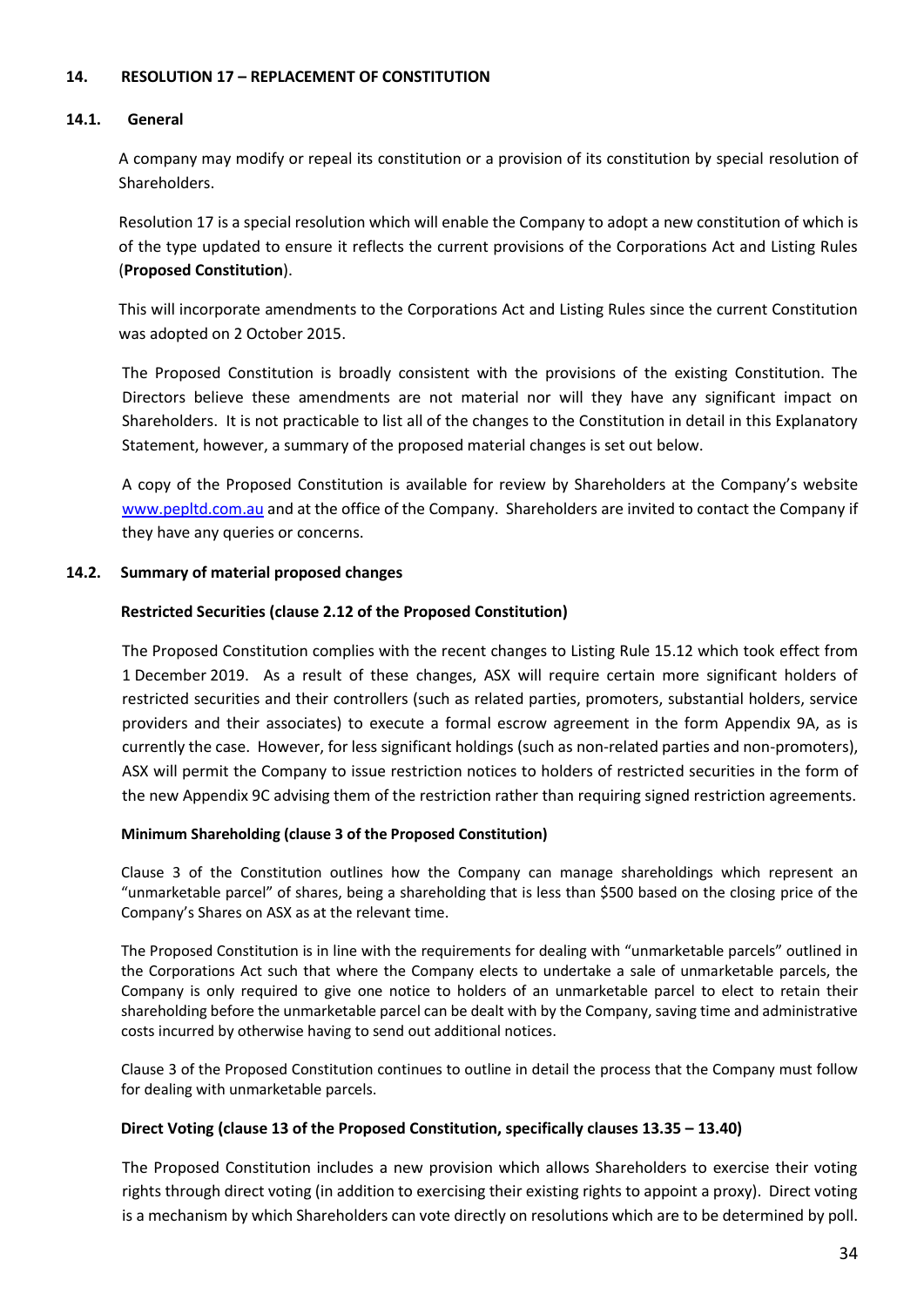Votes cast by direct vote by a Shareholder are taken to have been cast on the poll as if the Shareholder had cast the votes on the poll at the meeting. In order for direct voting to be available, Directors must elect that votes can be cast via direct vote for all or any resolutions and determine the manner appropriate for the casting of direct votes. If such a determination is made by the Directors, the notice of meeting will include information on the application of direct voting.

# **Partial (proportional) takeover provisions (clause 36 of the Proposed Constitution)**

A proportional takeover bid is a takeover bid where the offer made to each shareholder is only for a proportion of that shareholder's shares.

Pursuant to section 648G of the Corporations Act, the Company has included in the Proposed Constitution a provision whereby a proportional takeover bid for Shares may only proceed after the bid has been approved by a meeting of Shareholders held in accordance with the terms set out in the Corporations Act.

This clause of the Proposed Constitution will cease to have effect on the third anniversary of the date of the adoption of last renewal of the clause. The Company has not previously adopted the proportional takeover provisions. These provisions will be adopted under Resolution 16.

# **Information required by section 648G of the Corporations Act**

# **Effect of proposed proportional takeover provisions**

Where offers have been made under a proportional off-market bid in respect of a class of securities in a company, the registration of a transfer giving effect to a contract resulting from the acceptance of an offer made under such a proportional off-market bid is prohibited unless and until a resolution to approve the proportional off-market bid is passed.

# **Reasons for proportional takeover provisions**

A proportional takeover bid may result in control of the Company changing without Shareholders having the opportunity to dispose of all their Shares. By making a partial bid, a bidder can obtain practical control of the Company by acquiring less than a majority interest. Shareholders are exposed to the risk of being left as a minority in the Company and the risk of the bidder being able to acquire control of the Company without payment of an adequate control premium. These amended provisions allow Shareholders to decide whether a proportional takeover bid is acceptable in principle and assist in ensuring that any partial bid is appropriately priced.

# **Knowledge of any acquisition proposals**

As at the date of this Notice of Meeting, no Director is aware of any proposal by any person to acquire, or to increase the extent of, a substantial interest in the Company.

# **Potential advantages and disadvantages of proportional takeover provisions**

The Directors consider that the proportional takeover provisions have no potential advantages or disadvantages for them and that they remain free to make a recommendation on whether an offer under a proportional takeover bid should be accepted.

The potential advantages of the proportional takeover provisions for Shareholders include:

(a) the right to decide by majority vote whether an offer under a proportional takeover bid should proceed;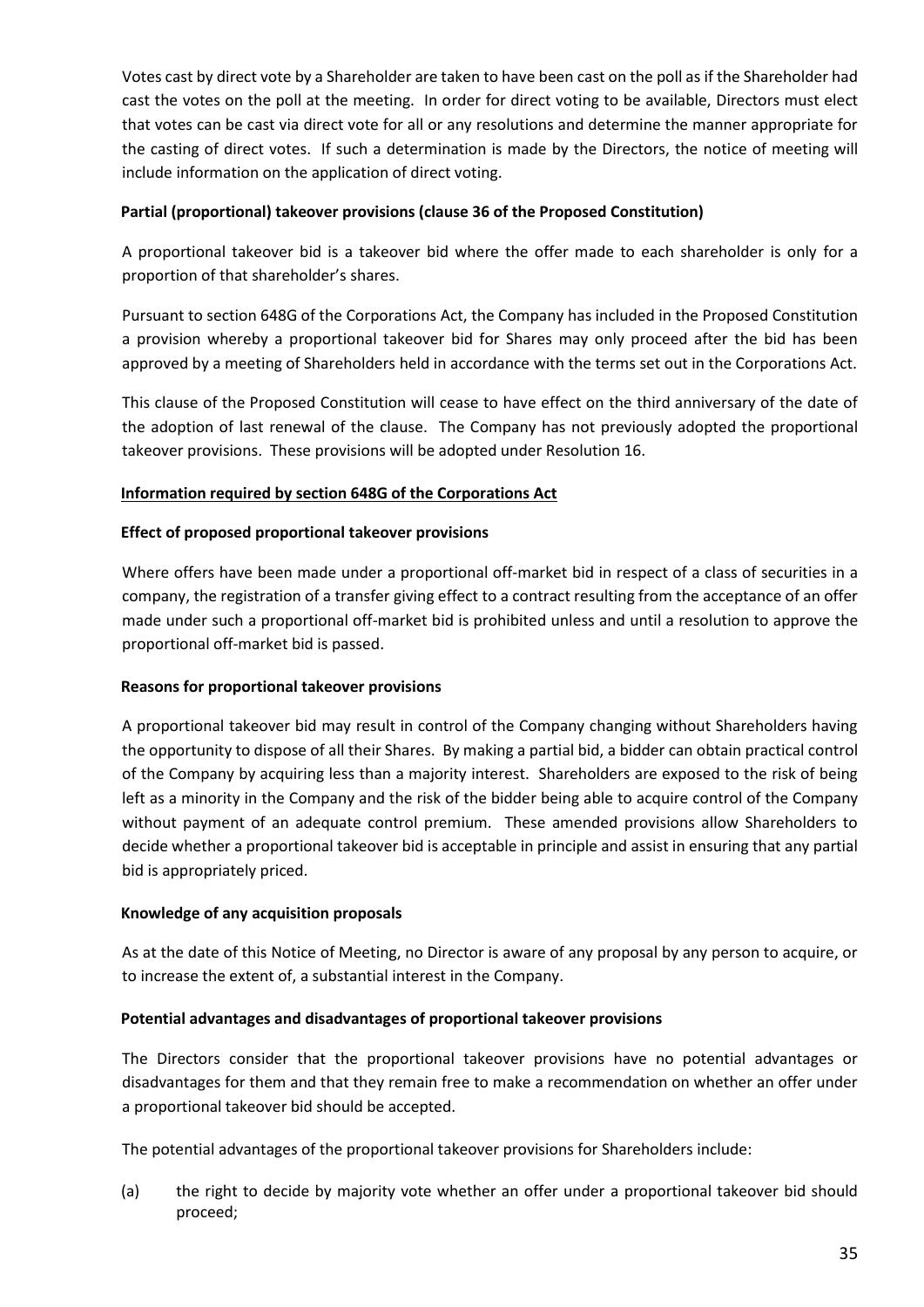- (b) assisting in preventing Shareholders from being locked in as a minority;
- (c) increasing the bargaining power of Shareholders which may assist in ensuring that any proportional takeover bid is adequately priced; and
- (d) each individual Shareholder may better assess the likely outcome of the proportional takeover bid by knowing the view of the majority of Shareholders which may assist in deciding whether to accept or reject an offer under the takeover bid.

The potential disadvantages of the proportional takeover provisions for Shareholders include:

- (a) proportional takeover bids may be discouraged;
- (b) lost opportunity to sell a portion of their Shares at a premium; and
- (c) the likelihood of a proportional takeover bid succeeding may be reduced.

# **14.3. Recommendation of the Board**

The Directors do not believe the potential disadvantages outweigh the potential advantages of adopting the proportional takeover provisions and as a result consider that the proportional takeover provision in the Proposed Constitution is in the interest of Shareholders and unanimously recommend that Shareholders vote in favour of Resolution 18.

# **GLOSSARY**

**"\$"** means Australian dollars.

**"ASIC"** means the Australian Securities and Investments Commission.

**"Associate"** has the meaning given to it by Division 2 of Part 1 of the Corporations Act.

**"ASX"** means ASX Limited ACN 008 624 691 or the Australian Securities Exchange as the context requires.

**"Board"** means the board of Directors.

**"Business Day"** means any ASX Business day that is not a Saturday, Sunday or public holiday in Western Australia.

**"Closely Related Party"** means, in relation to a member of Key Management Personnel:

- (a) a spouse or child of the member;
- (b) a child of the member's spouse;
- (c) a dependent of the member or the member's spouse;
- (d) anyone else who is one of the member's family and may be expected to influence the member, or be influenced by the member, in the member's dealing with the entity;
- (e) a company the member controls; or
- (f) a person prescribed by the regulations as defined in the Corporations Act.

**"Company"** means Peppermint Innovation Limited (ACN 125 931 964).

**"Constitution"** means the Company's Constitution.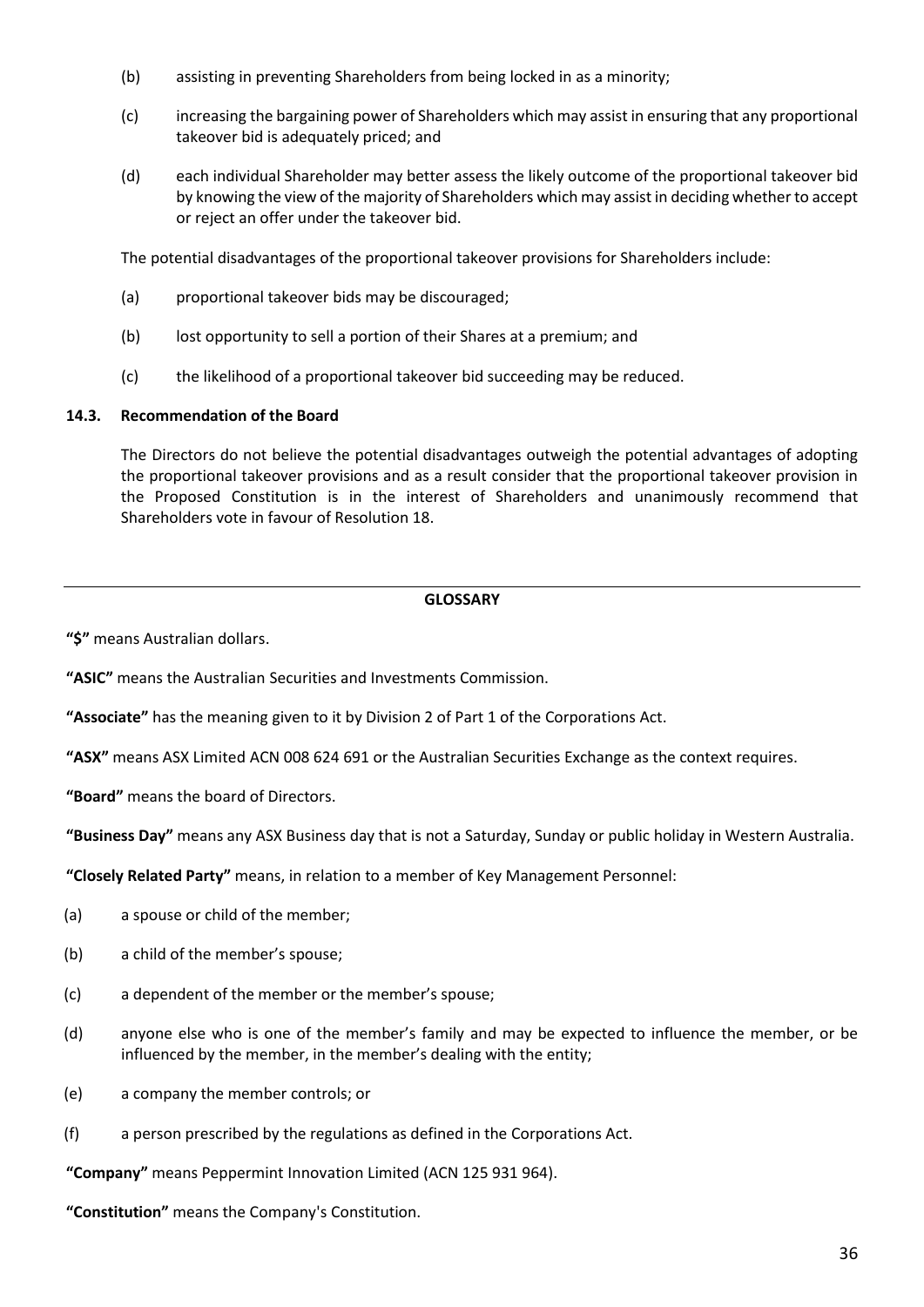**"Corporations Act"** means the Corporations Act 2001 (Cth).

**"Directors"** mean the directors of the Company.

**"Explanatory Statement"** means the explanatory statement accompanying the Notice of Meeting.

**"Listing Rules"** means the Listing Rules of ASX.

**"Meeting"** or **"Annual General Meeting"** means the Annual General Meeting to be held on 25 January 2021.

**"Notice", "Notice of Meeting"** or "**Notice of Annual General Meeting"** means this Notice of Annual General Meeting including the Explanatory Statement.

**"Convertible Note Deed"** means the Convertible Note Deed between the Company and the option holders dated 10 November 2019, the terms of which are detailed in Schedule B.

"**Placement**" means the issue of 79,500,000 Shares at \$0.01 as set out in section 1.1 of this Notice.

"**Placement Participants**" means subscribers to the Placement.

"**Varied Convertible Note Deed**" means the varied option deed between the Company and the option holders dated 21 May 2020, the terms of which are detailed in Schedule C.

**"Resolutions"** means the resolutions set out in the Notice of Meeting, or any one of them, as the context requires.

**"Shareholders"** means the holder of the Share and **"Shares"** means ordinary fully paid shares in the Company.

**"WST"** means Australian Western Standard Time.

-----------------------------------------------------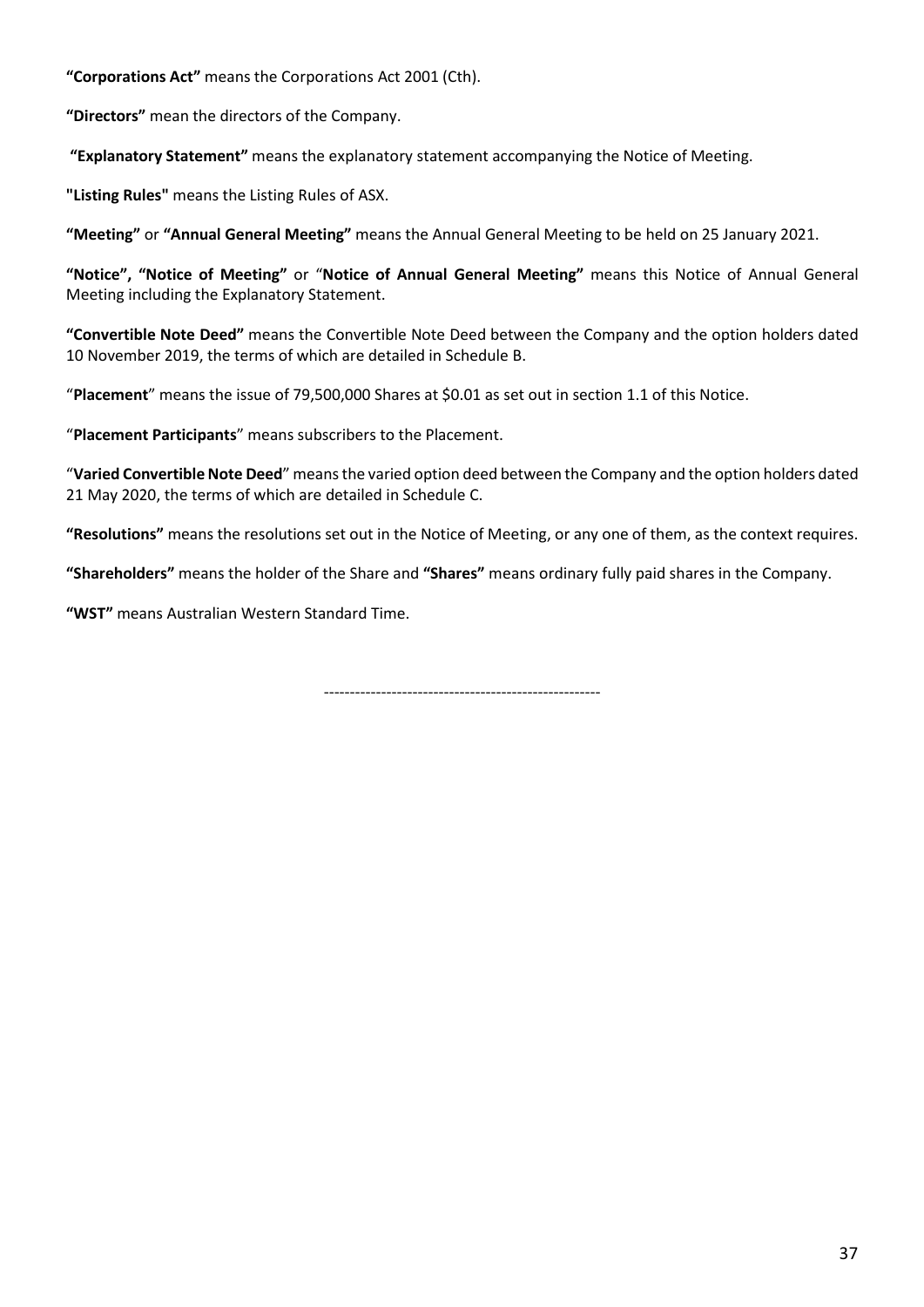# **SCHEDULE A – SUMMARY OF TERMS AND CONDITIONS OF OPTIONS**

- (a) **"Option Holder" to be a member:** The Option Holder irrevocably and unconditionally consents to be a member of the Company and agrees to be bound by the constitution of the Company, the Corporations Act and the Listing Rules.
- (b) **Acknowledgement:** Despite any other provision in this Deed, the Option Holder acknowledges and agrees that the Options will not be granted or exercisable if it would result in the Option Holder having a relevant interest (as that term is defined in the Corporations Act) in the Company that is equal to or greater than 20% of the issued capital of the Company.
- (c) **Exercise Period:** The Option Holder may exercise the Options at any time on or before 31 March 2021.
- (d) **Exercise Notice:** The Option Holder may exercise an Option by delivering to the Company notice in writing (Exercise Notice) duly executed by the Option Holder stating that it wishes to exercise the Option and receive a fully paid ordinary share in the Company (Option Share).
- (e) **Exercise Completion Date:** The date for completion of the issue of the Option Shares by the Company to the Option Holder will be determined by the Company in its absolute discretion provided that completion must not occur any later than 15 Business Days after the Exercise Date (**Exercise Completion Date**)
- (f) **Exercise Notice is irrevocable:** An Exercise Notice is irrevocable and only effective and deemed to have been received on the occurrence of both of the following:
	- (i) the Company receives the Exercise Notice; and
	- (ii) the Company receives payment of the Exercise Price for each Option being exercised in cleared funds.
- <span id="page-37-0"></span>(g) **Completion:** The Option Holder must pay the Exercise Price to the Company on or around the same time as providing the Exercise Notice to the Company by way of bank cheque payable to the Company or electronic funds transfer of immediately available funds to an account nominated by the Company in full satisfaction of the exercise price for the Option (Exercise Price).

The Option Holder must, prior to the Exercise Completion Date, deliver to the Company an executed application for the Option Shares in the Company if requested by the Company.

<span id="page-37-2"></span><span id="page-37-1"></span>The Company must on the Exercise Completion Date:

- (i) issue to the Option Holder the Option Shares in respect of the Options exercised by the Option Holder; and
- (ii) issue, or procure the issue of, a holding statement in respect of the Option Shares issued to the Option Holder.
- (h) **Ranking:** The Option Shares allotted following exercise of an Option must rank pari passu and form one class with the other ordinary shares of the Company on issue on the Exercise Completion Date.
- (i) **Application for quotation:** After quotation of the Company securities has been reinstated by the ASX, the Company will be obliged to apply for official quotation of the Option Shares allotted pursuant to the exercise of Options immediately or within 3 Business Days after the allotment of those Option Shares, whichever is the later.
- (j) **Cleansing Notice:** The Company must take all reasonable steps within its power to ensure that the Option Shares are freely tradeable and transferable on ASX (including, to the extent permitted by law, by issuing a Cleansing Notice (if required), promptly but in no event later than 3 Business Days after the Exercise Completion Date.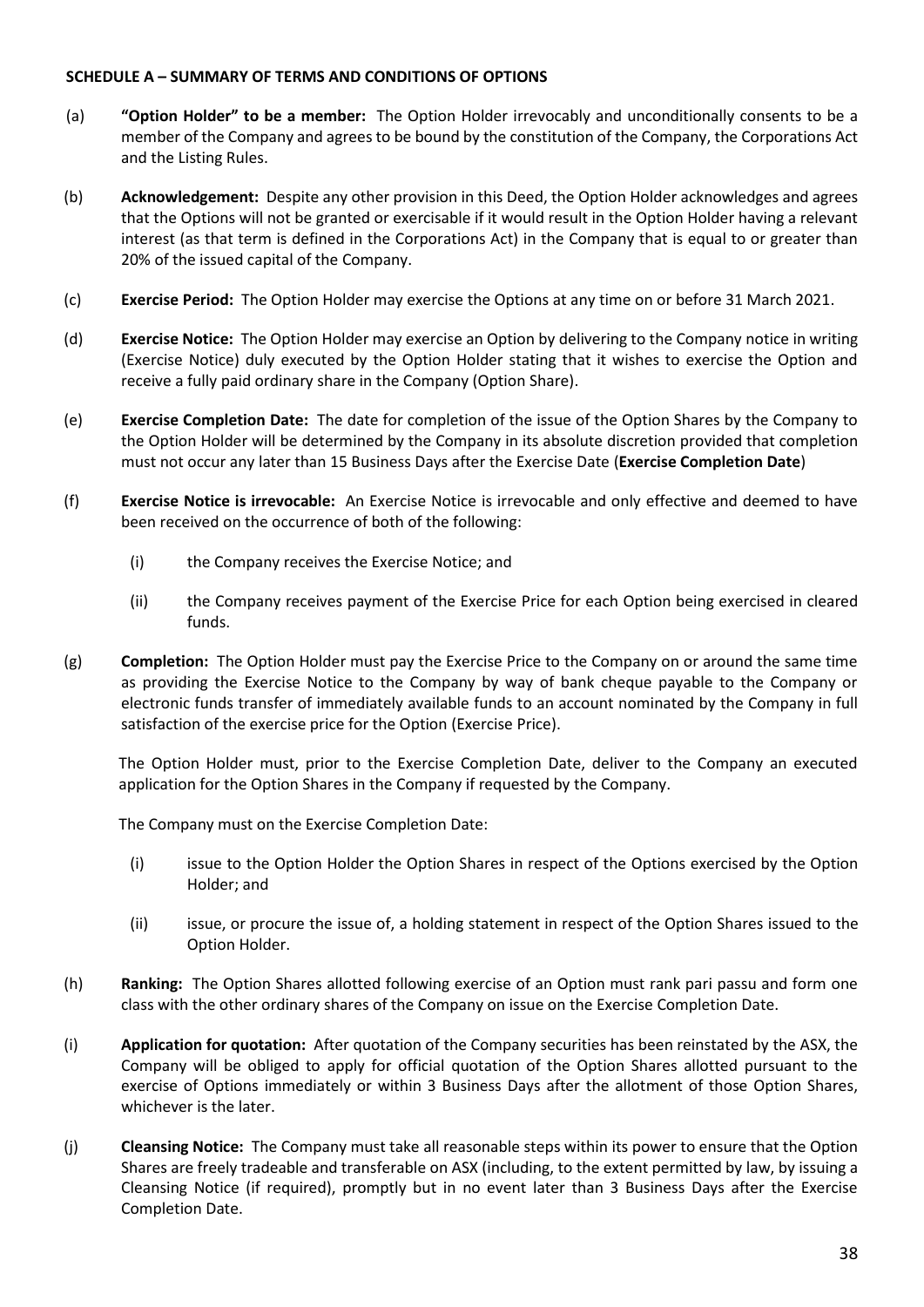- (k) **Placement Capacity:** The Company represents and warrants to the Option Holder that the Company does not require shareholder approval under the Listing Rules (including, but not limited to, under Chapter 7 of the Listing Rules) to issue the Options to the Option Holder in accordance with the terms of this Deed.
- (l) **Rights attaching to Shares:** Shares issued pursuant to the exercise of an Option rank pari passu in all respect with all other issued Shares of the Company.
- (m) **Interest in Shares:** The Option Holder has no interest in the Shares the subject of the Option Holder's Options until those Options are exercised in accordance with these terms and the Shares are allotted to the Option Holder pursuant to the exercise.
- (n) **Reorganisations:** The following rules apply in relation to the way each Option is treated if the Company reorganises its capital prior to the Option Expiry Date, provided that the rights of the Option Holder will be changed to the extent necessary to comply with the Corporations Act and Listing Rules applying to a reorganisation of capital at the time of the reorganisation:
	- (i) in a consolidation of capital, the number of Options will be consolidated in the same ratio as the ordinary capital and the applicable exercise price will be amended in inverse proportion to that ratio;
	- (ii) in a sub-division of capital, the number of Options will be sub-divided in the same ratio as the ordinary capital and the applicable exercise price will be amended in inverse proportion to that ratio;
	- (iii) in a return of capital the number of Options will remain the same, and the applicable exercise price of each Option will be reduced by the same amount as the amount returned in relation to each Option Share;
	- (iv) in a reduction of capital by cancellation of paid up capital that is lost or not represented by available assets where no ordinary shares of the Company are cancelled the number of Options and the applicable exercise price will remain unaltered;
	- (v) in a pro rata cancellation of capital, the number of Options must be reduced in the same ratio as the ordinary capital and the applicable exercise price of each Option will be amended in inverse proportion to that ratio; and
	- (vi) in any other case, the number of Options or the applicable exercise price (or both) will be reorganised so that the Option Holder will not have received a benefit that holders of ordinary shares of the Company do not receive. This does not prevent a rounding up of the number of Option Shares to be received on the exercise if the rounding up is approved at the shareholders meeting which approves the reorganisation.
- (o) **Rights of the Option Holder:** The Option Holder is not legally or beneficially entitled to any rights to any dividend or other income distribution that would attach or arise in relation to the Option Shares until the Option Shares are issued on the Exercise Completion Date.

The Option Holder has no rights to change the Exercise Price or the number of Option Shares.

The Option Holder acknowledges and agrees that the terms of the Option may be changed to the extent necessary to comply with the Listing Rules.

If at any time during the Exercise Period the Company makes an offer to holders of ordinary shares in the Company:

(i) to subscribe for ordinary shares in the Company or other securities in the Company (whether by way of renounceable or non-renounceable rights or otherwise); or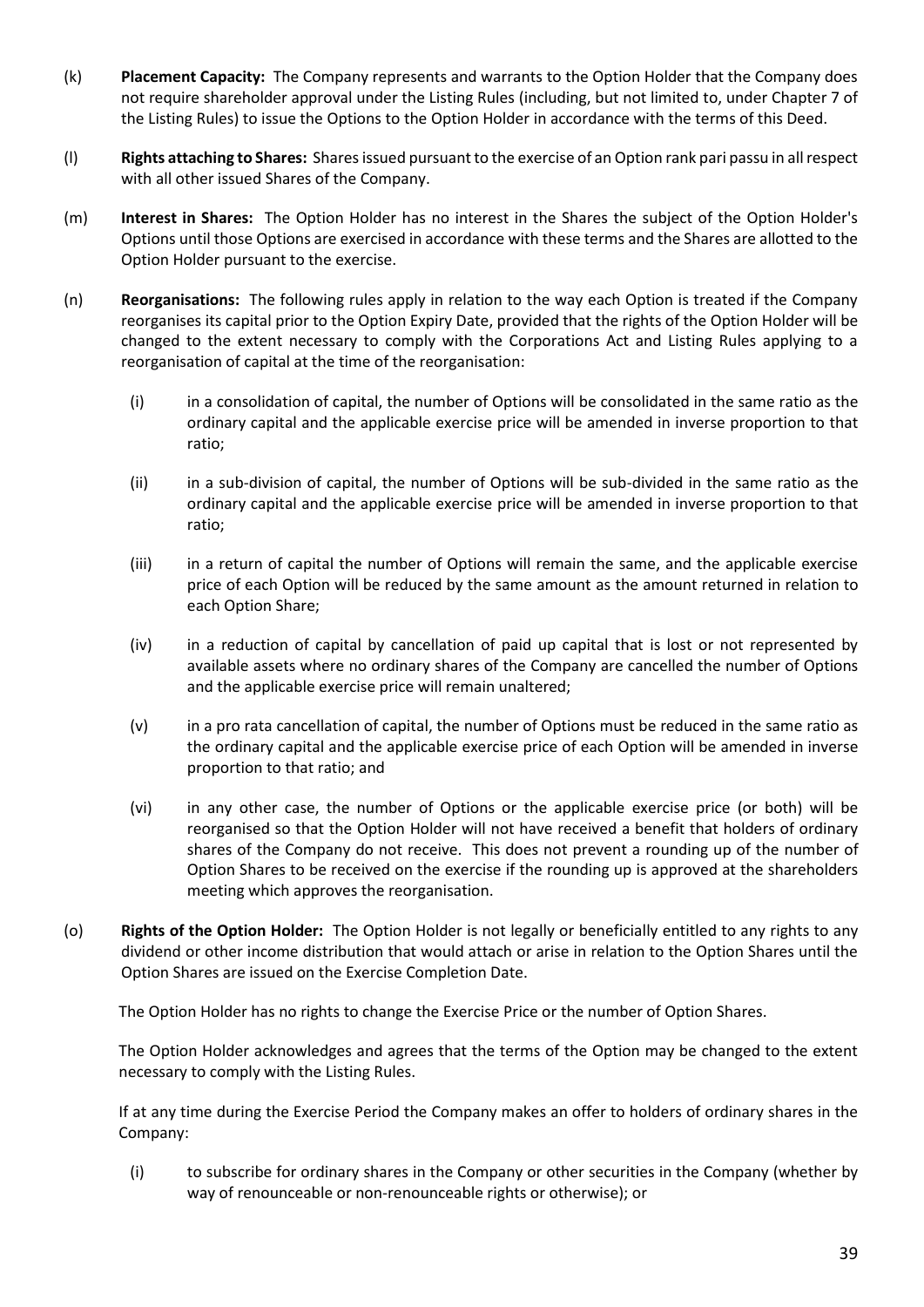- (ii) a like offer to purchase or subscribe for securities of any other corporation,
- (iii) the Option Holder will only be entitled to such offer if Exercise Completion has occurred prior to the record date for such offer. The Company shall give the Option Holder notice of the proposed offer a minimum of 7 Business Days before the record date for such offer.
- (p) **Lapsing of Options:** The Options will lapse, and no longer be capable of being exercised, at 5:00pm (WST) on 31 March 2021.
- <span id="page-39-0"></span>(q) **Company Covenants:** The Company covenants to the Option Holder that it will do all things within their control or responsibility to give effect to:
	- (i) the exercise of the Options by the Option Holder; and
	- (ii) provided that nothing under this clause shall be taken to impose an obligation on the Company to perform an obligation of any Option Holder.
- <span id="page-39-1"></span>(r) **Option Holder Covenants:** In consideration of the Company granting the Options to the Option Holder, if the Option Holder exercises the Options then the Option Holder will provide the Company with such reasonable assistance that the Company requires to give effect to the issue of Option Shares to the Option Holder provided that nothing under this clause shall be taken to impose an obligation on the Option Holder to perform an obligation of the Company.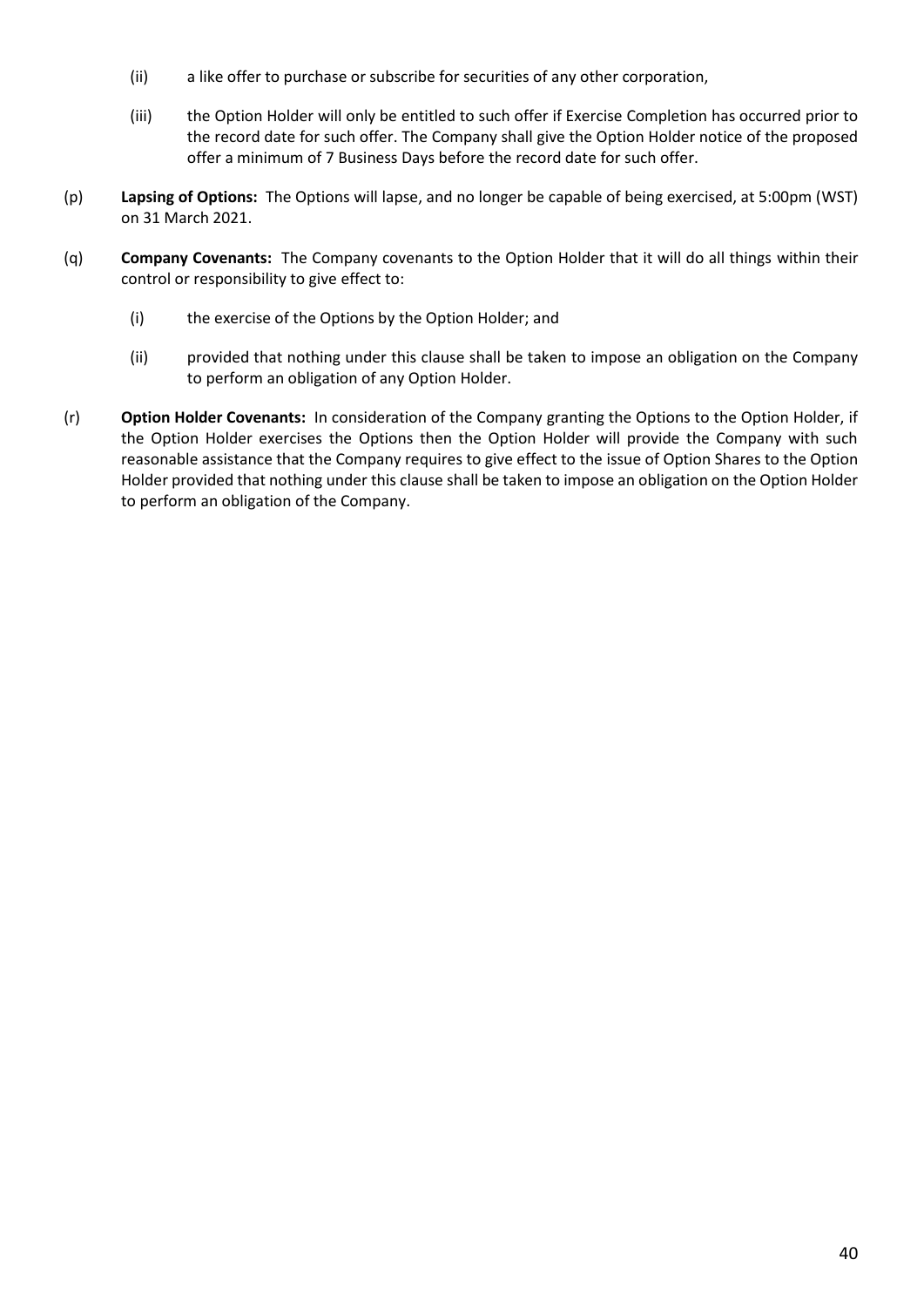# **SCHEDULE B – SUMMARY OF ORIGINAL CONVERTIBLE NOTE DEED**

- (a) **Grant of Options:** The Company must issue, and the Option Holder accepts, twenty (20) Options for every one (1) dollar drawn down by the Company from Caason pursuant to the Option Deed within 3 Business Days after that dollar is drawn down by the Company.
- (b) **Option Holder to be a member:** The Option Holder irrevocably and unconditionally consents to be a member of the Company and agrees to be bound by the constitution of the Company, the Corporations Act and the Listing Rules.
- (c) **Acknowledgement:** Despite any other provision in this Deed, the Option Holder acknowledges and agrees that the Options will not be granted or exercisable if it would result in the Option Holder having a relevant interest (as that term is defined in the Corporations Act) in the Company that is equal to or greater than 20% of the issued capital of the Company.
- (d) **Exercise Period:** The Option Holder may exercise the Options at any time during the Exercise Period.
- (e) **Exercise Notice:** The Option Holder may exercise an Option by delivering to the Company an Exercise Notice duly executed by the Option Holder.
- (f) **Exercise Completion Date:** The date for completion of the issue of the Option Shares by the Company to the Option Holder will be determined by the Company in its absolute discretion provided that completion must not occur any later than 15 Business Days after the Exercise Date (**Exercise Completion Date**).
- (g) **Exercise Notice is irrevocable:** An Exercise Notice is irrevocable and only effective and deemed to have been received on the occurrence of both of the following:
	- (i) the Company receives the Exercise Notice; and
	- (ii) the Company receives payment of the Exercise Price for each Option being exercised in cleared funds.
- (h) **Completion:** The Option Holder must pay the Exercise Price to the Company on or around the same time as providing the Exercise Notice to the Company by way of bank cheque payable to the Company or electronic funds transfer of immediately available funds to an account nominated by the Company in full satisfaction of the Exercise Price for the Option.

The Option Holder must, prior to the Exercise Completion Date, deliver to the Company an executed application for the Option Shares in the Company if requested by the Company.

The Company must on the Exercise Completion Date:

- (i) issue to the Option Holder the Option Shares in respect of the Options exercised by the Option Holder; and
- (ii) issue, or procure the issue of, a holding statement in respect of the Option Shares issued to the Option Holder under clause [\(g\)](#page-37-0)[0](#page-37-1)[\(g\)\(i\).](#page-37-2)
- (i) **Ranking:** The Option Shares allotted following exercise of an Option must rank pari passu and form one class with the other ordinary shares of the Company on issue on the Exercise Completion Date.
- (j) **Application for quotation:** The Company must apply for official quotation of the Option Shares allotted pursuant to the exercise of Options within 3 Business Days after the allotment of those Option Shares.
- (k) **Cleansing Notice:** The Company must take all reasonable steps within its power to ensure that the Option Shares are freely tradeable and transferable on ASX (including, to the extent permitted by law, by issuing a Cleansing Notice (if required), promptly but in no event later than 3 Business Days after the Exercise Completion Date.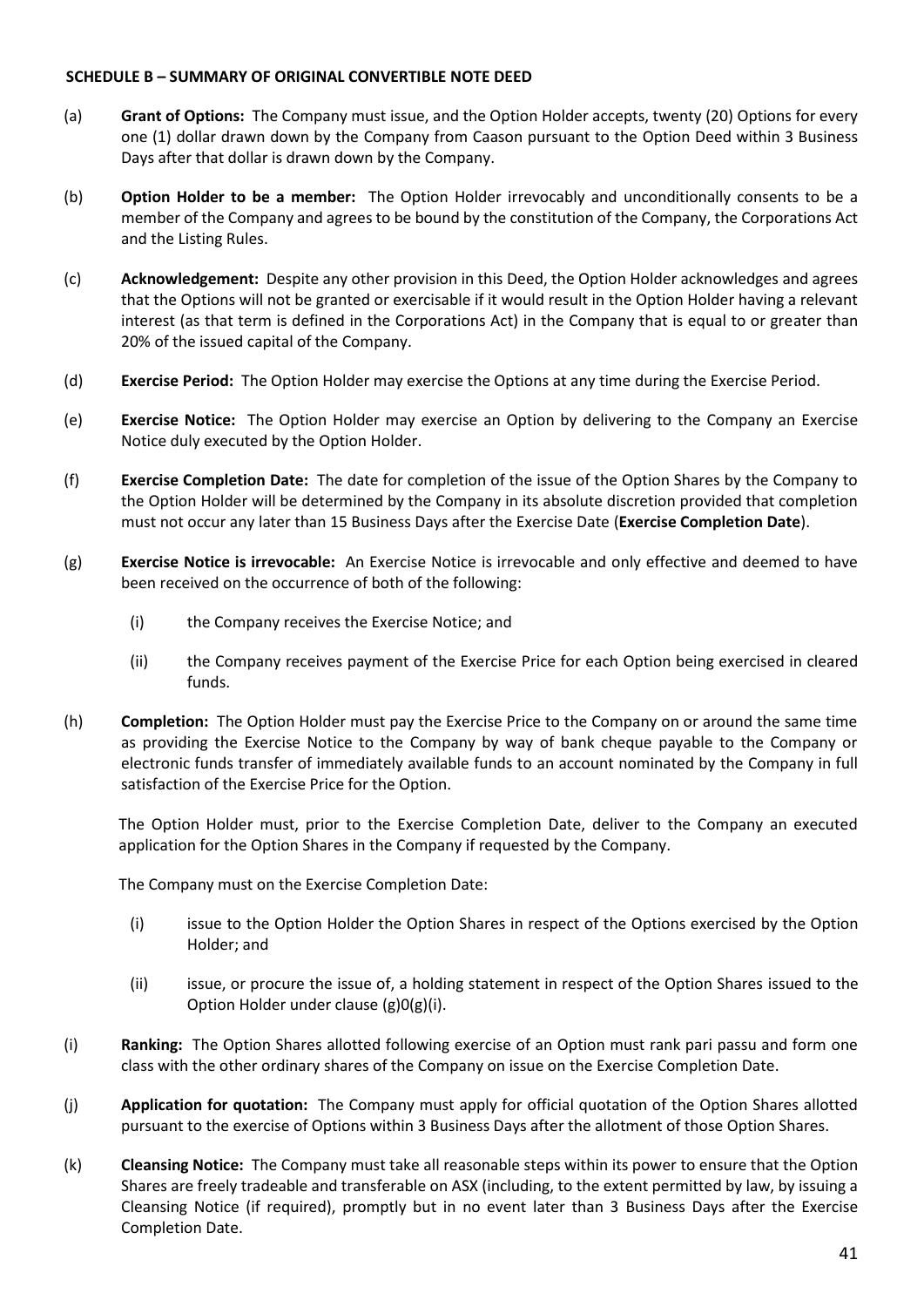- (l) **Placement Capacity:** The Company represents and warrants to the Option Holder that the Company does not require shareholder approval under the Listing Rules to issue the Options to the Option Holder in accordance with the terms of this Deed.
- (m) **Rights attaching to Shares:** Shares issued pursuant to the exercise of an Option rank pari passu in all respect with all other issued Shares of the Company.
- (n) **Listing of Shares:** If the Shares are listed on the ASX at the time of the exercise of the Options, then the Company must use its best endeavours to have the Option Shares issued pursuant to the exercise of an Option listed on the ASX within 7 days of the Exercise Date.
- (o) **Interest in Shares:** The Option Holder has no interest in the Shares the subject of the Option Holder's Options until those Options are exercised in accordance with this Deed and the Shares are allotted to the Option Holder pursuant to the exercise.
- (p) **Reorganisations:** The following rules apply in relation to the way each Option is treated if the Company reorganises its capital prior to the Option Expiry Date, provided that the rights of the Option Holder will be changed to the extent necessary to comply with the Corporations Act and Listing Rules applying to a reorganisation of capital at the time of the reorganisation:
	- (i) in a consolidation of capital, the number of Options will be consolidated in the same ratio as the ordinary capital and the applicable exercise price will be amended in inverse proportion to that ratio;
	- (ii) in a sub-division of capital, the number of Options will be sub-divided in the same ratio as the ordinary capital and the applicable exercise price will be amended in inverse proportion to that ratio;
	- (iii) in a return of capital the number of Options will remain the same, and the applicable exercise price of each Option will be reduced by the same amount as the amount returned in relation to each Option Share;
	- (iv) in a reduction of capital by cancellation of paid up capital that is lost or not represented by available assets where no ordinary shares of the Company are cancelled the number of Options and the applicable exercise price will remain unaltered;
	- (v) in a pro rata cancellation of capital, the number of Options must be reduced in the same ratio as the ordinary capital and the applicable exercise price of each Option will be amended in inverse proportion to that ratio; and
	- (vi) in any other case, the number of Options or the applicable exercise price (or both) will be reorganised so that the Option Holder will not have received a benefit that holders of ordinary shares of the Company do not receive. This does not prevent a rounding up of the number of Option Shares to be received on the exercise if the rounding up is approved at the shareholders meeting which approves the reorganisation.
- (q) **Rights of the Option Holder:** The Option Holder is not legally or beneficially entitled to any rights to any dividend or other income distribution that would attach or arise in relation to the Option Shares until the Option Shares are issued on the Exercise Completion Date.

The Option Holder has no rights to change the Exercise Price or the number of Option Shares.

The Option Holder acknowledges and agrees that the terms of the Option may be changed to the extent necessary to comply with the Listing Rules.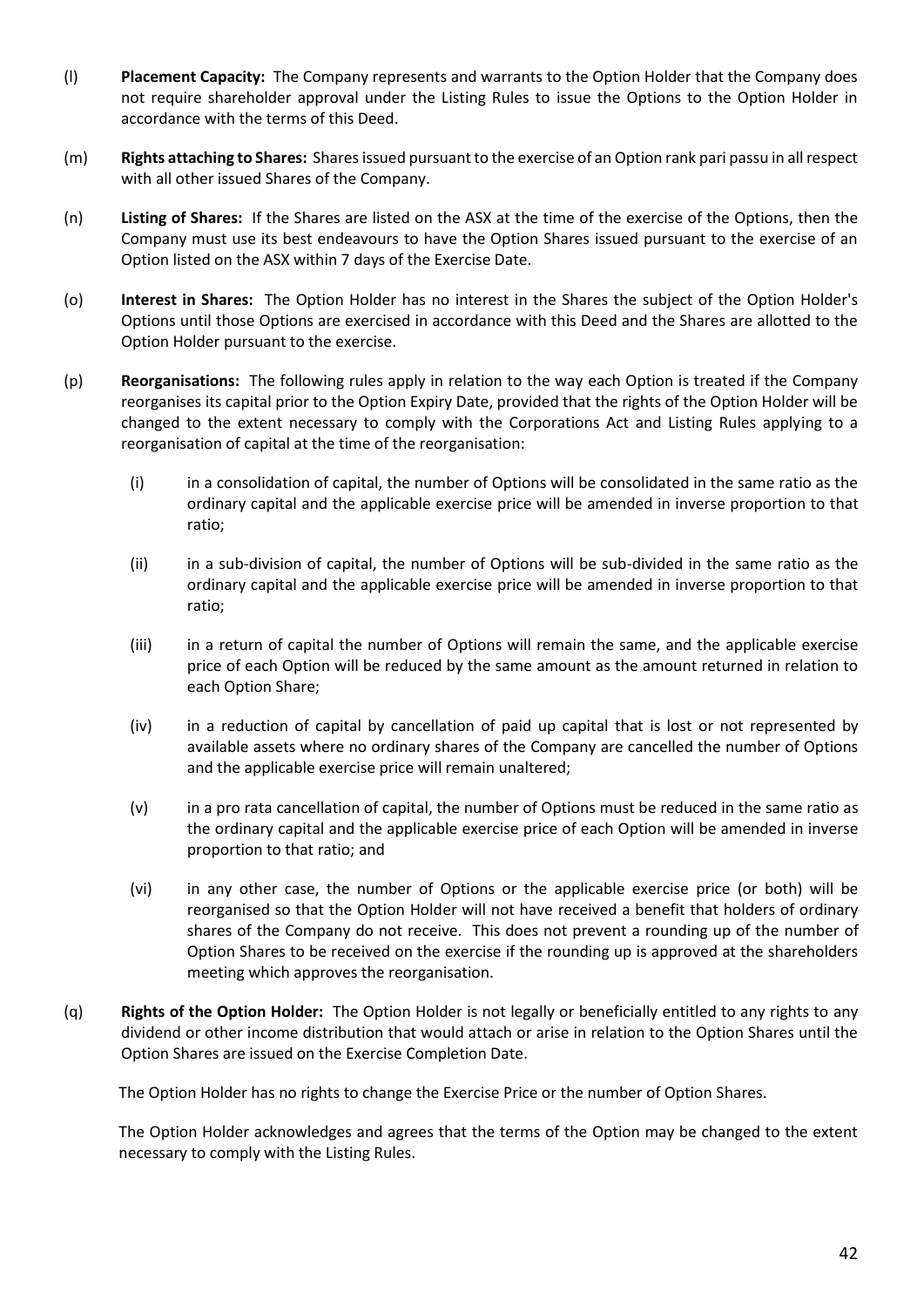If at any time during the Exercise Period the Company makes an offer to holders of ordinary shares in the Company:

- (i) to subscribe for ordinary shares in the Company or other securities in the Company (whether by way of renounceable or non-renounceable rights or otherwise); or
- (ii) a like offer to purchase or subscribe for securities of any other corporation,
- (iii) the Option Holder will only be entitled to such offer if Exercise Completion has occurred prior to the record date for such offer. The Company shall give the Option Holder notice of the proposed offer a minimum of 7 Business Days before the record date for such offer.
- (r) **Lapsing of Options:** The Options will lapse, and no longer be capable of being exercised, at 5:00pm (AEST) on the Expiry Date.
- (s) **Company Covenants:** The Company covenants to the Option Holder that it will do all things within their control or responsibility to give effect to:
	- (i) the exercise of the Options by the Option Holder; and
	- (ii) this Deed generally;
	- (iii) provided that nothing under this claus[e \(q\)](#page-39-0) shall be taken to impose an obligation on the Company to perform an obligation of any Option Holder.
- (t) **Option Holder Covenants:** In consideration of the Company granting the Options to the Option Holder, if the Option Holder exercises the Options then the Option Holder will provide the Company with such reasonable assistance that the Company requires to give effect to the issue of Option Shares to the Option Holder provided that nothing under this clause [\(r\)](#page-39-1) shall be taken to impose an obligation on the Option Holder to perform an obligation of the Company.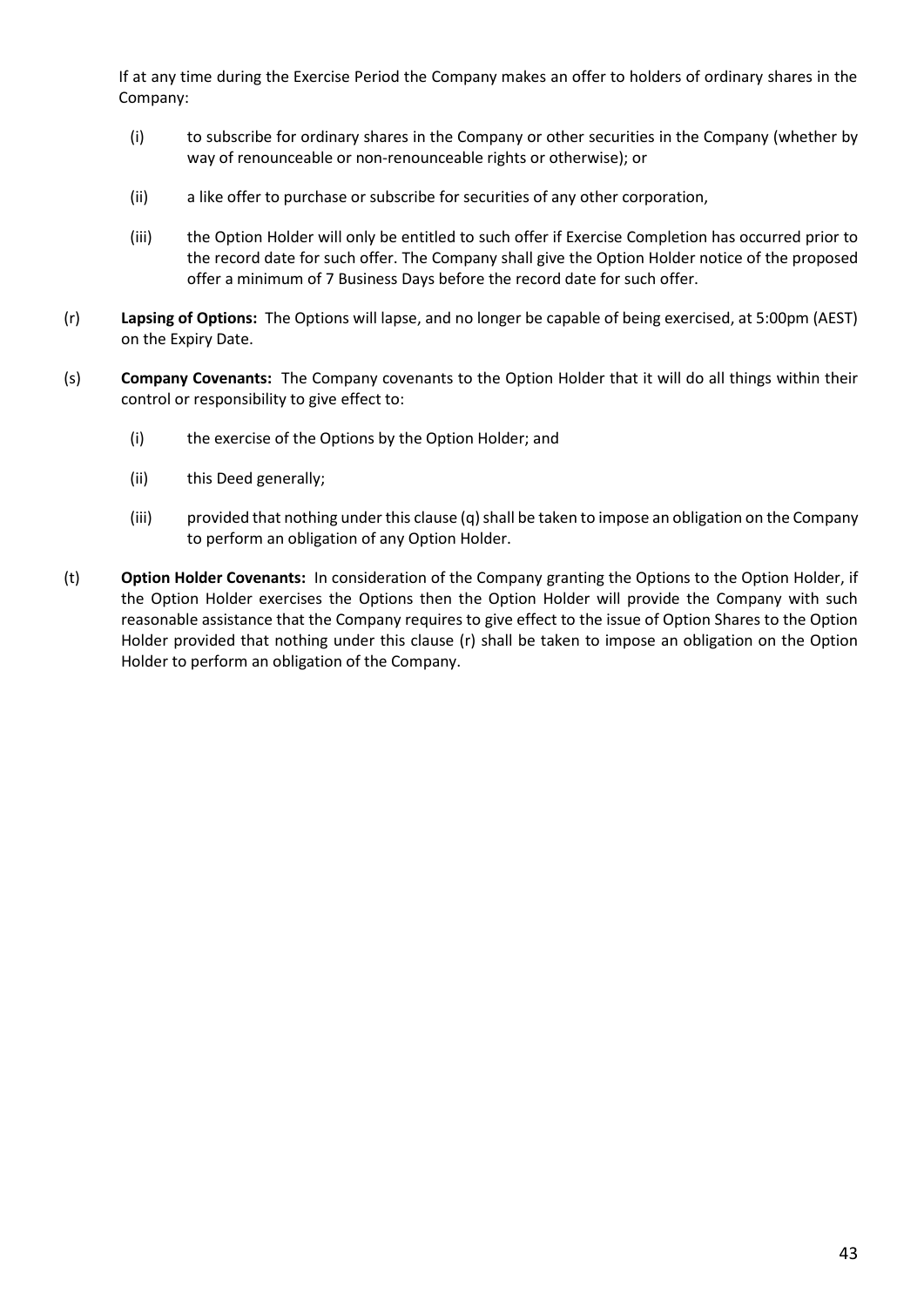# **SCHEDULE C – SUMMARY OF VARIED CONVERTIBLE NOTE DEED**

# **Key Terms**

The key terms in relation to the New Notes are asfollows:

| Interest Rate:           | 12% per annum from 30 April 2020 |
|--------------------------|----------------------------------|
| Maturity Date:           | 30 April 2022.                   |
| <b>Conversion Price:</b> | 1 cent $(50.01)$                 |

#### **Excluded Investor**

The Subscribers covenant with Peppermint that they are entitled to receive the New Notes and any Shares issued to them upon conversion of the New Notes without disclosure under Section 708 of the Corporations Act.

#### **Conversion and Redemption**

The New Notes:

- (a) are convertible into Shares subject to any shareholder approval required to issue those Shares; and
- (b) where all of the New Notes issued to the Subscriber have not been converted into Shares, are redeemable.

#### **Interest Accumulated**

Under the Caason Convertible Note, Peppermint is obliged to pay interest on funds provided and this interest has been apportioned to Subscribers based on the provision of their funds by Caason to Peppermint in exchange for Caason Convertible Notes. Subject to the receipt of shareholder approval, Subscribers shall have the option of converting interest they are currently owed under the Caason Convertible Note to Peppermint shares at a price of 1 cent per share or adding that outstanding interest to the Interest to accumulate under the New Notes.

#### **Interest Rate**

Interest will, commencing on and from 30 April 2020, accrue on the Principal Amount Outstanding in respect of the New Notes at the Interest Rate until the Principal Amount Outstanding has been repaid in full by Peppermint to the Subscriber.

#### The parties agreed that:

- (a) in the event of a Redemption Event in respect of a New Note, the Redemption Amount payable by Peppermint includes the amount of Interest which has accrued in respect of that New Note;
- (b) in the event of a New Note being converted into the Convertible Number of Shares, the Interest which has accrued in respect of that New Note is also converted into Shares.

#### **Conversion by Subscriber**

The Subscriber may convert all or a portion of the New Notes held by the Subscriber into the Convertible Number of Shares at the Conversion Price by delivering a New Note Conversion Notice to Peppermint at any time prior to the Maturity Date.

(a) The allotment and issue of Shares upon conversion of a New Note which is the subject of a New Note Conversion Notice will be, and be deemed for all purposes to be, in full satisfaction and discharge of the Outstanding Moneys to the Subscriber in respect of that New Note.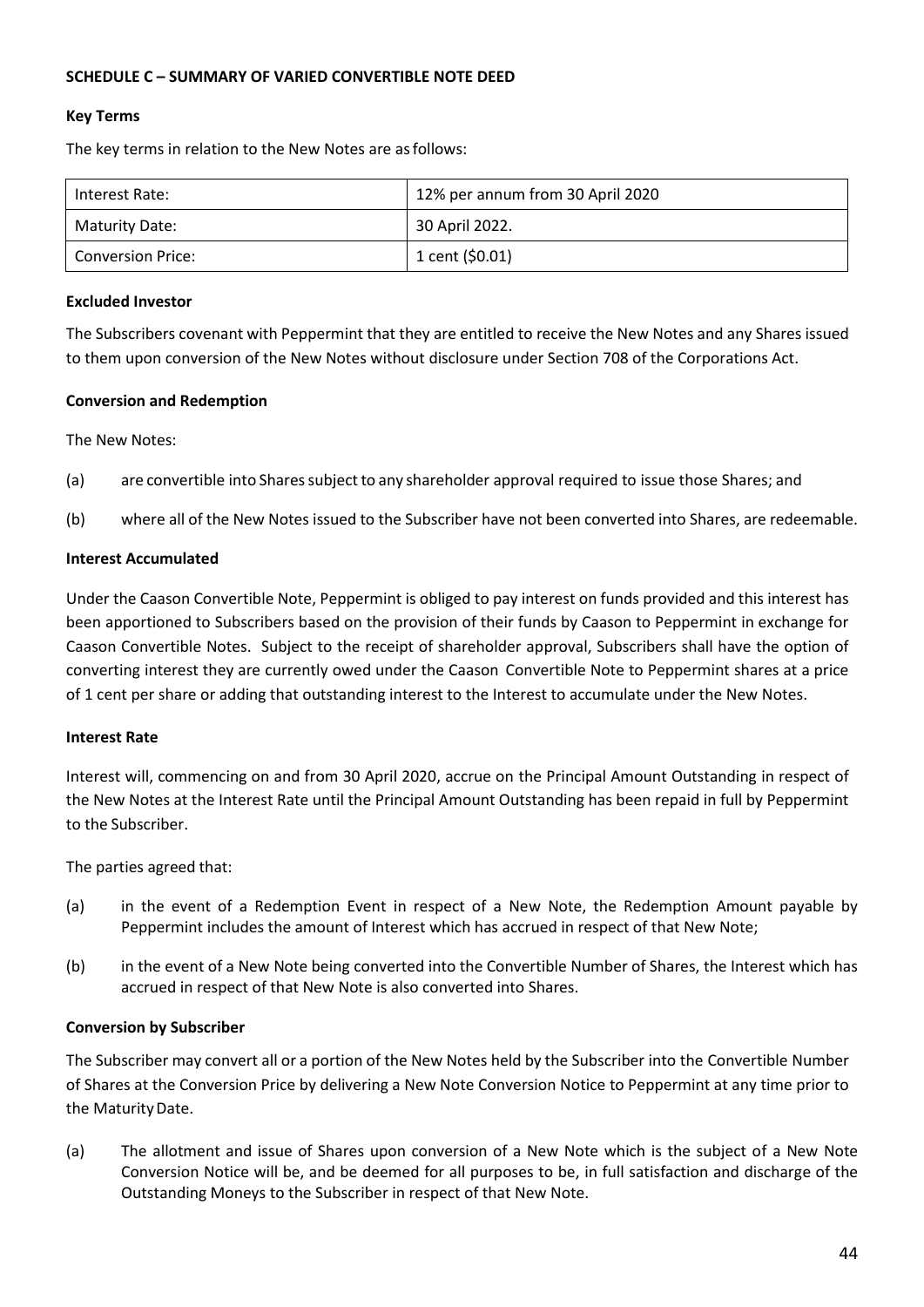- (b) The Shares issued upon the conversion pursuant to this Deed will rank equally in all respects with all issued fully paid ordinary shares in the capital of Peppermint at the Date of Conversion.
- (c) Peppermint will make application for Official Quotation by ASX of all Shares issued upon conversion as soon as reasonably practicable after the Shares are issued.

# **Conversion by Issuer**

Peppermint may convert all (but not some) of the New Notes held by the Subscriber into the Convertible Number of Shares at the Conversion Price by delivering an Issuer Conversion Notice to the Subscriber at any time within the 30 days prior to the Maturity Date if the VWAP for each of the 30 trading days ending not less than 5 trading days before the date of issue of Peppermint Conversion Notice is at least the Minimum VWAP Price.

# **Reconstruction**

If there is a reconstruction (including, consolidation, subdivision, reduction or return) of the issued capital of Peppermint, the basis for conversion of the New Notes will be reconstructed in the same proportion asthe issued capital of Peppermint is reconstructed and in a manner which will not result in any additional benefits being conferred on the Subscriber which are not conferred on the shareholders of Peppermint, (subject to the same provisions with respect to rounding of entitlements as sanctioned by the meeting of shareholders approving the reconstruction of capital) but in all other respects the terms for conversion of the New Notes will remain unchanged.

# **Events of Default**

- (a) Peppermint fails to pay any money payable under New Notes on or before the due date for payment;
- (b) Peppermint fails to issue any Shares on conversion of the New Notes;
- (c) Peppermint is de-listed or is otherwise removed from the official list of ASX.

# **Action upon an Event of Default**

If Event of Default occurs the Subscriber may:

- (a) issue a Redemption Notice to Peppermint; or
- (b) issue a Conversion Notice to Peppermint in respect of some or all of the New Notes held by the Subscriber.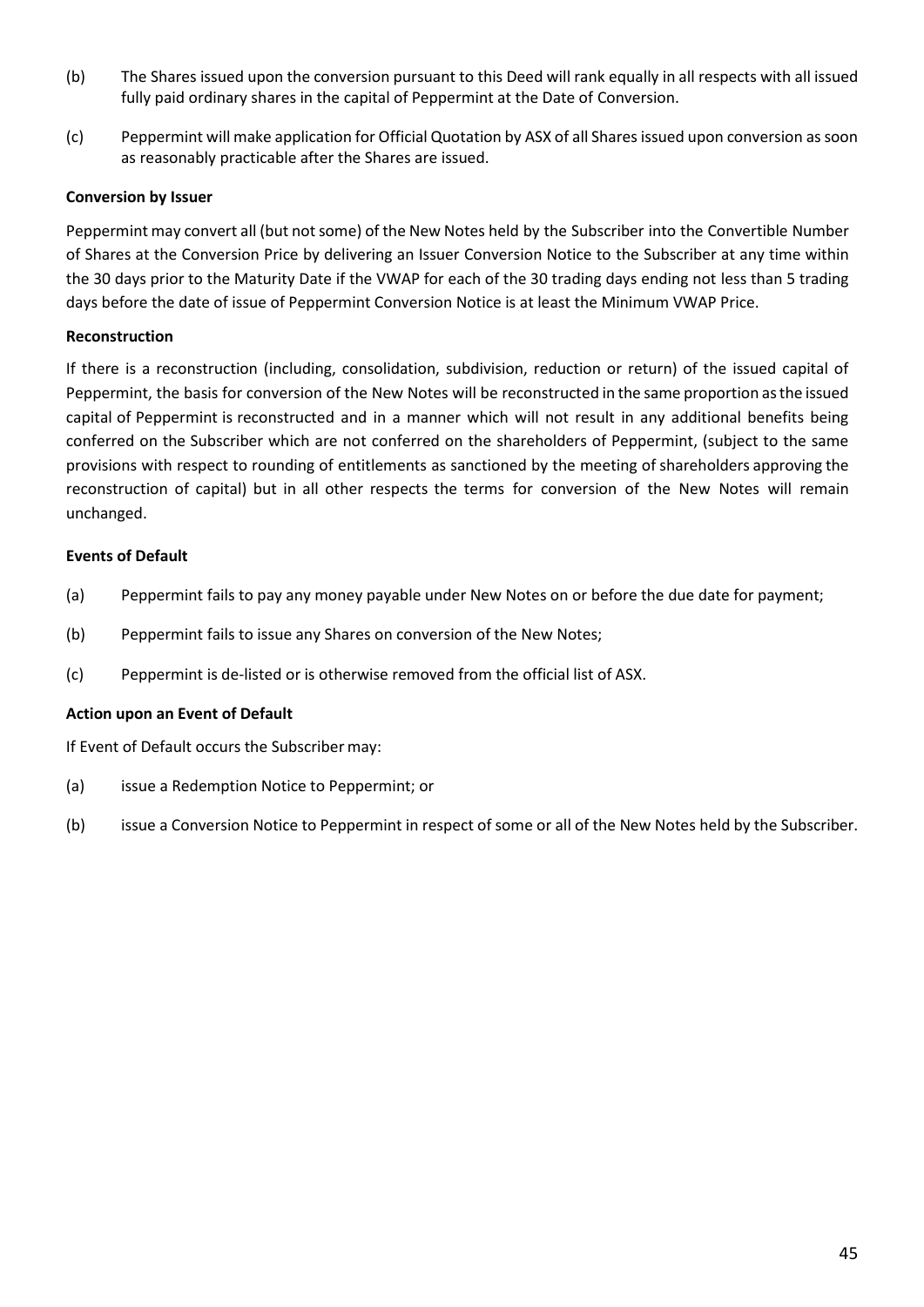# **SCHEDULE D**

# **Issue of Equity Securities by the Company over the last 12 months under Listing Rule 7.1A**

| Date of<br><b>Issue and</b><br><b>Appendix</b><br>3B     | <b>Number of</b><br><b>Equity</b><br><b>Securities</b><br><b>Issued</b> | <b>Class of Equity</b><br>Securities Issued and<br><b>Summary of Terms</b><br>of that Class              | <b>Recipients/Names</b><br>of Allottees or Basis<br>on which Allottees<br><b>Determined</b>                                                                                                                                                                                                                        | <b>Issue Price at</b><br>which Equity<br><b>Securities Issued</b><br>and Discount to<br>Market Price <sup>1</sup> | <b>Total Cash</b><br>Consideration<br>(Amount raised) | <b>Amount of Cash</b><br>Spent and Use of<br>Cash | <b>Intended Use of</b><br><b>Remaining Cash</b> | Non-cash<br>consideration | <b>Current Value of</b><br>Non-cash<br>consideration |
|----------------------------------------------------------|-------------------------------------------------------------------------|----------------------------------------------------------------------------------------------------------|--------------------------------------------------------------------------------------------------------------------------------------------------------------------------------------------------------------------------------------------------------------------------------------------------------------------|-------------------------------------------------------------------------------------------------------------------|-------------------------------------------------------|---------------------------------------------------|-------------------------------------------------|---------------------------|------------------------------------------------------|
| Issue -<br>19/8/20<br>Appendix<br>$3B -$<br>19/8/20      | 40,500,000                                                              | Fully paid ordinary<br>shares. The shares<br>rank equally with<br>existing fully paid<br>ordinary shares | Placement to<br>professional and<br>sophisticated<br>investors. The<br>placement<br>participants were<br>identified through a<br>bookbuild process,<br>which involved the<br>Company seeking<br>expressions of<br>interest to<br>participate in the<br>placement from<br>non-related parties<br>of the Company.    | \$0.01 per Share (at<br>a<br>9% Discount to the<br>Market Price)                                                  | \$405,000                                             | $$405,000-$<br>working capital                    | Working capital                                 | N/A                       | N/A                                                  |
| $Is sue -$<br>14/12/20<br>Appendix<br>$3B -$<br>19/11/20 | 50,000,000                                                              | Fully paid ordinary<br>shares. The shares<br>rank equally with<br>existing fully paid<br>ordinary shares | Placement to<br>professional and<br>sophisticated<br>investors. The<br>placement<br>participants will be<br>identified through a<br>bookbuild process,<br>which involved the<br>Company seeking<br>expressions of<br>interest to<br>participate in the<br>placement from<br>non-related parties<br>of the Company. | \$0.01 per Share (at<br>a<br>9% Discount to the<br>Market Price)                                                  | \$500,000                                             | Nil                                               | Working capital                                 | N/A                       | N/A                                                  |

#### **NOTES -**

<sup>1</sup> Market price is the closing price on the trading platform, excluding special crossings, overnight sales and ETO exercises on the last trading day on which trades occurred before the issue date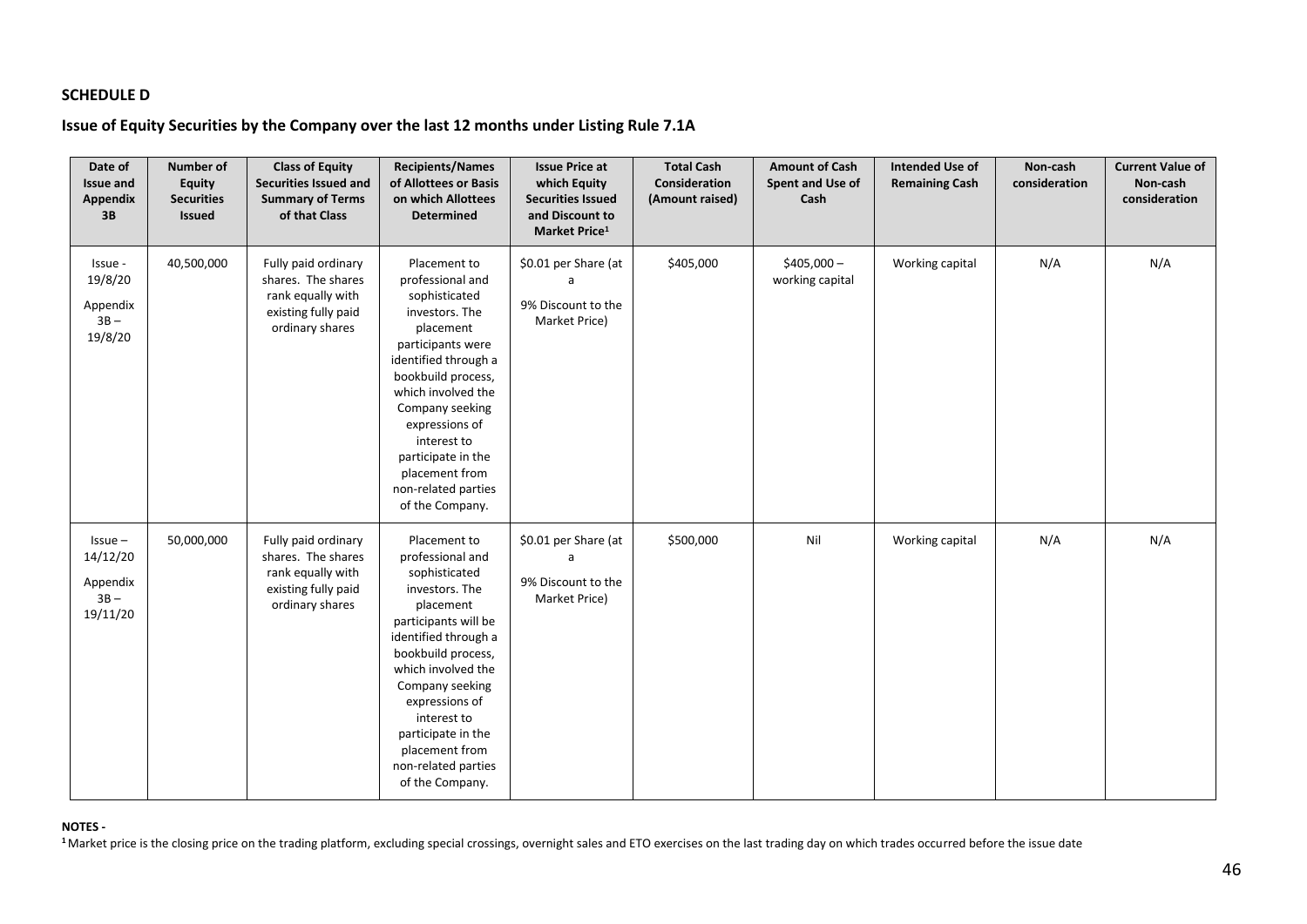#### **SCHEDULE E – SUMMARY OF FREE ATTACHING OPTIONS**

#### (a) **Entitlement**

Each Option entitles the holder to subscribe for one Share upon exercise of the Option.

#### (b) **Exercise Price**

Subject to paragrap[h \(i\),](#page-47-0) the amount payable upon exercise of each Option will be nil (**Exercise Price**)

#### (c) **Expiry Date**

Each Option will expire at 5:00 pm (WST) on 30 May 2021 (**Expiry Date**). An Option not exercised before the Expiry Date will automatically lapse on the Expiry Date.

#### (d) **Exercise Period**

The Options are exercisable at any time on or prior to the Expiry Date (**Exercise Period**).

#### (e) **Notice of Exercise**

The Options may be exercised during the Exercise Period by notice in writing to the Company in the manner specified on the Option certificate (**Notice of Exercise**) and payment of the Exercise Price for each Option being exercised in Australian currency by electronic funds transfer or other means of payment acceptable to the Company.

#### (f) **Exercise Date**

A Notice of Exercise is only effective on and from the later of the date of receipt of the Notice of Exercise and the date of receipt of the payment of the Exercise Price for each Option being exercised in cleared funds (**Exercise Date**).

#### <span id="page-46-0"></span>(g) **Timing of issue of Shares on exercise**

Within five Business Days after the Exercise Date, the Company will:

- (i) issue the number of Shares required under these terms and conditions in respect of the number of Options specified in the Notice of Exercise and for which cleared funds have been received by the Company;
- <span id="page-46-1"></span>(ii) if required, give ASX a notice that complies with section 708A(5)(e) of the Corporations Act, or, if the Company is unable to issue such a notice, lodge with ASIC a prospectus prepared in accordance with the Corporations Act and do all such things necessary to satisfy section 708A(11) of the Corporations Act to ensure that an offer for sale of the Shares does not require disclosure to investors; and
- (iii) if admitted to the official list of ASX at the time, apply for official quotation on ASX of Shares issued pursuant to the exercise of the Options.

If a notice delivered under [\(g\)](#page-46-0)[\(ii\)](#page-46-1) for any reason is not effective to ensure that an offer for sale of the Shares does not require disclosure to investors, the Company must, no later than 20 Business Days after becoming aware of such notice being ineffective, lodge with ASIC a prospectus prepared in accordance with the Corporations Act and do all such things necessary to satisfy section 708A(11) of the Corporations Act to ensure that an offer for sale of the Shares does not require disclosure to investors.

#### (h) **Shares issued on exercise**

Shares issued on exercise of the Options rank equally with the then issued shares of the Company.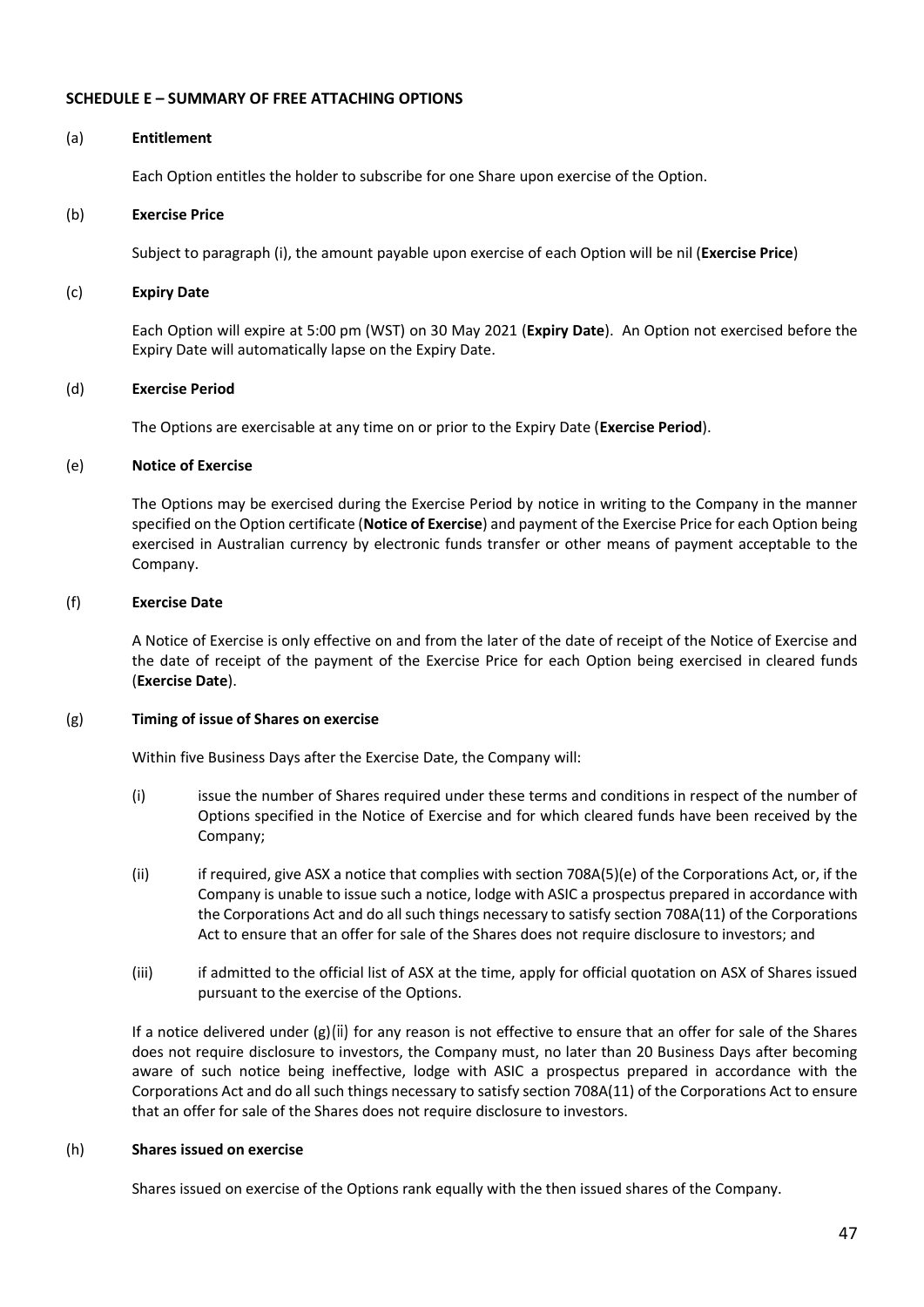#### <span id="page-47-0"></span>(i) **Reconstruction of capital**

If at any time the issued capital of the Company is reconstructed, all rights of an Optionholder are to be changed in a manner consistent with the Corporations Act and the ASX Listing Rules at the time of the reconstruction.

#### (j) **Participation in new issues**

There are no participation rights or entitlements inherent in the Options and holders will not be entitled to participate in new issues of capital offered to Shareholders during the currency of the Options without exercising the Options.

#### (k) **Change in exercise price**

An Option does not confer the right to a change in Exercise Price or a change in the number of underlying securities over which the Option can be exercised.

#### (l) **Transferability**

The Options are transferable subject to any restriction or escrow arrangements imposed by ASX or under applicable Australian securities laws.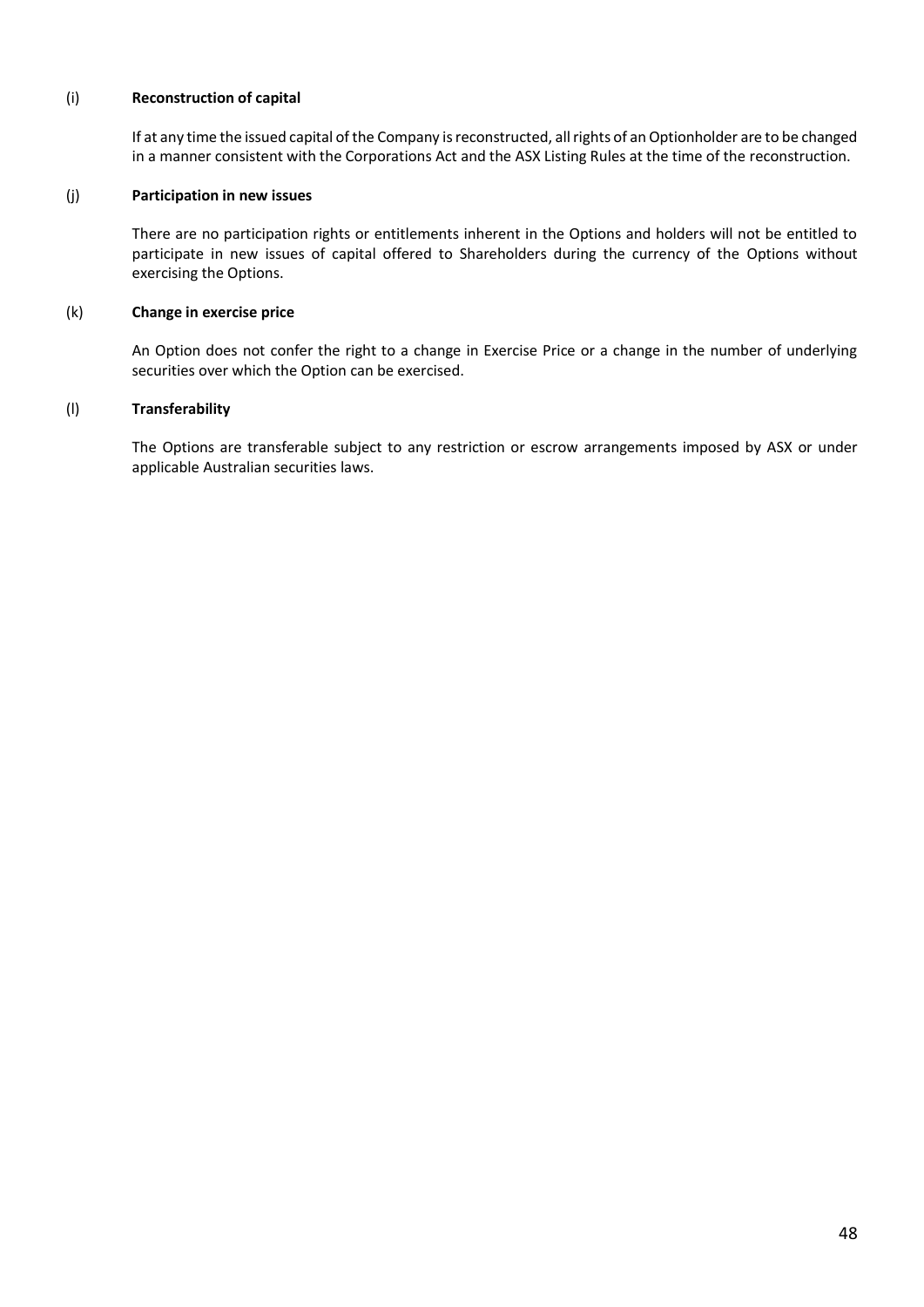#### **SCHEDULE F – SUMMARY OF CLASS A CORPORATE ADVISORY OPTIONS**

#### (a) **Entitlement**

Each Option entitles the holder to subscribe for one Share upon exercise of the Option.

#### (b) **Exercise Price**

Subject to paragrap[h \(i\),](#page-47-0) the amount payable upon exercise of each Option will be \$0.015 (the **Exercise Price**).

#### (c) **Expiry Date**

Each Option will expire at 5:00 pm (WST) on the date which is three (3) years from the date of issue (**Expiry Date**). An Option not exercised before the Expiry Date will automatically lapse on the Expiry Date.

#### (d) **Exercise Period**

The Options are exercisable at any time on or prior to the Expiry Date (**Exercise Period**).

#### (e) **Notice of Exercise**

The Options may be exercised during the Exercise Period by notice in writing to the Company in the manner specified on the Option certificate (**Notice of Exercise**) and payment of the Exercise Price for each Option being exercised in Australian currency by electronic funds transfer or other means of payment acceptable to the Company.

#### (f) **Exercise Date**

A Notice of Exercise is only effective on and from the later of the date of receipt of the Notice of Exercise and the date of receipt of the payment of the Exercise Price for each Option being exercised in cleared funds (**Exercise Date**).

#### (g) **Timing of issue of Shares on exercise**

Within five Business Days after the Exercise Date, the Company will:

- (i) issue the number of Shares required under these terms and conditions in respect of the number of Options specified in the Notice of Exercise and for which cleared funds have been received by the Company;
- (ii) if required, give ASX a notice that complies with section 708A(5)(e) of the Corporations Act, or, if the Company is unable to issue such a notice, lodge with ASIC a prospectus prepared in accordance with the Corporations Act and do all such things necessary to satisfy section 708A(11) of the Corporations Act to ensure that an offer for sale of the Shares does not require disclosure to investors; and
- (iii) if admitted to the official list of ASX at the time, apply for official quotation on ASX of Shares issued pursuant to the exercise of the Options.

If a notice delivered under ([g](#page-46-1))[\(ii\)](#page-46-1) for any reason is not effective to ensure that an offer for sale of the Shares does not require disclosure to investors, the Company must, no later than 20 Business Days after becoming aware of such notice being ineffective, lodge with ASIC a prospectus prepared in accordance with the Corporations Act and do all such things necessary to satisfy section 708A(11) of the Corporations Act to ensure that an offer for sale of the Shares does not require disclosure to investors.

#### (h) **Shares issued on exercise**

Shares issued on exercise of the Options rank equally with the then issued shares of the Company.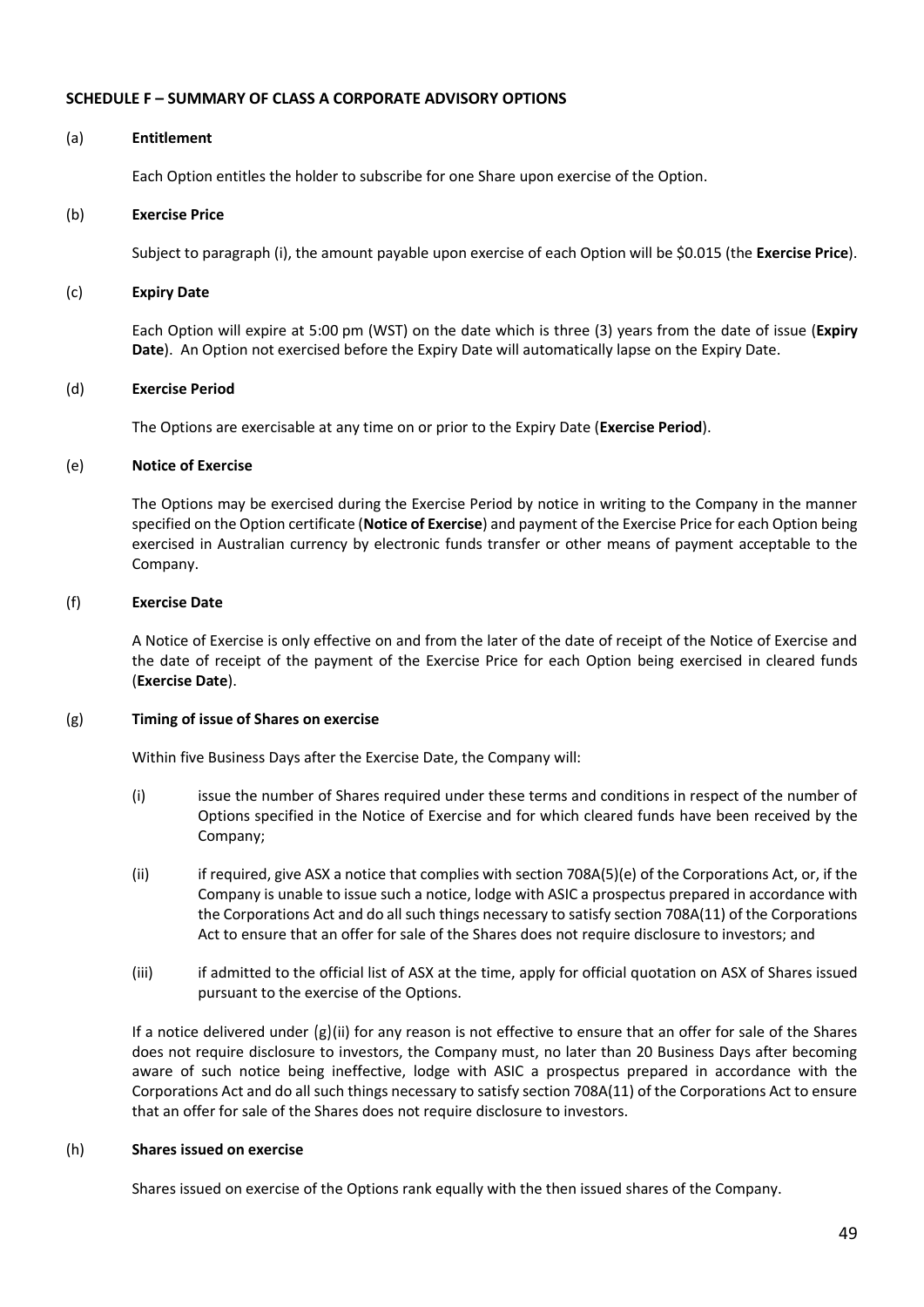#### (i) **Reconstruction of capital**

If at any time the issued capital of the Company is reconstructed, all rights of an Optionholder are to be changed in a manner consistent with the Corporations Act and the ASX Listing Rules at the time of the reconstruction.

#### (j) **Participation in new issues**

There are no participation rights or entitlements inherent in the Options and holders will not be entitled to participate in new issues of capital offered to Shareholders during the currency of the Options without exercising the Options.

#### (k) **Change in exercise price**

An Option does not confer the right to a change in Exercise Price or a change in the number of underlying securities over which the Option can be exercised.

#### (l) **Transferability**

The Options are transferable subject to any restriction or escrow arrangements imposed by ASX or under applicable Australian securities laws.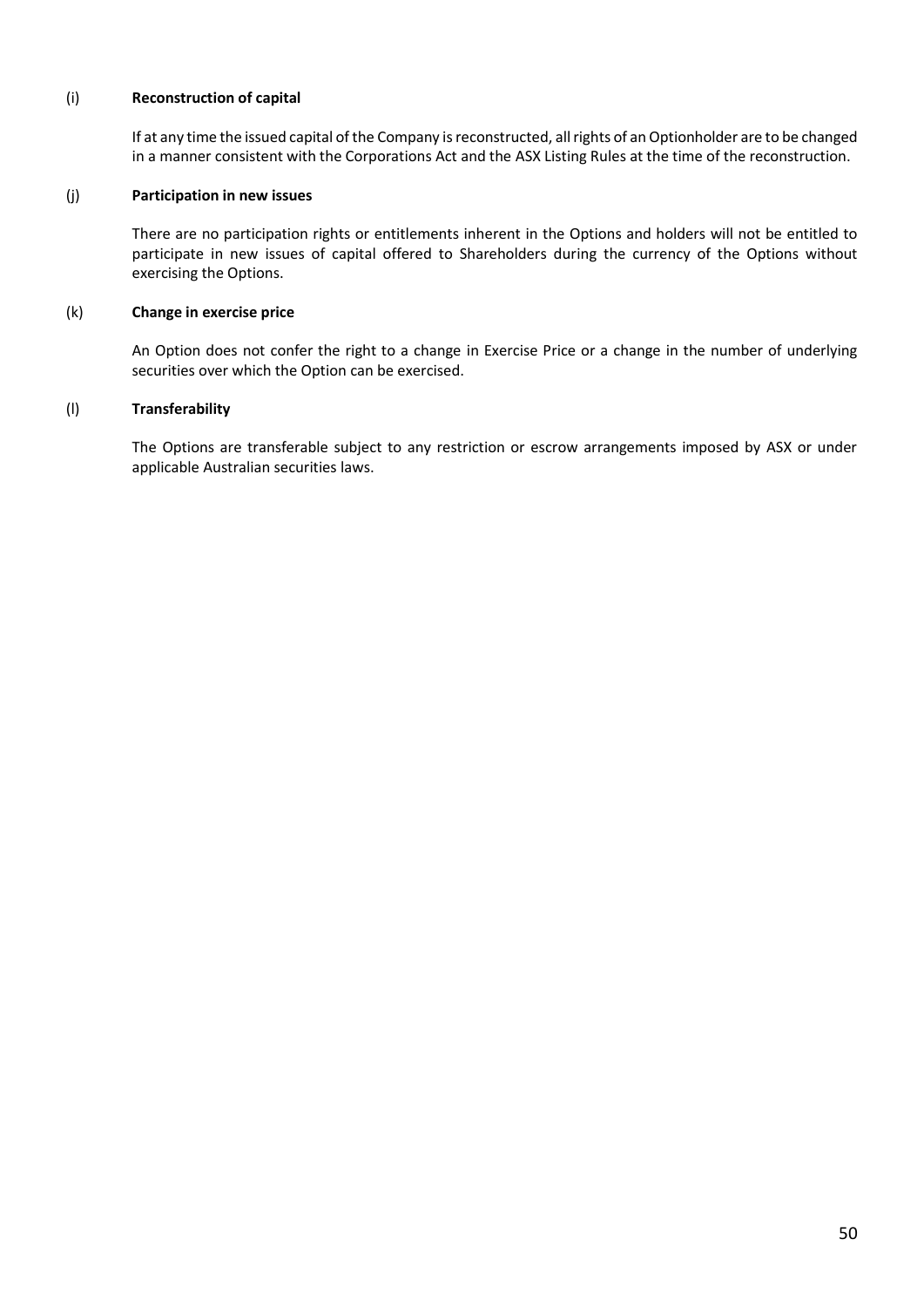#### **SCHEDULE G – SUMMARY OF CLASS B CORPORATE ADVISORY OPTIONS**

#### (a) **Entitlement**

Each Option entitles the holder to subscribe for one Share upon exercise of the Option.

#### (b) **Exercise Price**

Subject to paragrap[h \(i\),](#page-47-0) the amount payable upon exercise of each Option will be \$0.025 (the **Exercise Price**).

#### (c) **Expiry Date**

Each Option will expire at 5:00 pm (WST) on the date which is three (3) years from the date of issue (**Expiry Date**). An Option not exercised before the Expiry Date will automatically lapse on the Expiry Date.

#### (d) **Exercise Period**

The Options are exercisable at any time on or prior to the Expiry Date (**Exercise Period**).

#### (e) **Notice of Exercise**

The Options may be exercised during the Exercise Period by notice in writing to the Company in the manner specified on the Option certificate (**Notice of Exercise**) and payment of the Exercise Price for each Option being exercised in Australian currency by electronic funds transfer or other means of payment acceptable to the Company.

#### (f) **Exercise Date**

A Notice of Exercise is only effective on and from the later of the date of receipt of the Notice of Exercise and the date of receipt of the payment of the Exercise Price for each Option being exercised in cleared funds (**Exercise Date**).

#### (g) **Timing of issue of Shares on exercise**

Within five Business Days after the Exercise Date, the Company will:

- (i) issue the number of Shares required under these terms and conditions in respect of the number of Options specified in the Notice of Exercise and for which cleared funds have been received by the Company;
- (ii) if required, give ASX a notice that complies with section 708A(5)(e) of the Corporations Act, or, if the Company is unable to issue such a notice, lodge with ASIC a prospectus prepared in accordance with the Corporations Act and do all such things necessary to satisfy section 708A(11) of the Corporations Act to ensure that an offer for sale of the Shares does not require disclosure to investors; and
- (iii) if admitted to the official list of ASX at the time, apply for official quotation on ASX of Shares issued pursuant to the exercise of the Options.

If a notice delivered under  $(g)(ii)$  for any reason is not effective to ensure that an offer for sale of the Shares does not require disclosure to investors, the Company must, no later than 20 Business Days after becoming aware of such notice being ineffective, lodge with ASIC a prospectus prepared in accordance with the Corporations Act and do all such things necessary to satisfy section 708A(11) of the Corporations Act to ensure that an offer for sale of the Shares does not require disclosure to investors.

#### (h) **Shares issued on exercise**

Shares issued on exercise of the Options rank equally with the then issued shares of the Company.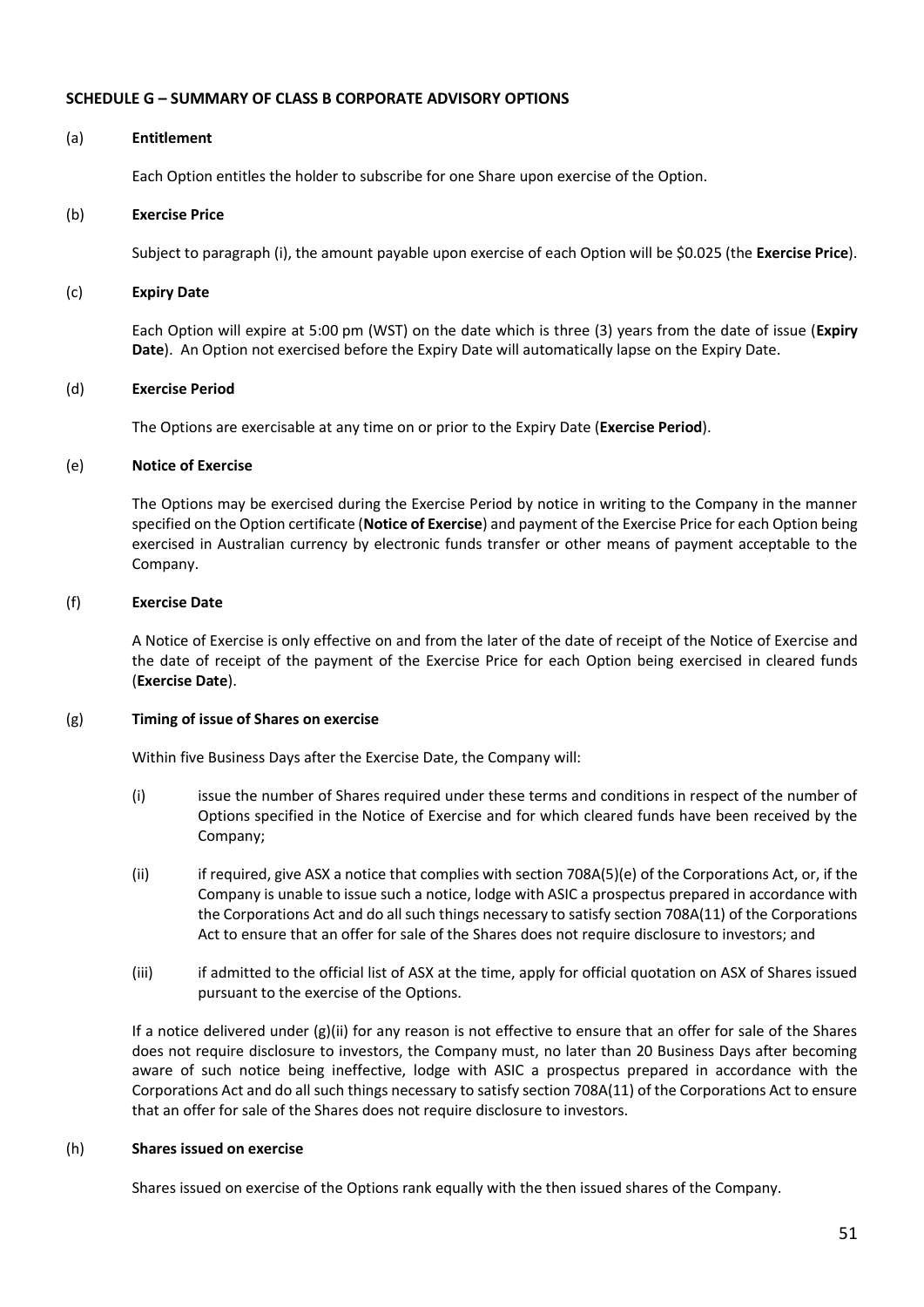#### (i) **Reconstruction of capital**

If at any time the issued capital of the Company is reconstructed, all rights of an Optionholder are to be changed in a manner consistent with the Corporations Act and the ASX Listing Rules at the time of the reconstruction.

#### (j) **Participation in new issues**

There are no participation rights or entitlements inherent in the Options and holders will not be entitled to participate in new issues of capital offered to Shareholders during the currency of the Options without exercising the Options.

#### (k) **Change in exercise price**

An Option does not confer the right to a change in Exercise Price or a change in the number of underlying securities over which the Option can be exercised.

#### (l) **Transferability**

The Options are transferable subject to any restriction or escrow arrangements imposed by ASX or under applicable Australian securities laws.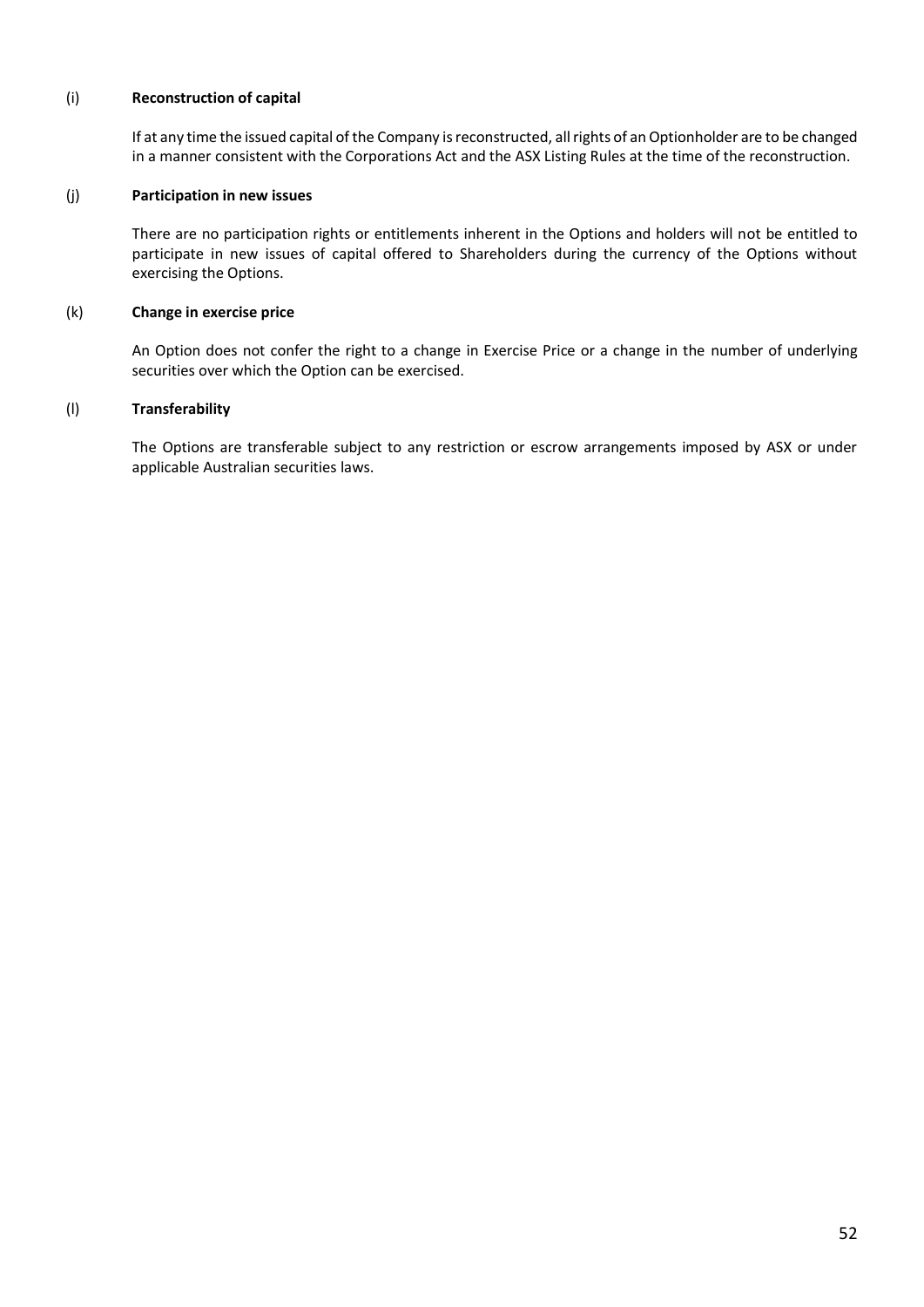#### **SCHEDULE H – SUMMARY OF TERMS AND CONDITIONS OF OPTIONS**

- (c) **"Option Holder" to be a member:** The Option Holder irrevocably and unconditionally consents to be a member of the Company and agrees to be bound by the constitution of the Company, the Corporations Act and the Listing Rules.
- (d) **Acknowledgement:** Despite any other provision in this Deed, the Option Holder acknowledges and agrees that the Options will not be granted or exercisable if it would result in the Option Holder having a relevant interest (as that term is defined in the Corporations Act) in the Company that is equal to or greater than 20% of the issued capital of the Company.
- (e) **Exercise Period:** The Option Holder may exercise the Options at any time on or before 31 December 2021.
- (f) **Exercise Notice:** The Option Holder may exercise an Option by delivering to the Company notice in writing (Exercise Notice) duly executed by the Option Holder stating that it wishes to exercise the Option and receive a fully paid ordinary share in the Company (Option Share).
- (g) **Exercise Completion Date:** The date for completion of the issue of the Option Shares by the Company to the Option Holder will be determined by the Company in its absolute discretion provided that completion must not occur any later than 15 Business Days after the Exercise Date (**Exercise Completion Date**)
- (h) **Exercise Notice is irrevocable:** An Exercise Notice is irrevocable and only effective and deemed to have been received on the occurrence of both of the following:
	- (i) the Company receives the Exercise Notice; and
	- (ii) the Company receives payment of the Exercise Price for each Option being exercised in cleared funds.
- (i) **Completion:** The Option Holder must pay the Exercise Price to the Company on or around the same time as providing the Exercise Notice to the Company by way of bank cheque payable to the Company or electronic funds transfer of immediately available funds to an account nominated by the Company in full satisfaction of the exercise price for the Option (Exercise Price).

The Option Holder must, prior to the Exercise Completion Date, deliver to the Company an executed application for the Option Shares in the Company if requested by the Company.

The Company must on the Exercise Completion Date:

- (i) issue to the Option Holder the Option Shares in respect of the Options exercised by the Option Holder; and
- (ii) issue, or procure the issue of, a holding statement in respect of the Option Shares issued to the Option Holder.
- (j) **Ranking:** The Option Shares allotted following exercise of an Option must rank pari passu and form one class with the other ordinary shares of the Company on issue on the Exercise Completion Date.
- (k) **Application for quotation:** After quotation of the Company securities has been reinstated by the ASX, the Company will be obliged to apply for official quotation of the Option Shares allotted pursuant to the exercise of Options immediately or within 3 Business Days after the allotment of those Option Shares, whichever is the later.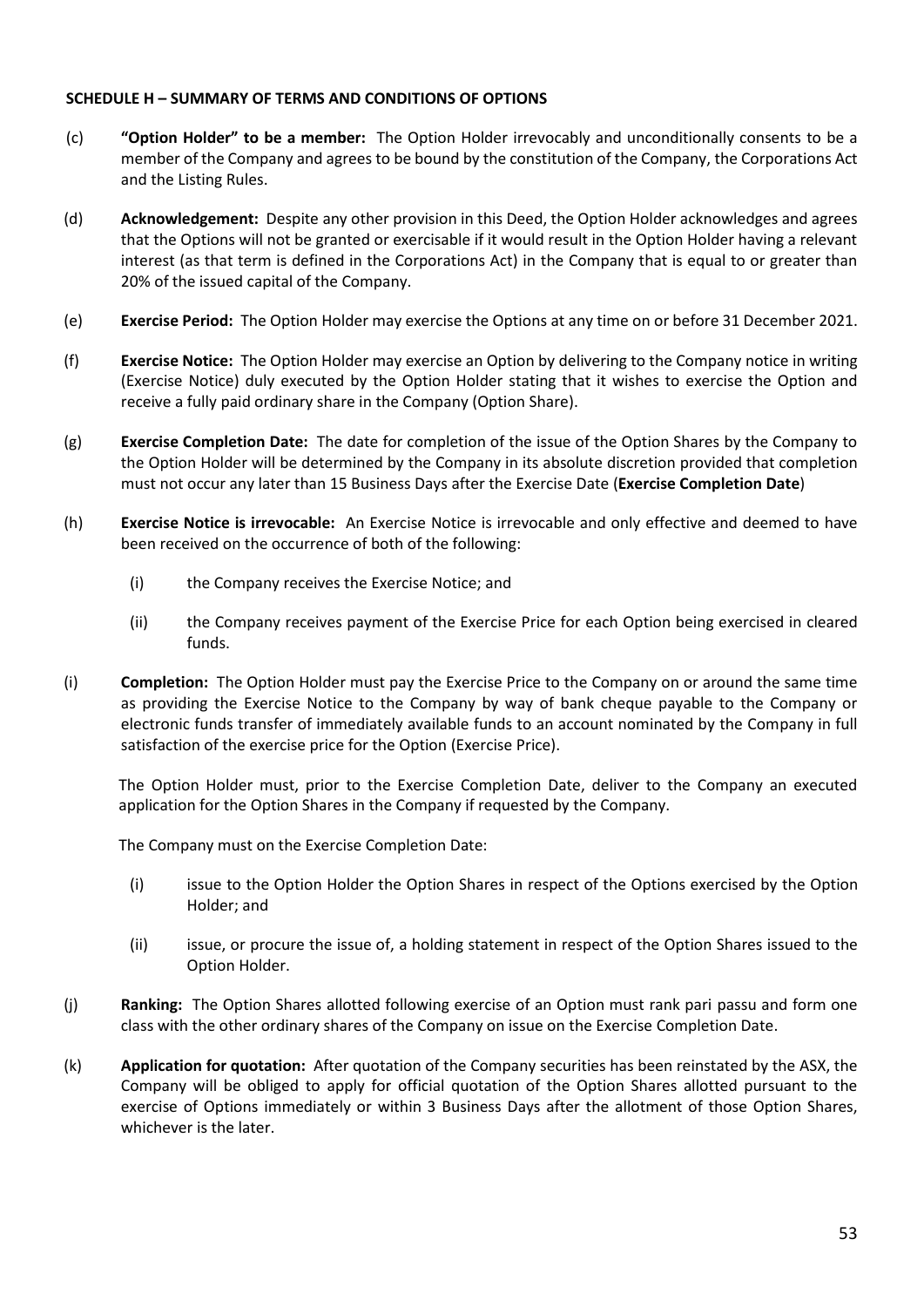- (l) **Cleansing Notice:** The Company must take all reasonable steps within its power to ensure that the Option Shares are freely tradeable and transferable on ASX (including, to the extent permitted by law, by issuing a Cleansing Notice (if required), promptly but in no event later than 3 Business Days after the Exercise Completion Date.
- (m) **Placement Capacity:** The Company represents and warrants to the Option Holder that the Company does not require shareholder approval under the Listing Rules (including, but not limited to, under Chapter 7 of the Listing Rules) to issue the Options to the Option Holder in accordance with the terms of this Deed.
- (n) **Rights attaching to Shares:** Shares issued pursuant to the exercise of an Option rank pari passu in all respect with all other issued Shares of the Company.
- (o) **Interest in Shares:** The Option Holder has no interest in the Shares the subject of the Option Holder's Options until those Options are exercised in accordance with these terms and the Shares are allotted to the Option Holder pursuant to the exercise.
- (p) **Reorganisations:** The following rules apply in relation to the way each Option is treated if the Company reorganises its capital prior to the Option Expiry Date, provided that the rights of the Option Holder will be changed to the extent necessary to comply with the Corporations Act and Listing Rules applying to a reorganisation of capital at the time of the reorganisation:
	- (i) in a consolidation of capital, the number of Options will be consolidated in the same ratio as the ordinary capital and the applicable exercise price will be amended in inverse proportion to that ratio;
	- (ii) in a sub-division of capital, the number of Options will be sub-divided in the same ratio as the ordinary capital and the applicable exercise price will be amended in inverse proportion to that ratio;
	- (iii) in a return of capital the number of Options will remain the same, and the applicable exercise price of each Option will be reduced by the same amount as the amount returned in relation to each Option Share;
	- (iv) in a reduction of capital by cancellation of paid up capital that is lost or not represented by available assets where no ordinary shares of the Company are cancelled the number of Options and the applicable exercise price will remain unaltered;
	- (v) in a pro rata cancellation of capital, the number of Options must be reduced in the same ratio as the ordinary capital and the applicable exercise price of each Option will be amended in inverse proportion to that ratio; and
	- (vi) in any other case, the number of Options or the applicable exercise price (or both) will be reorganised so that the Option Holder will not have received a benefit that holders of ordinary shares of the Company do not receive. This does not prevent a rounding up of the number of Option Shares to be received on the exercise if the rounding up is approved at the shareholders meeting which approves the reorganisation.
- (q) **Rights of the Option Holder:** The Option Holder is not legally or beneficially entitled to any rights to any dividend or other income distribution that would attach or arise in relation to the Option Shares until the Option Shares are issued on the Exercise Completion Date.

The Option Holder has no rights to change the Exercise Price or the number of Option Shares.

The Option Holder acknowledges and agrees that the terms of the Option may be changed to the extent necessary to comply with the Listing Rules.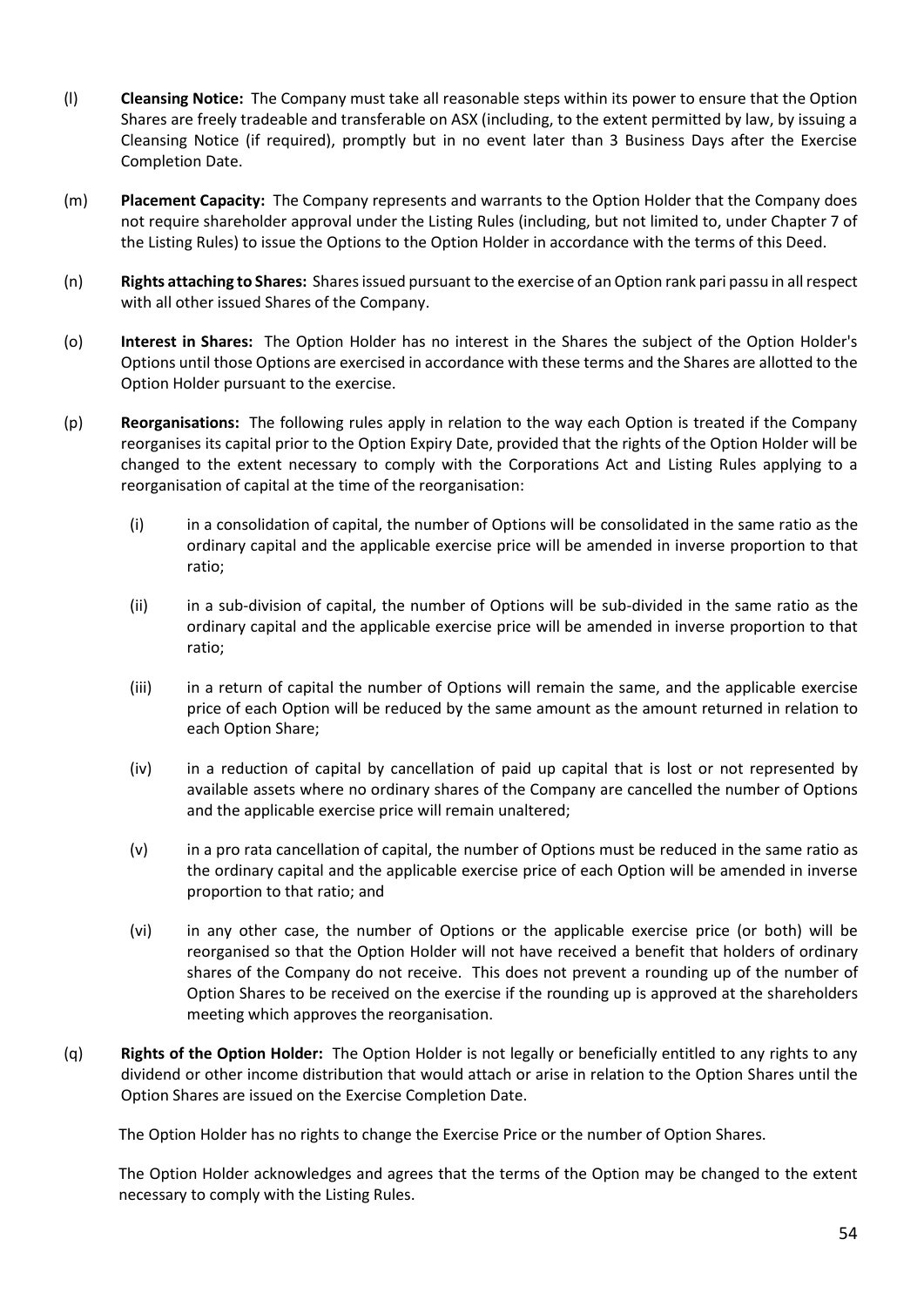If at any time during the Exercise Period the Company makes an offer to holders of ordinary shares in the Company:

- (i) to subscribe for ordinary shares in the Company or other securities in the Company (whether by way of renounceable or non-renounceable rights or otherwise); or
- (ii) a like offer to purchase or subscribe for securities of any other corporation,
- (iii) the Option Holder will only be entitled to such offer if Exercise Completion has occurred prior to the record date for such offer. The Company shall give the Option Holder notice of the proposed offer a minimum of 7 Business Days before the record date for such offer.
- (r) **Lapsing of Options:** The Options will lapse, and no longer be capable of being exercised, at 5:00pm (WST) on 31 March 2021.
- (s) **Company Covenants:** The Company covenants to the Option Holder that it will do all things within their control or responsibility to give effect to:
	- (i) the exercise of the Options by the Option Holder; and
	- (ii) provided that nothing under this clause shall be taken to impose an obligation on the Company to perform an obligation of any Option Holder.
- (t) **Option Holder Covenants:** In consideration of the Company granting the Options to the Option Holder, if the Option Holder exercises the Options then the Option Holder will provide the Company with such reasonable assistance that the Company requires to give effect to the issue of Option Shares to the Option Holder provided that nothing under this clause shall be taken to impose an obligation on the Option Holder to perform an obligation of the Company.

**--------------------------------------------------**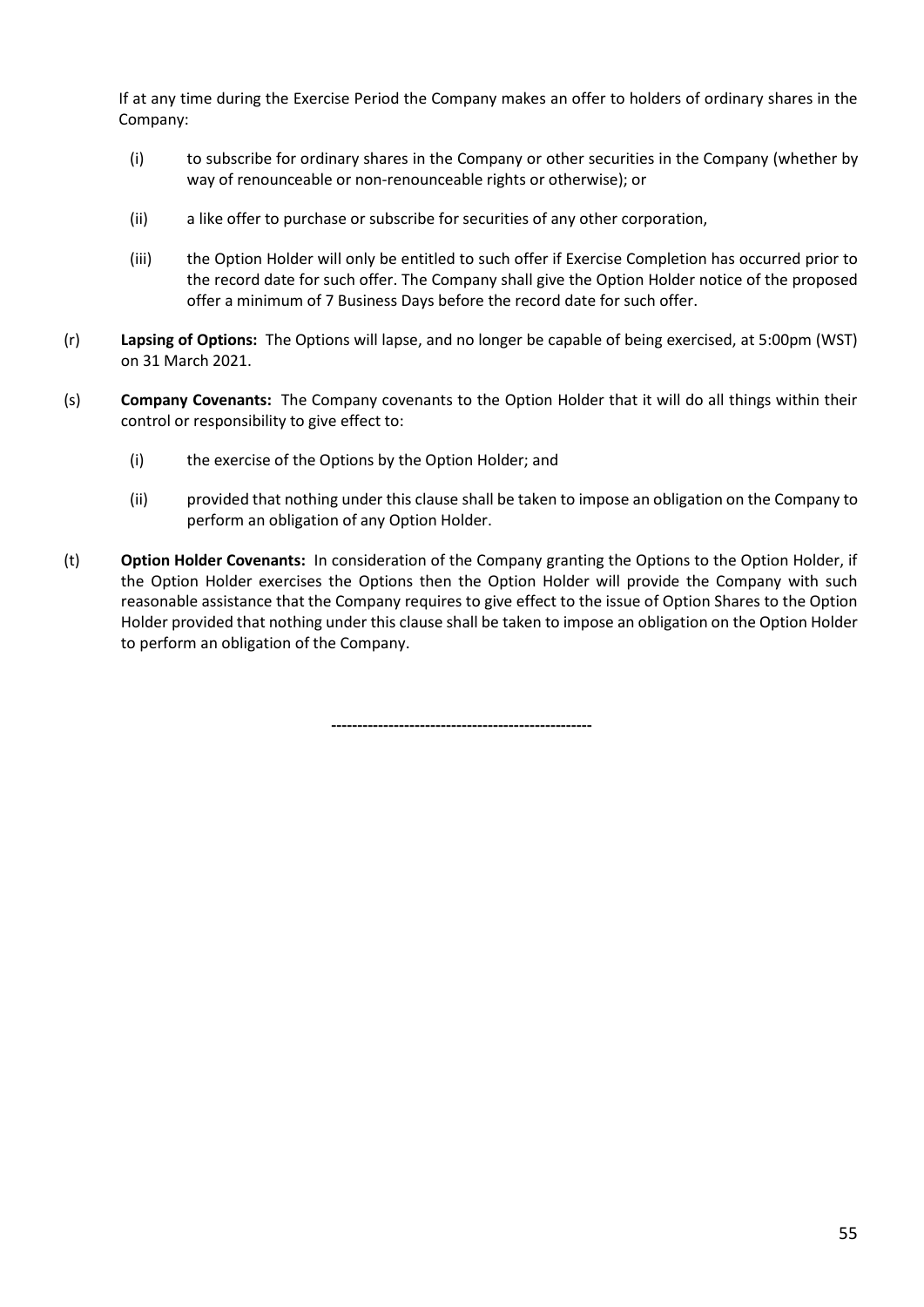

ABN 56 125 931 964

# **Need assistance?**

**Phone:**



1300 850 505 (within Australia) +61 3 9415 4000 (outside Australia)

**Online:** www.investorcentre.com/contact

MR SAM SAMPLE FLAT 123 123 SAMPLE STREET THE SAMPLE HILL SAMPLE ESTATE SAMPLEVILLE VIC 3030



# **YOUR VOTE IS IMPORTANT**

For your proxy appointment to be effective it must be received by **10:00am (WST) Saturday, 23 January 2021.**

# **Proxy Form**

\*<br>\* London<br>Timografia

PIL

# **How to Vote on Items of Business Lodge your Proxy Form:**

All your securities will be voted in accordance with your directions.

#### **APPOINTMENT OF PROXY**

**Voting 100% of your holding:** Direct your proxy how to vote by marking one of the boxes opposite each item of business. If you do not mark a box your proxy may vote or abstain as they choose (to the extent permitted by law). If you mark more than one box on an item your vote will be invalid on that item.

**Voting a portion of your holding:** Indicate a portion of your voting rights by inserting the percentage or number of securities you wish to vote in the For, Against or Abstain box or boxes. The sum of the votes cast must not exceed your voting entitlement or 100%.

**Appointing a second proxy:** You are entitled to appoint up to two proxies to attend the meeting and vote on a poll. If you appoint two proxies you must specify the percentage of votes or number of securities for each proxy, otherwise each proxy may exercise half of the votes. When appointing a second proxy write both names and the percentage of votes or number of securities for each in Step 1 overleaf.

**A proxy need not be a securityholder of the Company.**

#### **SIGNING INSTRUCTIONS FOR POSTAL FORMS**

**Individual:** Where the holding is in one name, the securityholder must sign.

**Joint Holding:** Where the holding is in more than one name, all of the securityholders should sign.

**Power of Attorney:** If you have not already lodged the Power of Attorney with the registry, please attach a certified photocopy of the Power of Attorney to this form when you return it.

**Companies:** Where the company has a Sole Director who is also the Sole Company Secretary, this form must be signed by that person. If the company (pursuant to section 204A of the Corporations Act 2001) does not have a Company Secretary, a Sole Director can also sign alone. Otherwise this form must be signed by a Director jointly with either another Director or a Company Secretary. Please sign in the appropriate place to indicate the office held. Delete titles as applicable.

#### **PARTICIPATING IN THE MEETING**

#### **Corporate Representative**

If a representative of a corporate securityholder or proxy is to participate in the meeting you will need to provide the appropriate "Appointment of Corporate Representative". A form may be obtained from Computershare or online at www.investorcentre.com under the help tab, "Printable Forms".

**Online:**

#### Lodge your vote online at

www.investorvote.com.au using your secure access information or use your mobile device to scan the personalised QR code.

Your secure access information is



**SRN/HIN: I9999999999 Control Number: 999999 PIN: 99999**

**XX**

For Intermediary Online subscribers (custodians) go to www.intermediaryonline.com

**By Mail:**

Computershare Investor Services Pty Limited GPO Box 242 Melbourne VIC 3001 Australia

**By Fax:**

1800 783 447 within Australia or +61 3 9473 2555 outside Australia



**PLEASE NOTE:** For security reasons it is important that you keep your SRN/HIN confidential.